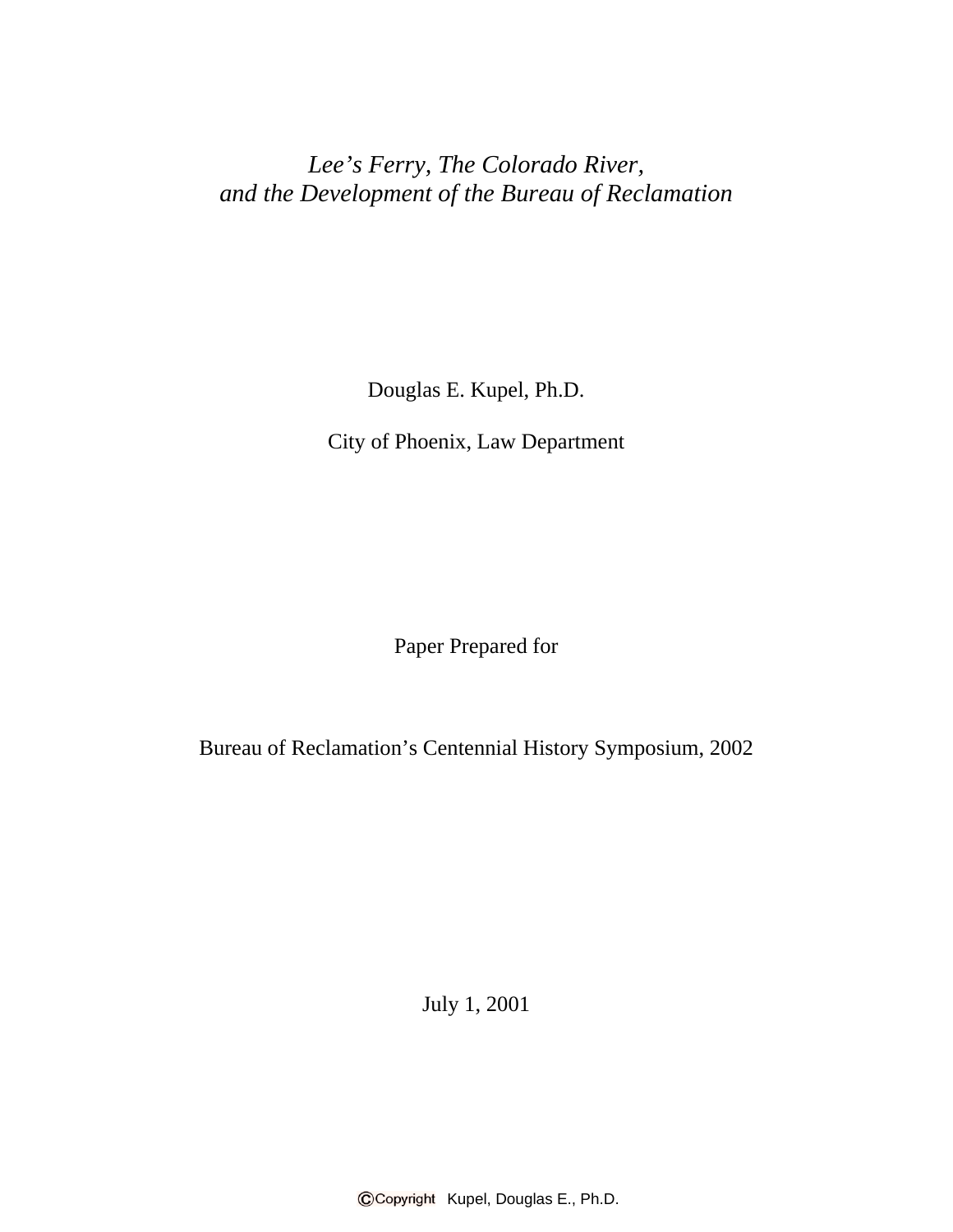## ABSTRACT

*Lee's Ferry, The Colorado River, and the Development of the Bureau of Reclamation* Douglas E. Kupel, Ph.D. City of Phoenix, Law Department

Paper Prepared for:

Bureau of Reclamation's Centennial History Symposium, 2002

Lee's Ferry is both the physical and spiritual center of water history in the arid West. The location has played a critical role in the development of the Bureau of Reclamation as we know it today. As a physical place, Lee's Ferry is the crucial dividing point between the Upper and Lower Basin states as defined by the Colorado River Compact of 1922. Measurements taken at Lee's Ferry govern the amount of water credited to each of the basins, as well as allocations between states within each basin.

As a symbol, Lee's Ferry represents the central role the Colorado River played in the development of the Bureau of Reclamation. First settled as a remote place of exile for fugitive Mormon leader John D. Lee as he sought to escape Federal authorities, Lee's Ferry is now the true "ground zero" for Federal influence on the Western landscape.

The 100-year anniversary of the Newlands Act, which created the U.S. Reclamation Service, now known as the Bureau of Reclamation, will be celebrated in the year 2002. This occasion marks an appropriate time to reflect on the development of the Bureau over time. As the prime focus of Federal activities on the Colorado River, events at Lee's Ferry have made a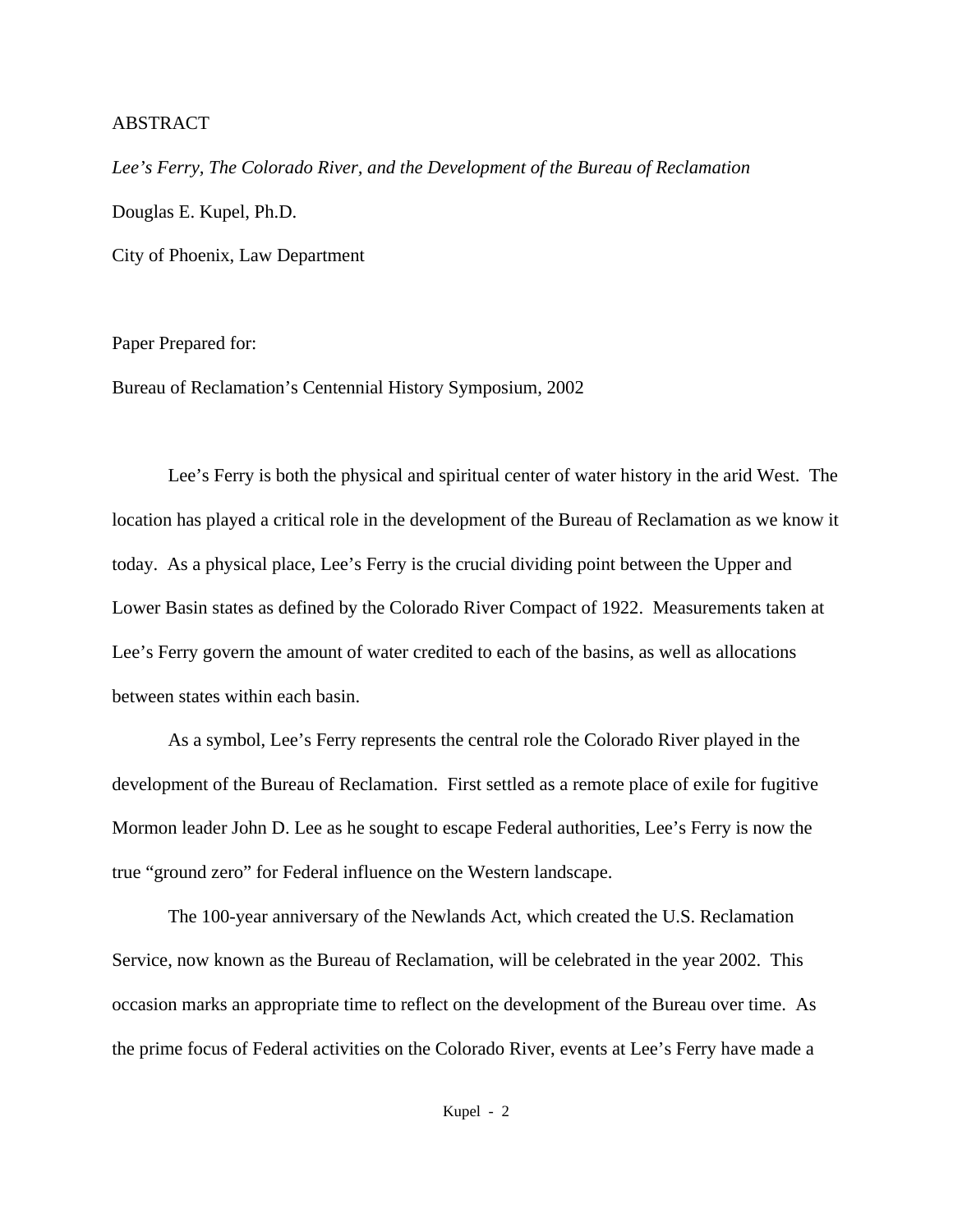decided impact on the direction of the Bureau. City of Phoenix water historian Doug Kupel examines the role of Lee's Ferry as a concrete location and spiritual center for the reclamation movement in a paper prepared for the Bureau's Centennial Symposium.

Lee's Ferry is located between the two largest dams on the Colorado River. Just upstream of Lee's Ferry is the massive Glen Canyon Dam, which creates Lake Powell. Downstream from Lee's Ferry and on the west side of the Grand Canyon is Hoover Dam, which backs up the waters of the Colorado to form Lake Mead. Glen Canyon was constructed in the 1950s and represented the last of the giant projects completed by the Bureau. Hoover Dam, completed in the depression decade of the 1930s, represented the beginning of a new era for the Bureau.

What few people realize today is that there was considerable debate about the relative merits of the two dam locations in the twenties. This vigorous debate pitted representatives of two Federal agencies against each other: The venerable US Geological Service, tracing its heritage back to the 19<sup>th</sup> century ideals of John Wesley Powell, and the upstart U.S. Reclamation Service, representing a 20<sup>th</sup> century conception of water use. Reclamation Service officials lobbied hard for construction of a dam on the lower Colorado to provide needed flood control for Southern California and Arizona while producing hydroelectric power for ready customers in Los Angeles. USGS officials, notably hydrologist E.C. LaRue, argued for the construction of a dam at Glen Canyon to regulate the flow of water between the Upper and Lower basins.

The Bureau won this skirmish between the two agencies and construction of Hoover Dam sent the Reclamation Service on a path of growth and achievement unparalleled in modern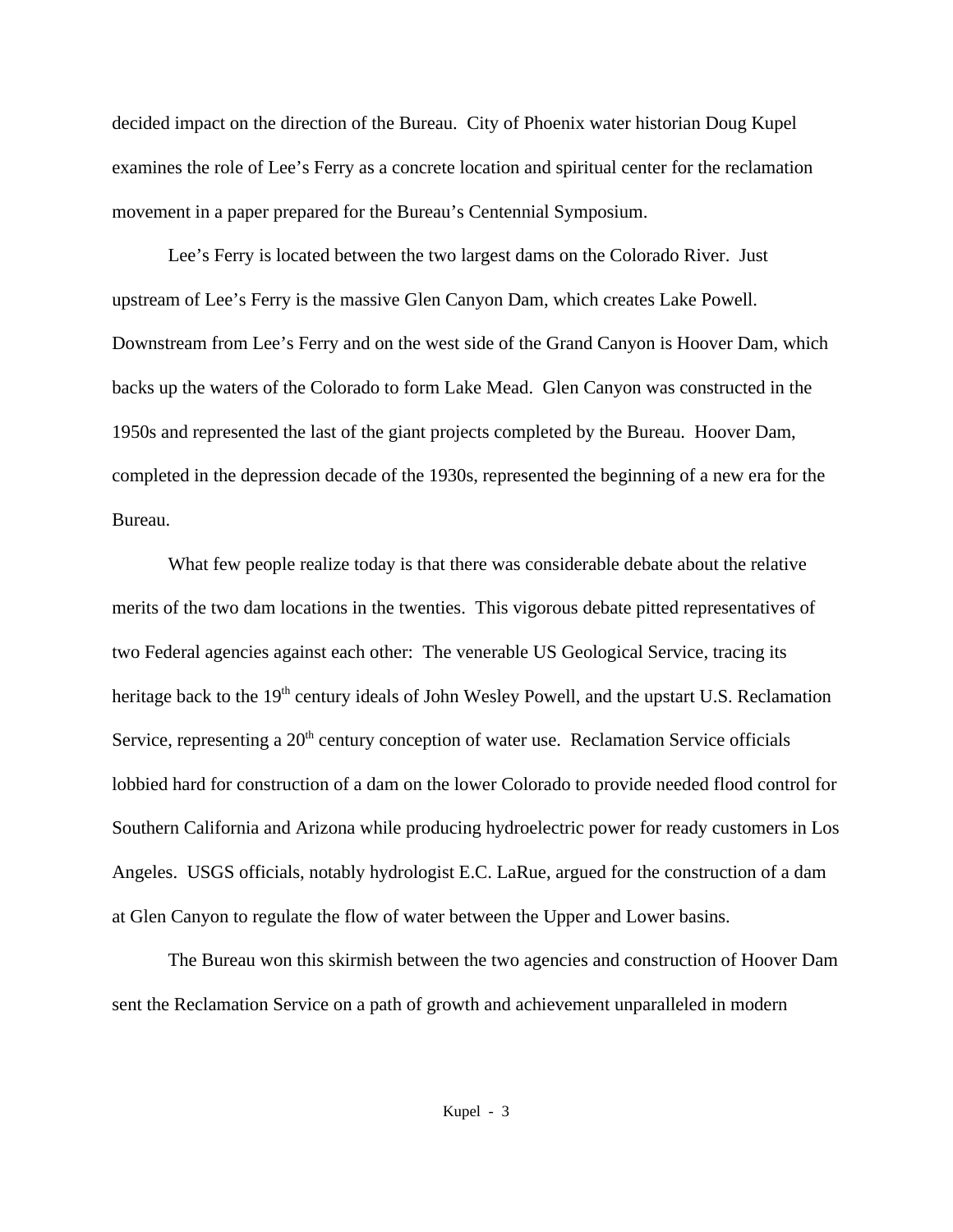history. Eventually, the Bureau of Reclamation would return to the site of its earlier triumph. Construction of Glen Canyon Dam capped a long era of later achievements.

The location of Lee's Ferry carries with it a touch of irony. John D. Lee was sent there by the Church of Jesus Christ of the Later-day Saints (Mormon Church) as an exile to build and operate a ferry. He built the Lonely Dell Ranch for Emma Lee, his 17<sup>th</sup> wife, a few miles below Glen Canyon Dam. By 1873 Lee had build a ferryboat named the *Colorado* and established the first ferry service across the river. Lee was captured by Federal authorities and executed in 1877 for his part in the Mountain Meadows Massacre. The ferry ran continuously until 1928. It was replaced by Navajo Bridge, which was completed across Marble Canyon in 1929.

Established as a refuge from Federal authorities for exile John D. Lee, Lee's Ferry is now the physical and spiritual center of the Federal contribution to Western water history. As scholars look back on the centennial of the Bureau of Reclamation, an examination of the history of Lee's Ferry and the turf battle between the Bureau and the USGS over the future development of the Colorado River provides needed insight. It adds a valuable perspective for westerners concerned with the next hundred years of water history. Known today primarily as the departure point for the thousands of white-water rafting thrill-seekers and world-class trout anglers, the future of Lee's Ferry will be every bit as significant as its past.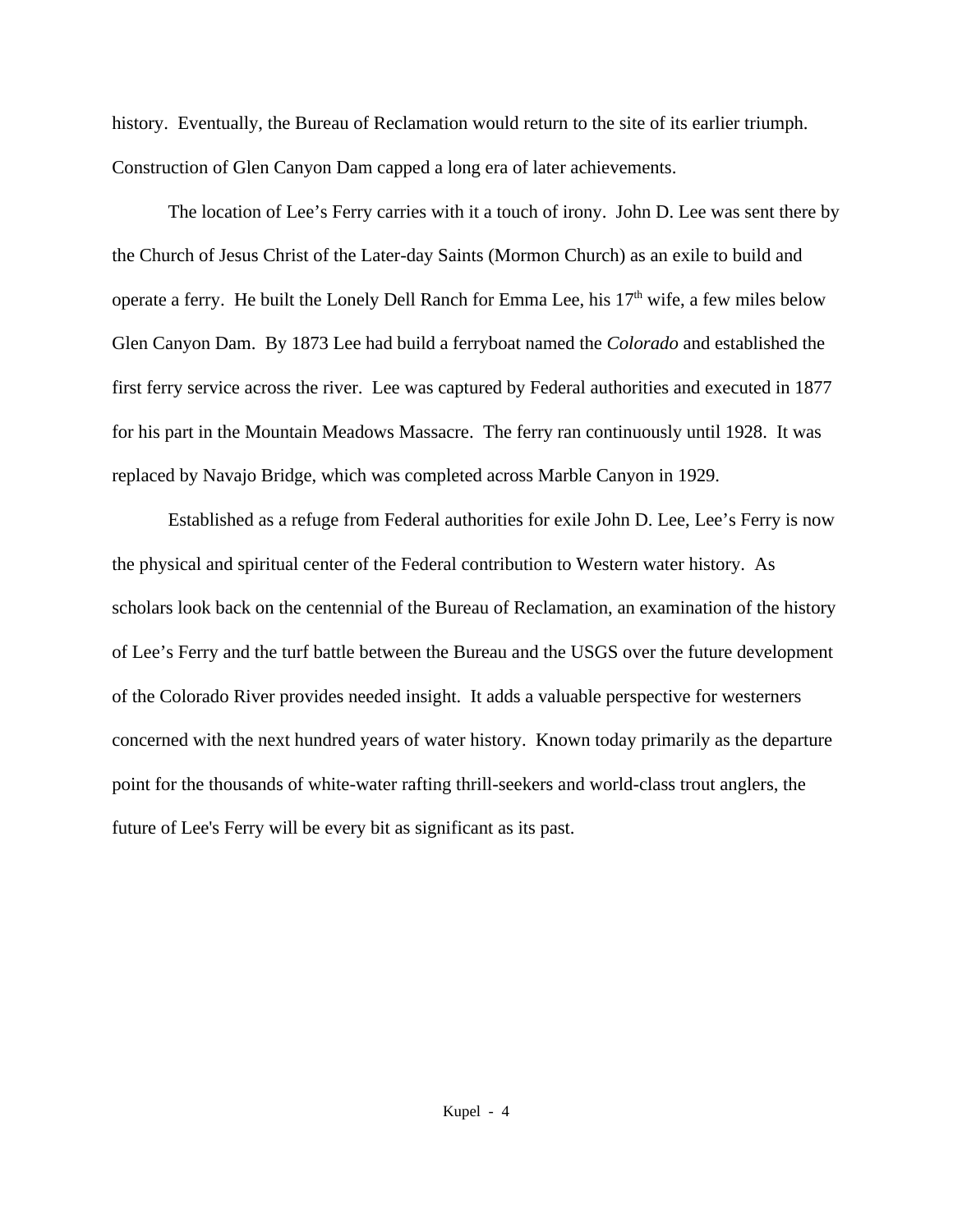Introduction

Lee's Ferry is both the physical and spiritual heart of water history in the arid West. As a physical place, Lee's Ferry is the crucial dividing point between the Upper and Lower Basin states as defined by the Colorado River Compact of 1922. Measurements taken at Lee's Ferry govern the amount of water credited to each of the basins, as well as allocations between states within each basin.

As a symbol, Lee's Ferry represents the pivotal position of the Colorado River in the development of the Bureau of Reclamation. First settled as a remote place of exile for fugitive Mormon leader John D. Lee as he sought to escape Federal authorities, Lee's Ferry is now the true "ground zero" for Federal influence on the West. As the focus of Federal activities on the Colorado River, events at Lee's Ferry have made a decided impact on the direction of the Bureau.

Despite its key role in history, the history of Lee's Ferry itself had been left relatively unexamined. Recent work by historian P.T. Reilly and others have only now added new chapters to the complex saga of Lee's Ferry. This new research provides support for the contention that Lee's Ferry is one of the most significant locales in the landscape of Federal water policy.<sup>1</sup>

Lee's Ferry is located between the two largest dams on the Colorado River. Just upstream of Lee's Ferry is the massive Glen Canyon Dam, which creates Lake Powell. Downstream from Lee's Ferry and on the west side of the Grand Canyon is Hoover Dam, which backs up the waters of the Colorado to form Lake Mead. Glen Canyon was constructed in the 1950s and represents the last of the giant projects completed by the Bureau of Reclamation.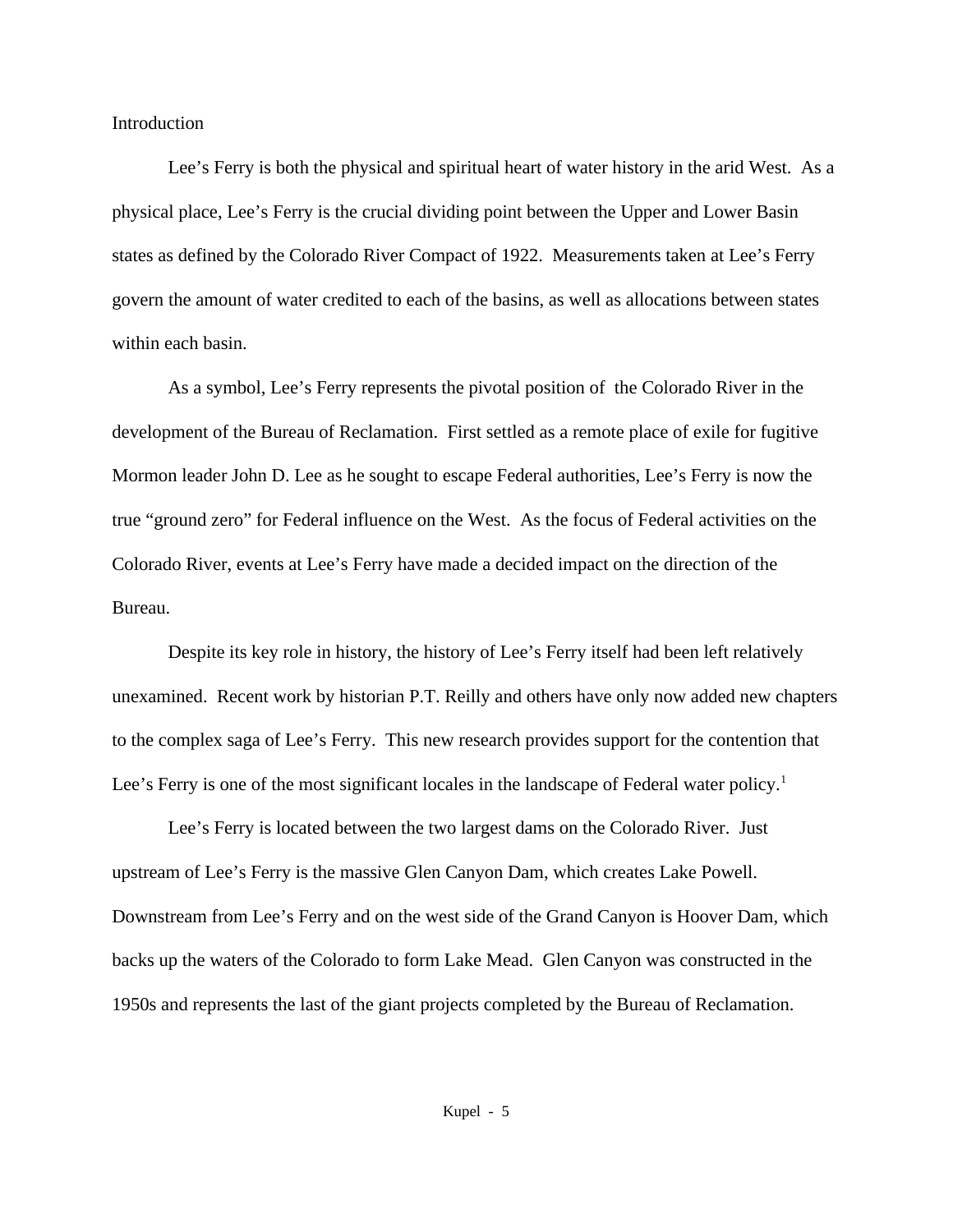Hoover Dam, completed in the depression decade of the 1930s, represented the beginning of a new era for Reclamation.

What few people realize today is that there was considerable debate about the relative merits of the two dam locations in the twenties. This vigorous debate pitted representatives of two Federal agencies against each other: The venerable U.S. Geological Service, tracing its heritage back to the 19th century ideals of John Wesley Powell, and the upstart U.S. Reclamation Service, representing a 20th century conception of water use. Reclamation Service officials lobbied hard for construction of a dam on the lower Colorado to provide needed flood control for Southern California and Arizona while producing hydroelectric power for ready customers in Los Angeles. USGS officials, notably hydrologist E.C. LaRue, argued for the construction of a dam at Glen Canyon to regulate the flow of water between the Upper and Lower basins.

The Bureau won this skirmish between the two agencies and construction of Hoover Dam sent Reclamation on a path of growth and achievement unparalleled in modern history. Eventually, the Bureau would return to the site of its earlier triumph. Construction of Glen Canyon Dam capped a long era of later achievements.

The location of Lee's Ferry carries with it a touch of irony. John D. Lee was sent there by the Church of Jesus Christ of the Later-day Saints (Mormon Church) as an exile to build and operate a ferry. He built the Lonely Dell Ranch for Emma Lee, his 17th wife, a few miles below Glen Canyon Dam. By 1873 Lee had build a ferryboat named the Colorado and established the first ferry service across the river. Lee was captured by Federal authorities and executed in 1877 for his part in the Mountain Meadows Massacre. The ferry ran continuously until 1928. It was replaced by Navajo Bridge, which was completed across Marble Canyon in 1929.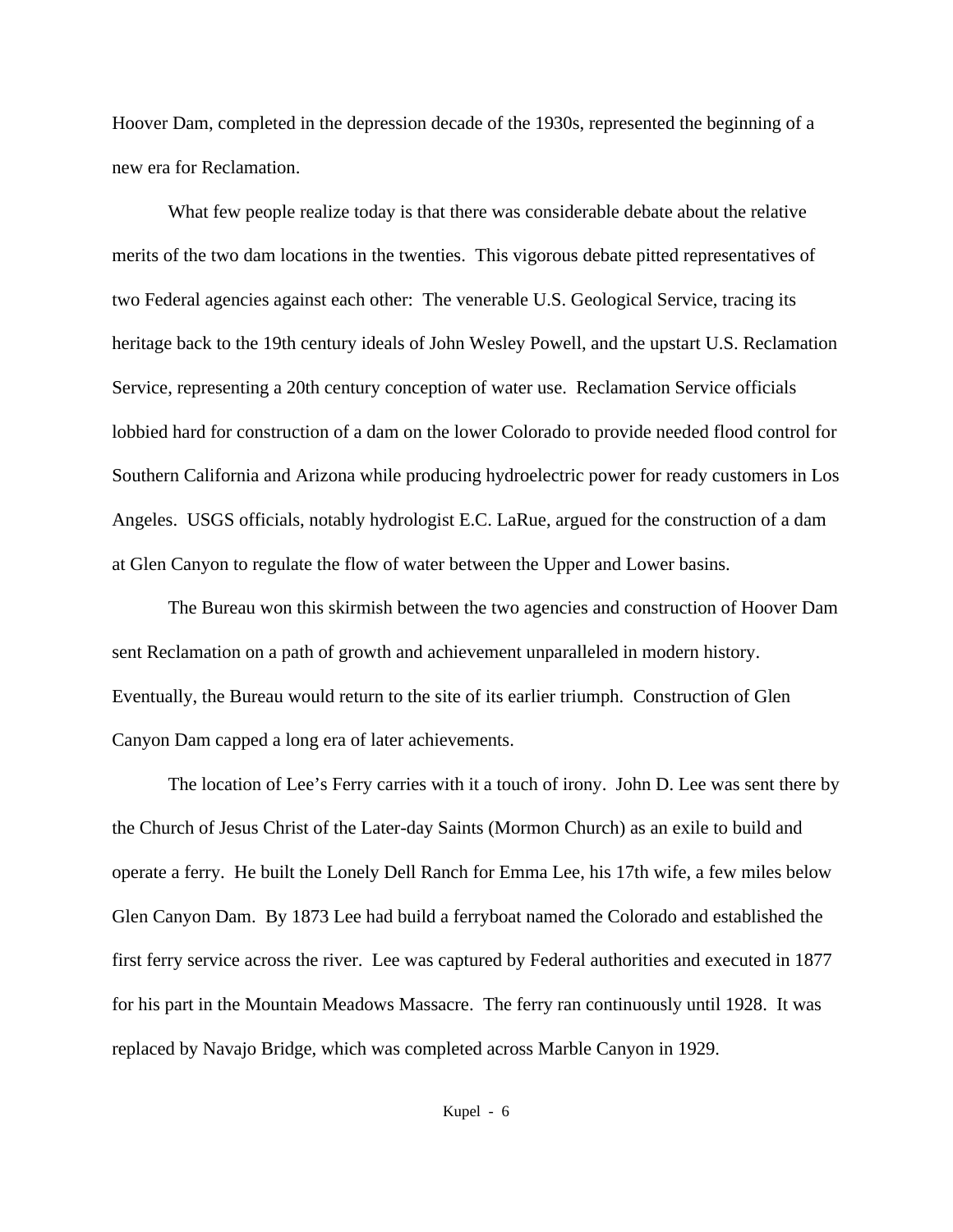Geology

The spectacular landscape dominating the canyon country of Northern Arizona is the product of eons of geologic activity: shifting of continents, global rising and falling of sea levels and creation of highlands now worn and redeposited. At times, deserts dominated the landscape; sometimes, freshwater or saltwater seas invaded, leaving rivers to erode the most recently deposited layers. Prevailing winds abetted the process. Periods of erosion account for missing rock strata, layers appearing elsewhere in sequence. Two geologic process are most responsible for the canyon of the Colorado Plateau: 1) an uplift of the ground itself, and 2) erosion of the rock by many years of constant water flow.

The last uplift of the Colorado Plateau began about 60 million years ago. Uplift made the land rise. The meandering streams of the Colorado River ran faster and faster. As the land rose, the constant erosion of the water cut the canyons that today dominate the Colorado River. This erosion sliced through many geologic layers, which are now visible. Navajo sandstone, the dominant formation, is made of sand dunes hardened by pressure from deposits above them. The deposits eventually wore away and exposed today's sandstone. Other layers contain sea deposited sediments; still others hold fossils of land or marine organisms that lived millions of years ago. Petrified wood and fossils of dinosaur bones, seashells, and small sea creatures are found in several rock strata in this area.

The deep canyons left by uplift of the Colorado Plateau and the downward force of erosion made access across the vast chasm of the Colorado River very difficult. Only at a few locations from its confluence with the Green River in Central Utah to the lower valley near Topock, California, does the Colorado open its banks to easy access. For hundreds of miles the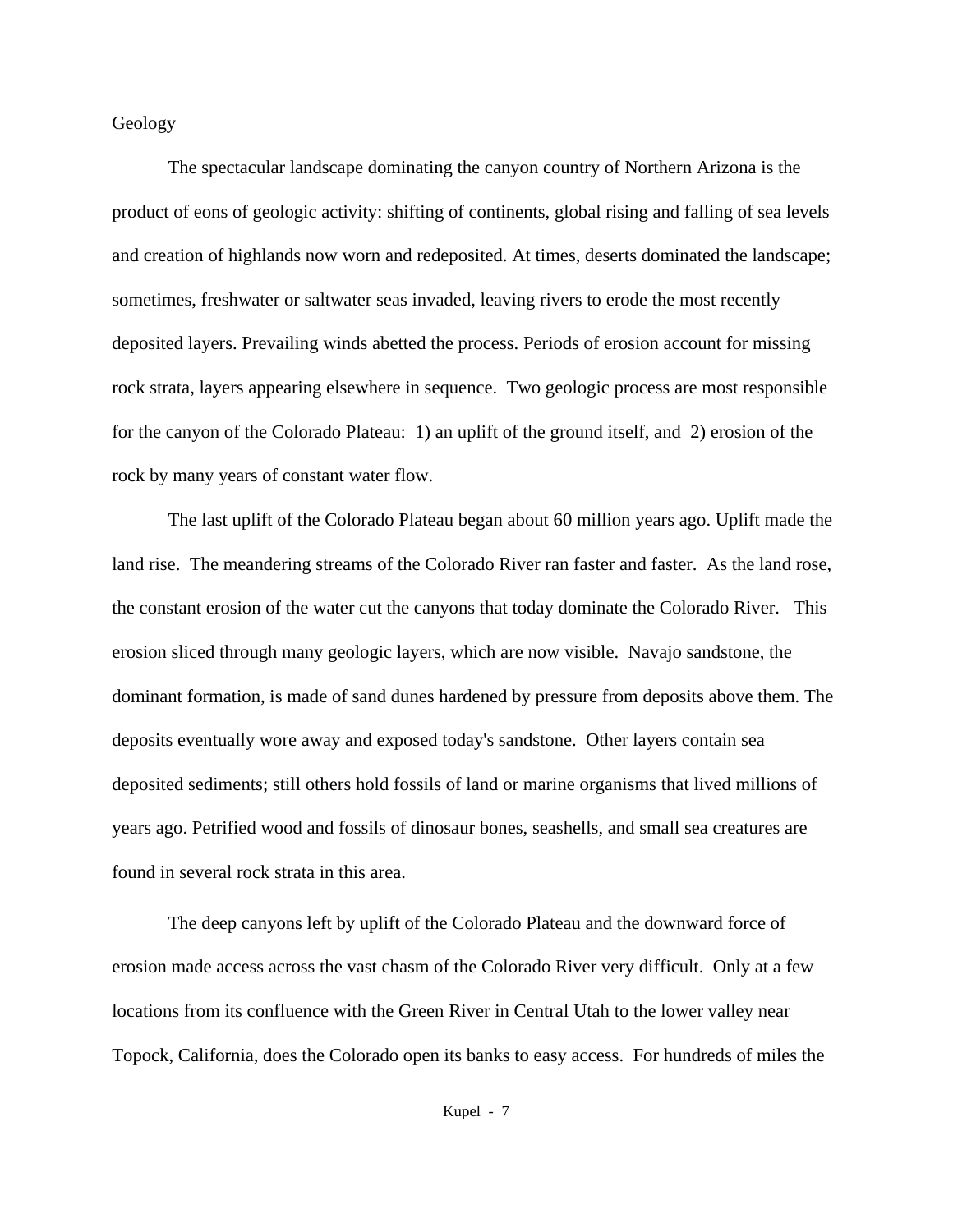canyon of the Colorado is an insurmountable barrier, isolating the lands of the Arizona strip north of the river and placing them with easier access to Utah than to the state capitol at Phoenix.

One of the few places along the canyon where Colorado River can be reached with relative ease is at its confluence with the Paria River. Here, between the depths of Glen Canyon on the upstream side and Marble Canyon on the downstream side, is a break in the canyon walls for a stretch of two miles that allows a difficult and dangerous crossing of the river. Now Anglicized, the word Paria derives from the Indian name Pahreah, meaning a stream of water having willows growing along its banks.<sup>2</sup>

## European Discovery

Early Spanish explorers traveled the northern frontier of New Spain (today's Mexico) looking for an overland route to California. Some of these explorers left us detailed accounts of their expeditions. In 1776, two Spanish priests began an expedition that provided the first written record of Lee's Ferry. Father Francisco Atanasio Dominguez and Father Silvestre Velez de Escalante set out from Santa Fe in July to pioneer an overland route from New Mexico to Monterey on the California coast. After 3 months, the party reached the vicinity of today's Cedar City in Utah, where they encountered an early snow. The inclement weather influenced a decision to turn back to Santa Fe before the full onset of winter. Following the advice of Paiute Indians, Dominguez and Escalante searched for a shallow ford of the Colorado.

Inadvertently turning too far south, the two priests reached what is today known as Lee's Ferry. On October 26, the party reached the Colorado River at the mouth of the Paria River.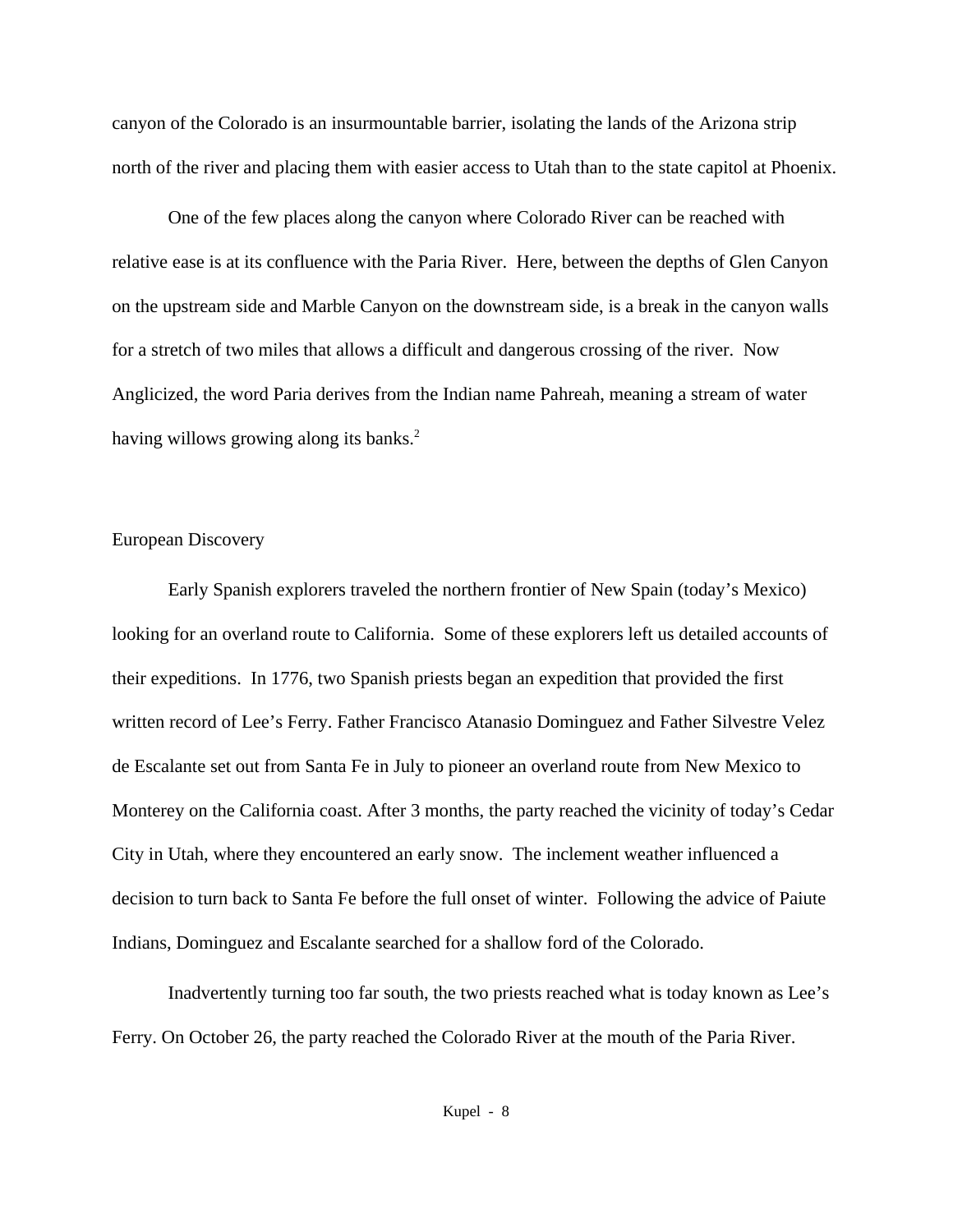Here, the river proved too deep to ford on horseback, and too swift to swim across. The men christened their camp *Sal si Puedes* (get out while you can) and they did just that by moving upstream along the Paria River canyon until the reached the Colorado Plateau. The explorers climbed out of the river bottom and made camp near what is today's Wahweap Marina on Lake Powell. They spent four more days searching for a way across the river. Finally, on November 7, they chopped steps in the sandstone wall at a location now called Padre Creek and safely led their pack stock to the banks of the Colorado. Here the crossing was wide but shallow. The site known as the "Crossing of the Fathers" today lies beneath the waters of Padre Bay in Lake Powell.<sup>3</sup>

## Mormon Crossing Era

The early development of Lee's Ferry is closely associated with the Church of Jesus Christ of Latter Day Saints (the Mormons). The river crossing is named for Mormon pioneer John Doyle Lee. The crossing was a key location on the major transportation route for Mormon immigrants to Arizona and, after 1877, for travelers returning to Utah along the "Honeymoon Trail" to the LDS Temple at Saint George to solemnize their unions.

The establishment of the Mormon Church dates to an event in American history known as the "Second Great Awakening," a period of religious revival and evangelicalism in the late 1820s and early 1830s. This revival was national in scope, but had two centers: in the south and in western New York state. In 1830 Joseph Smith received a revelation and a new type of Christian church began. Because of some unusual tenants of the religion, its practitioners were subject to opposition and distrust from more traditional, established religions. One of these early tenants of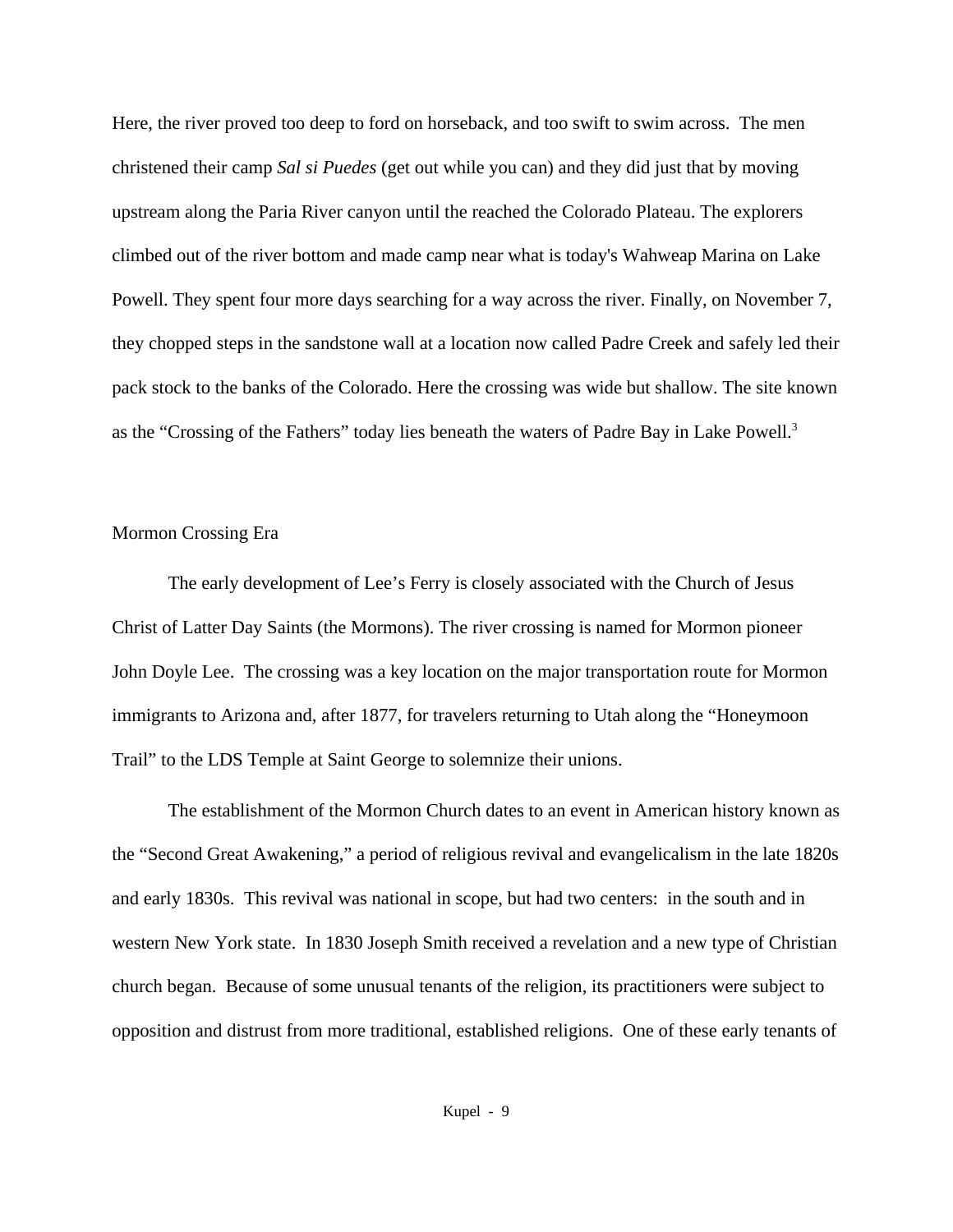the LDS Church was polygamy, the practice of men taking more than one wife. From its original location in New York, members of the LDS church moved to Ohio, then to Illinois, and finally on the long trek to the Great Salt Lake in what would become the Territory and later the State of Utah. Members arrived at the present-day location of Salt Lake City on July 24, 1847.

## John D. and Emma Lee, 1871-1879

John D. Lee was born in Kaskasia, Illinois on September 12 1812, and converted to Mormonism at the age of twenty-six. Lee joined Joseph Smith in western Missouri in 1838, then moved with other church members to Nauvoo, Illinois, after violence forced them west. Lee was a leader in the community and constructed a substantial house in Nauvoo. After further violence, including the murder of Joseph Smith, Lee and the rest of the Mormon faithful began a westward trek. During the move Lee was a leader and able assistant to Brigham Young on the trip to Utah. After establishing a home in Salt Lake City, Lee headed his church's call to settle in the southern portion of Utah. Lee and his wives settled and built houses at Parowan, Harmony, and Panguitch in southern Utah.<sup>4</sup>

While living near Harmony, Lee participated in a massacre of immigrants en route to the Pacific Coast. In the summer of 1857 a wagon train under the command of Captain Charles Fancher set up camp at Mountain Meadows, a popular resting spot on the trip west. At the time leaders of the LDS Church were in a bitter struggle with the Federal government over control of the Utah Territory and were anticipating armed intervention at any moment. The immigrants, many of them from Missouri, taunted the Mormon settlers with tales of how Smith's followers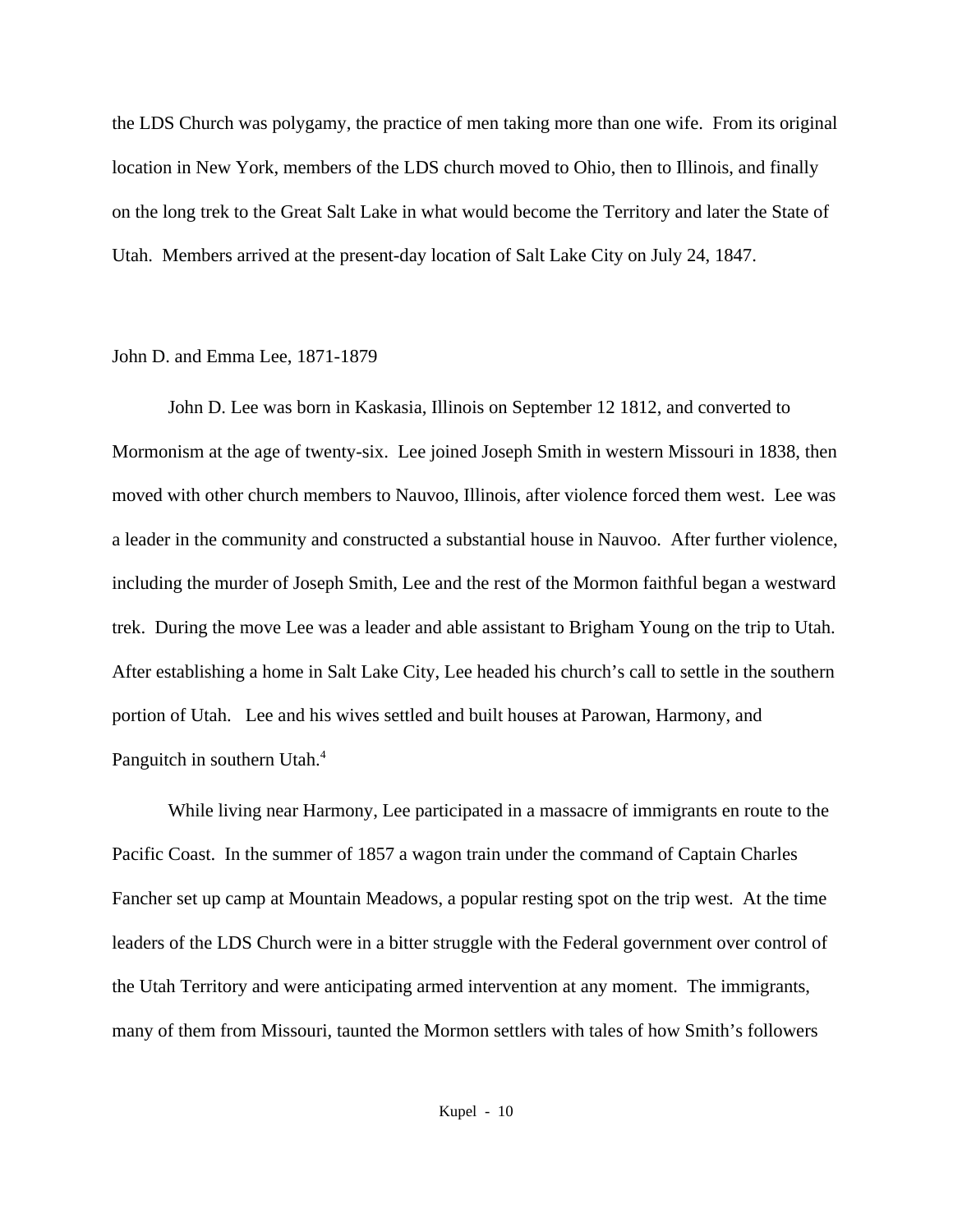had been driven from the state. On September 11, 1857, local Mormon leaders and Ute Indians joined forces in an attack on the wagon train. Viewed ostensibly as a military campaign against a hostile force, the attack was a massacre from which only seventeen children escaped death. While in many ways a payback for tremendous mistreatment over the years, the Mountain Meadows Massacre of 1857 forever marked its antagonists with the taint of bloodshed and violence.<sup>5</sup>

The massacre opened southern Utah to additional Mormon settlement. Called Utah's "Dixie," because of its comparatively warm climate and southern location, this portion of the territory included the communities of Saint George, Harmony, Panguitch, and Cedar City. This process of colonization was an integral part of church expansion. In addition to southern Utah, church leaders began to look southward into Arizona. Of particular interest for Mormon prostelyzers were the sedentary and urban Hopi Indians.

In 1858, 1859, and 1860, Mormon leaders sent expeditions to the Hopi. Led by pioneer Jacob Hamblin, the missionary parties crossed at what would later become Lee's Ferry. These early efforts toward converting the Hopi to the Mormon religion proved disappointing. In time, Mormon leaders directed their attention to the neighboring Navajo. In contrast to the Hopi, who received the Mormon missionaries with indifference, the Navajo were openly hostile to those they considered intruders in their land. By 1860 the Navajo were in a state of open conflict with the US government, a situation which ended only with the Navajo's defeat at the hands of Kit Carson. While many Navajo lost their lives during the conflict, many more died during the infamous "long walk" to the Bosque Redondo reservation in New Mexico.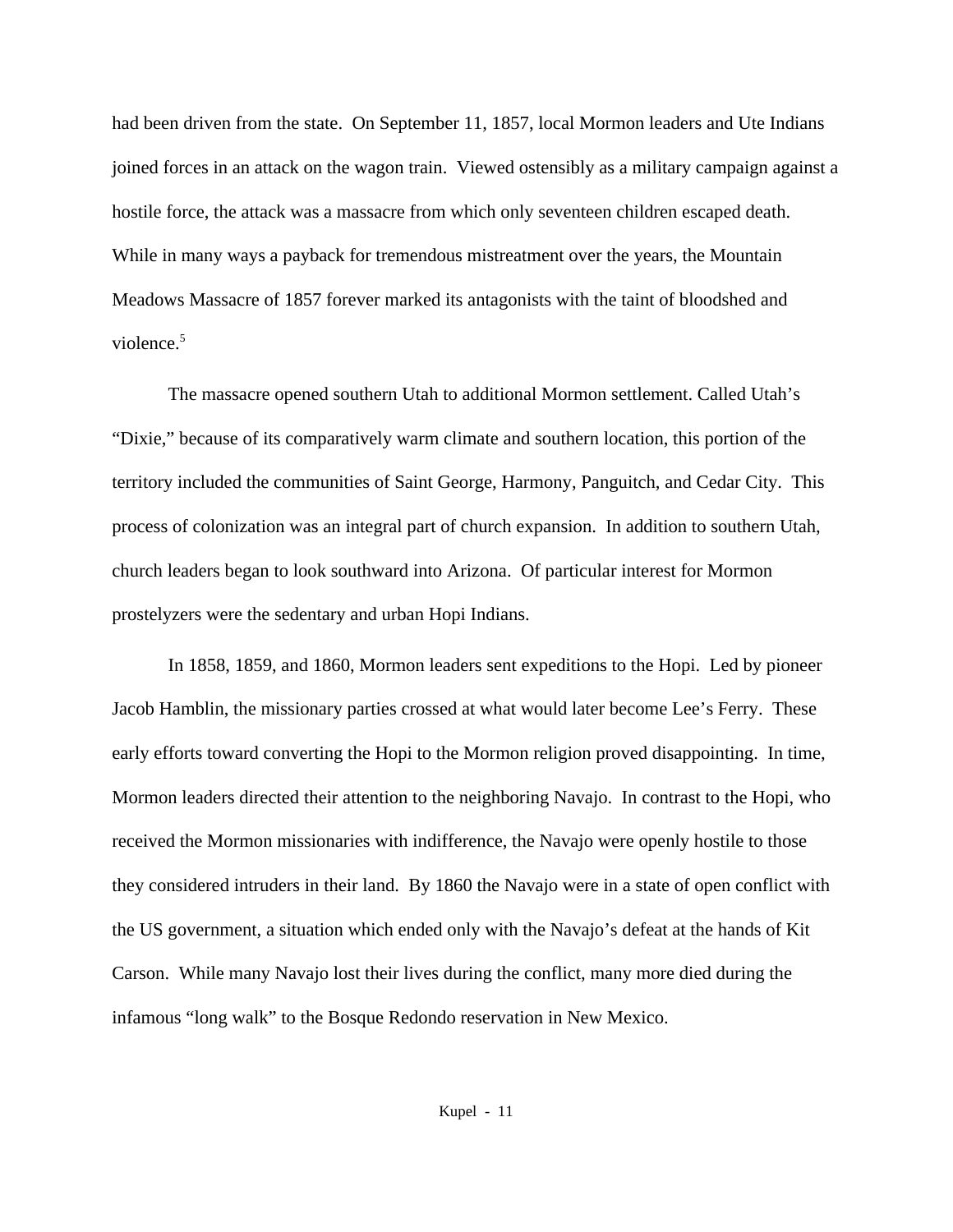The relationship between the Mormons, the Navajo, and the Hopi took on the form of an uneasy truce after 1865. Mormon missionaries remained anxious to convert additional souls, but they also coveted the few well-watered locations in Arizona for settlements. Resident American Indians looked to protect their lands.

As one of the few locations where the Colorado could be crossed, the Paria River confluence served an important military purpose to the Mormons. Control of the crossing prevented incursions by Native Americans north of the river while providing a base of operations for Mormon colonizing to the south. In October of 1869 Hamblin posted guards at the river crossing to control access at this strategic point. Hamblin christened the post "Fort Meeks" in honor of camp leader William Meeks. By 1870 Hamblin had cleared a patch of land along the Paria and planted wheat. As historian A. Gary Anderson has noted, "this crossing on the Colorado River was not unknown when John D. Lee arrived, nor was the idea of a ferry new."<sup>6</sup>

Although US President James Buchanan had issued a full pardon for participants in the massacre in 1858, for John D. Lee and other Mormon leaders associated with the event even the passage of time could not wash the stain clean. In 1870 LDS church officials excommunicated Lee and others for their participation in the event. While church officials were outwardly preparing to fix the entire blame for the affair on Lee, inwardly they still considered Lee as one of their own. Despite the excommunication, for Lee, a faithful member of the flock since 1838, relinquishment of his loyalty to the church would come slowly if at all.

To Lee and the Mormon leadership, the confluence of Paria Creek with the Colorado River served two important purposes. For Lee, it provided a remote and isolated area free from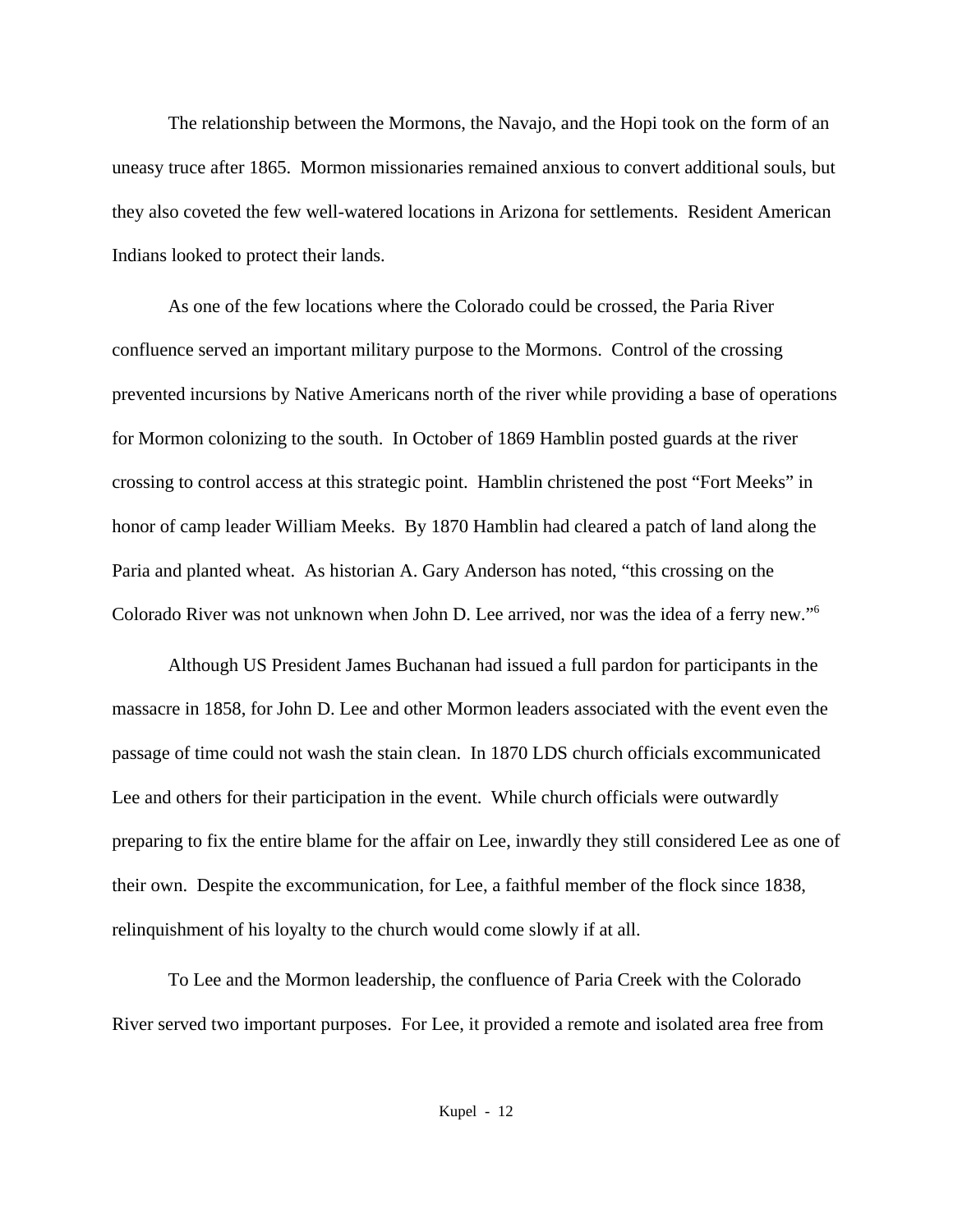the watchful eyes of Federal authorities. For the church, it was an important link in the Mormon colonization of Arizona.

Lee and two of his families set out for the remote location, arriving shortly before Christmas in 1871. Mormon historian Juanita Brooks credits Emma Lee with naming the locale "Lonely Dell" based on the pioneer wife's initial observations. Wives Emma and Rachel took up residence, one in a dugout and one in a rock structure. In May of 1872, Rachel moved to a location today known as "Jacob's Pools," leaving Emma Batchelder Lee as the woman in charge of Lee's Ferry. Emma was indeed the driving force behind the ferry and the Lonely Dell Ranch, as Lee himself was often absent.<sup>7</sup>

The arrival of Lee created two centers of activity at the confluence of the Paria and Colorado Rivers. The ferry across the Colorado operated from the water's edge, downstream from the juncture of the two rivers. The residential area, starting with some rough cabins and corrals, was upstream along the Paria. This sheltered location back from the Colorado gave the residents some protection from storms that frequently passed through the canyon.

During December of 1871 Lee constructed crude shelters for his two wives and their children. Based on accounts from Lee's diaries, Mormon historian Juanita Brooks described these early structures:

By January 12 they had finished building two small rooms. One was a dugout with its back and two sides set into the hillside. It had a flagstone floor, and a willow and sod roof. Later, this would be a cellar, and a place where the children could sleep during the scorching midday hours. The larger room was of rock laid up with mud and lime mortar, and had a dirt floor and roof, but two small windows and a solid door. $8<sup>8</sup>$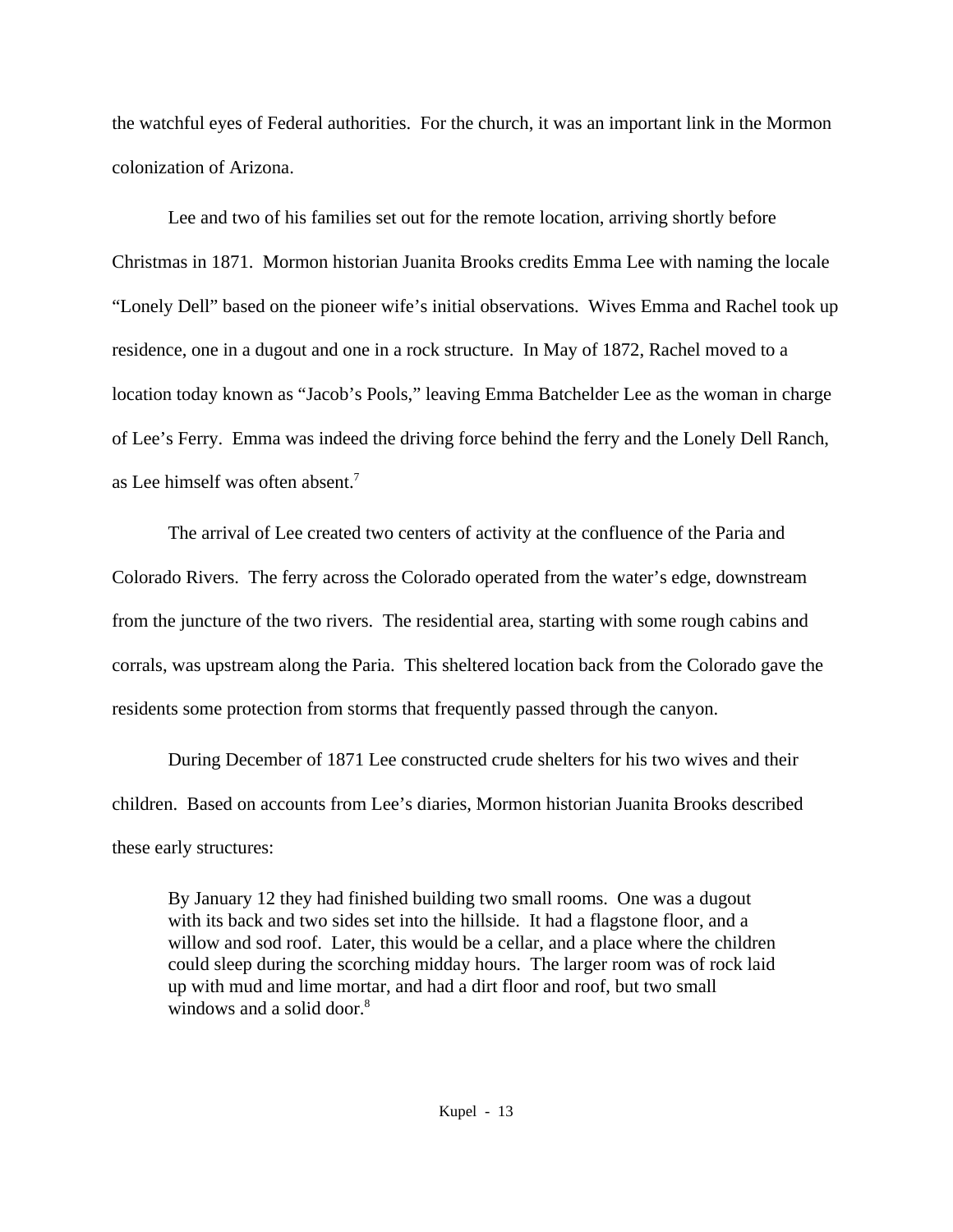These first dwellings were mere shelters from the elements. As time went on, Lee constructed a more presentable cabin of driftwood for Emma. He had the assistance of Tommy Smith who arrived in 1872 with lumber for a new ferryboat and considerable carpentry skills. Professor Harvey C. DeMotte, a member of John Wesley Powell's 1871-72 expedition down the Colorado, left us with a description of the building as it appeared in 1872:

The house of logs and innocent of floor, whose foundations were not laid with square and compass, stood with gable pointing toward the south of east; along one side a shade, composed of leafy boughs, served well the purpose of verandah, from the outer edge of which suspended blankets hid the sun's rays from the evening meal.<sup>9</sup>

John Wesley Powell's trips down the Colorado have received well-justified attention by historians through the years. While Powell and his men achieved a significant accomplishment by being the first to travel downstream on the Colorado River through the Grand Canyon, the records of Powell's exploits also give us some insight into conditions at Lee's Ferry. Powell took two trips through the Colorado, one in 1869 and a second in 1871 and 1872. The second trip was actually undertaken in two parts, with a break at Lee's Ferry.<sup>10</sup>

Powell first visited Lee's Ferry on August 4, 1869. His crew spent the night there, noting the remains of Indian and Mormon campfires. Powell returned on September 30, 1870, during a reconnaissance trip in preparation for his second voyage. Accompanied by Jacob Hamblin, Powell and his men constructed a flat boat called the *Cañon Maid* to use as a ferryboat to cross the river. Recognizing that Lee's Ferry was an important access point on the river, Powell used it as a location to split his second trip down the Colorado. In 1871 the party left Green River, Wyoming in May and arrived at Lee's Ferry in October. The men cached one boat on each side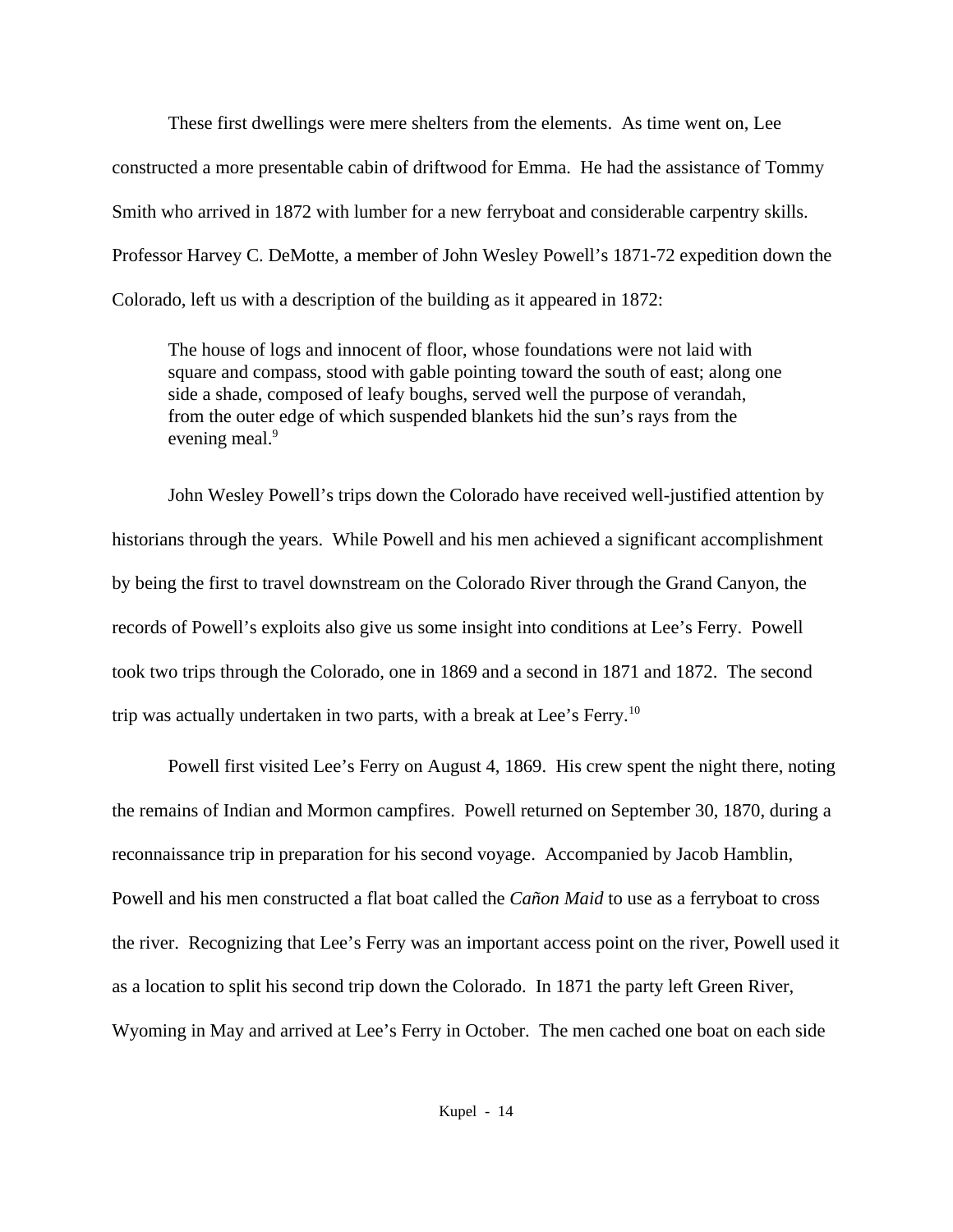of the river and disembarked. The Powell party returned to Lee's Ferry in the summer of 1872 to resume their trip. $11$ 

The main difference between the two trips was that John Doyle Lee had arrived at the mouth of the Paria to establish his residence. Frederick S. Dellenbaugh, a member of Powell's party, noted that in addition to constructing a cabin, "Lee had worked hard since his arrival early in the year and now had his farm in fairly good order with crops growing, well irrigated by the water he took out of the Paria. He called the place Lonely Dell, and it was not a misnomer."<sup>12</sup>

With a good knowledge of Lee's predicament, members of the Powell expedition were not above having some fun with Lee. Dellenbaugh describes one incident:

Our camp was across the Paria down by the Colorado, and when Brother Lee came back the following Sunday he called to give us a lengthy dissertation on the faith of the Latter-Day Saints (Mormons), while Andy, always up to mischief, in his quiet way, delighted to get behind him and cock a rifle. At the sound of the ominous click Lee would wheel like a flash to see what was up. We had no intention of capturing him, of course, but it amused Andy to act in a way that kept Lee on the *qui vive*. 13

In addition to constructing lodging, Lee quickly turned his attention to the establishment of a garden patch. One of his first tasks was to complete a dam on the Paria River to impound water for irrigation. Thus began a continual battle to maintain the dam in the face of frequent floods and to keep the crops watered during times of drought.<sup>14</sup>

In 1872, church authorities desired to open Arizona to colonization and assigned Lee to operate a ferry. A boat was completed by January of 1873. In April of 1873, church officials sent Joseph W. Young, James Jackson, and twenty-five others to improve roads to and from the ferry site. Jackson assisted Mrs. Lee during the frequent absences of John D. Lee from the site.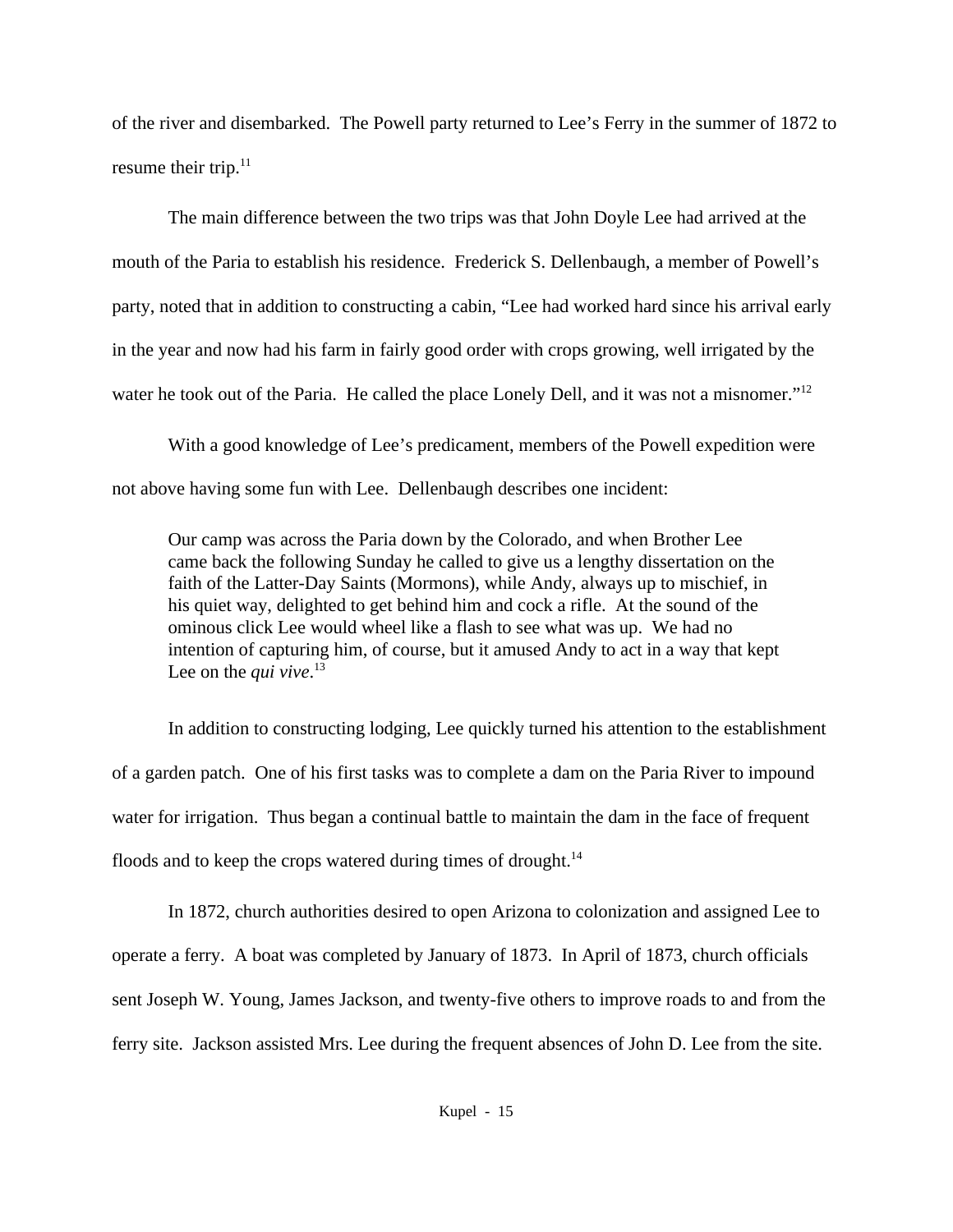In 1874, conflict between Mormons and the Navajo led church officials to fund construction of a "Fort" on the banks of the Colorado River. In January of 1874, three Navajo men were killed by settlers in Grass Valley, Utah. Although the protagonists were not Mormons, the incident escalated tensions between Mormon settlers and the Navajo. In May of 1874 Jacob Hamblin suggested that the Mormons construct a Fort at Lee's Ferry to protect the river crossing.

Marshall William Stokes captured Lee in Panguitch on November 7, 1874. It took two trials for Federal authorities to convict Lee of participation in the Mountain Meadows Massacre. Lee was executed at the site of the massacre on March 23, 1877.

Following Lee's capture and execution, his wife Emma operated the ferry. Warren M. Johnson took over operation of the Ferry from Emma on November 30, 1879. Johnson operated the ferry for sixteen years, until 1896. James S. Emett then took over. One of Emett's improvements was the introduction of a cable-ferry in 1899 and the construction of a new access road. Emett continued to operate the ferry until it was purchased by Coconino County in 1910. Custodians for Coconino County ran the ferry until the construction of Navajo Bridge made it obsolete. The last ferry run was in 1928. Navajo Bridge opened in 1929.

## Lee's Ferry and Charles H. Spencer, 1909-1912

These three years were ones of rapid change at Lee's Ferry. The Grand Canyon Cattle Company purchased the Lonely Dell Ranch from James S. Emett in 1909, and Coconino County owned the ferry location after 1910. But the greatest change originated from former teamster, bullwhacker, and expert yarn-spinner Charles H. Spencer. Spencer had convinced himself, and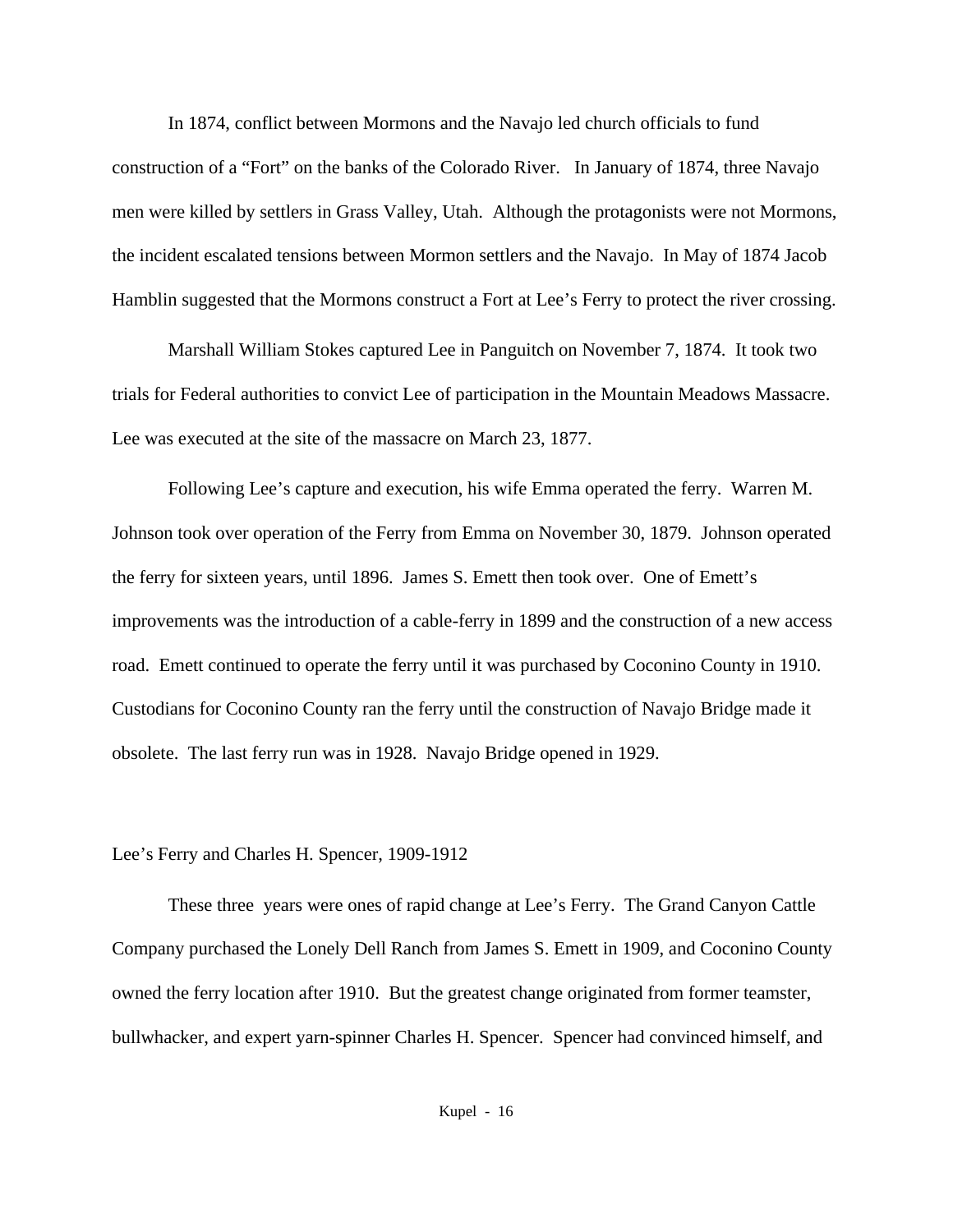soon proved very adept at convincing others, that small amounts of very fine gold could be found in the depths of the geologic strata uncovered by centuries of the Colorado's relentless erosion. The only problem, for Spencer and others, was how to recover it. The Spencer mining operation endured for only a short time, until February of 1912, but it left a lasting mark on Lee's Ferry.<sup>15</sup>

Spencer arrived at Lee's Ferry in May of 1909. He listened carefully as Jerry Johnson, Warren Johnson's son, related the exploits of Robert B. Stanton's early attempts at gold mining along the Colorado. Spencer developed enthusiasm for his project and sent a member of his party to Flagstaff to record several mining claims. He lured financial backers in Chicago to join the operation, incorporated as the Black Sand Gold Recovery Company. By June, Spencer and his crew had established a camp on the left bank of the Colorado, near the location of the original ferry and across the river from the Fort.

After several unsuccessful attempts to recover gold from the sands along the left bank of the river in August and early September of 1910, Spencer decided to move his operations to the more developed and spacious right bank. On September 10 and 11, 1910, Spencer and his crew moved to the right bank, making over the old Fort as a mess hall and erecting two tents nearby to serve as the cook's commissary.<sup>16</sup>

After establishing his foothold on the right bank, Charlie Spencer re-grouped to obtain more capital from his Chicago backers. He returned at the first of the year in 1911 and embarked on a massive building program that would change the appearance of Lee's Ferry dramatically. He formed a new company, called the American Placer Corporation, to serve as a holding company for the operation.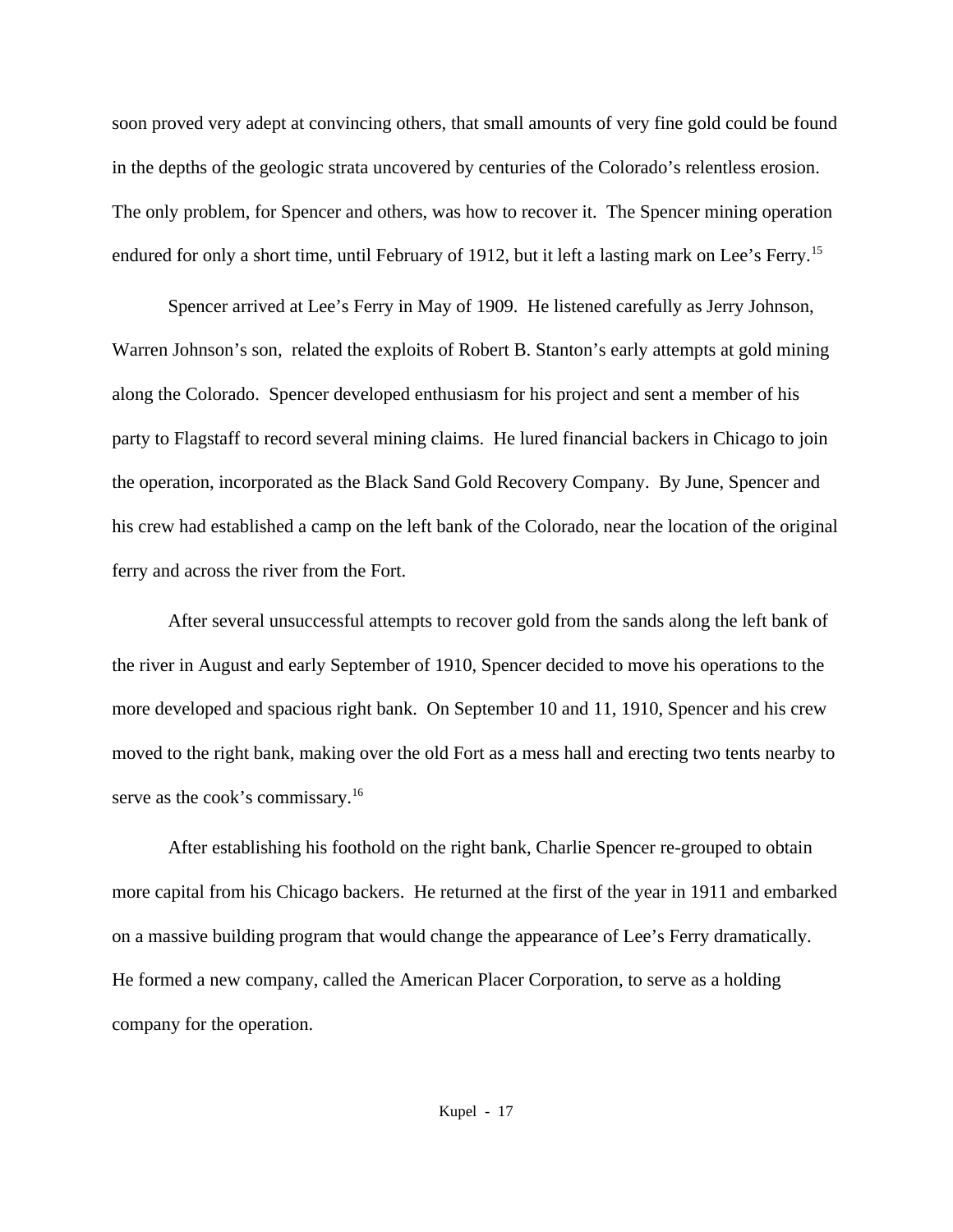Buildings erected by Spencer in 1911 included: an office building to the west of the Fort (American Placer Corporation Office); an addition on the west end of the old Fort; a new mess hall and cook's house; three bunkhouses (west, center, and east); a blacksmith shop; and a laboratory (assay office). Other Spencer contributions included smaller features such as root cellars, chicken coops, outhouses, and a powder storage magazine. The powder magazine, a large dugout excavated out of the right bank, was located up the Colorado River past all other improvements. The most unusual Spencer addition was the construction of a steamboat, christened the *Charles H. Spencer*, that lowered its anchor in the Colorado.<sup>17</sup>

Despite the ability of Charles Spencer to convince others that there was gold in the deposits at Lee's Ferry, he was unable to actually locate any mineral wealth. His talents lay in the area of promotion, not production. The final blow came when his steamboat could not buck the forceful current of the Colorado. It had been constructed to transport coal for the boilers of the gold operation. Without a fuel source, not withstanding the lack of gold, the operation was doomed to failure.<sup>18</sup>

After the *Charles H. Spencer* failed in its maiden voyage in December of 1911, the workers began to drift away. When the investors cut off the money supply, even Spencer himself abandoned his project. Although Spencer would continue to return to Lee's Ferry many times over the next forty years, he never matched his construction efforts of 1910-1911.

USGS / Reclamation Controversy over Dam Construction (1921-1933)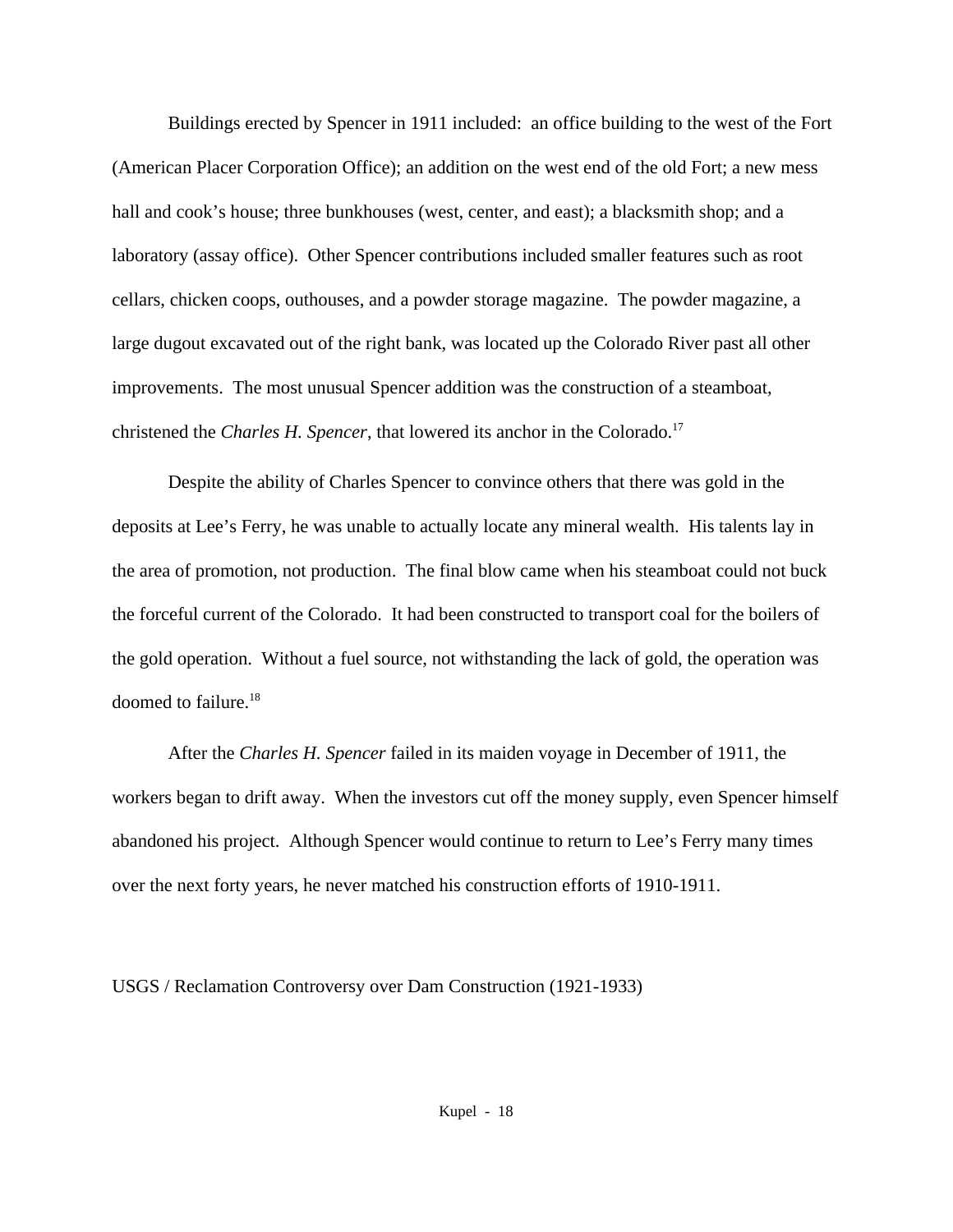The next scheme of big dreamers that concerned Lee's Ferry centered on a resource that appeared to be plentiful: water. Plans had been circulated for a dam on the Colorado to provide flood control, generate hydroelectric power, and impound water for use in California and Arizona since the great flood that created the Salton Sea in 1905. Engineers, politicians, and developers in California and Arizona vied to be the first to lay claim to the vast water resources of the Colorado.<sup>19</sup>

Eugene Clyde LaRue of the U.S. Geological Survey played a key role in the development of dams on the Colorado. Although LaRue's ideas were discredited by the politicians of the day, his observations about the flow of the Colorado proved prescient. LaRue began a comprehensive study of the Colorado in 1912. His ultimate conclusion, published in 1916, was that the flow of the Colorado was not sufficient to irrigate all of the lands available for agriculture. To conserve water, LaRue advocated construction of a series of comparatively small dams. This would reduce the total water surface exposed to evaporation, thus conserving stored water for irrigation in both California and Arizona.<sup>20</sup>

Officials at the U.S. Reclamation Service, once a part of the USGS, pursued a different vision for the Colorado. The Reclamation Service conducted its own studies, relying on the work of J.B. Lippincott. The California-based engineer advocated construction of a large dam on the lower Colorado. Lippincott explained that the advantage of the lower Colorado River dam is that it would be closer to power and water use in California. This idea did not set well with Arizonans who hoped to divert water from the Colorado for use in the desert state.<sup>21</sup>

As it turned out, the Californians were better prepared and financed. They struck first, in 1921. The Southern California Edison Company entered into a cooperative agreement with the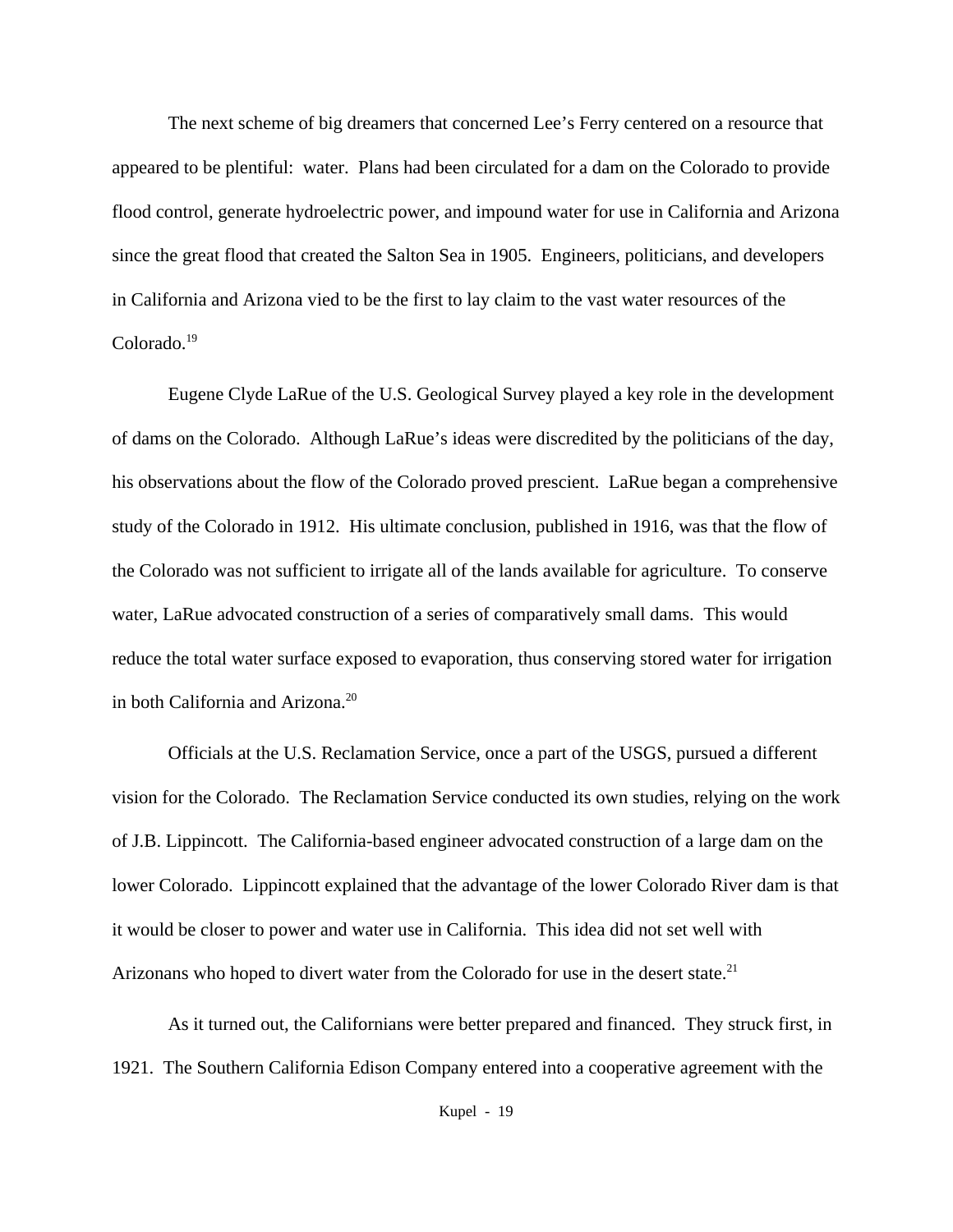United States Geological Survey to conduct a survey of the Colorado River with a view toward determining potential dam sites. Like other travelers before and after, the Edison men selected Lee's Ferry as the base of their operations because of its easy access to the river and land transportation.<sup>22</sup>

In addition to surveying the river for possible dam sites, the Edison and USGS party erected a stream gaging station at Lee's Ferry. Placed in operation in 1921, the stream gage represented the first firm Federal foothold at the ferry, an ironic addition to a location selected by John D. Lee to hide from U.S. government authority. The Federal presence at Lee's Ferry had begun. $^{23}$ 

Another irony in the Edison program was that the USGS hydrographer E.C. LaRue worked closely with the California company. Because of his prior experience, LaRue was a logical choice to head the survey of potential dam locations upstream and downstream from Lee's Ferry. Both the USGS and the Edison Company provided funds for the project. Although LaRue would later come to a conclusion regarding dam locations that was at odds with the electric company, this association was used by his enemies to discredit LaRue's objectivity.<sup>24</sup>

The Edison Company leased land from the Navajo Nation on the left bank of the Colorado for their headquarters. In 1922, the Edison men erected a boathouse there that served as the base of their operations. This work coincided with meetings of the Colorado River Commission conducted by Secretary of Commerce Herbert Hoover. These discussions led to agreement on a compact that divided the waters of the Colorado between the upper and lower basin states. However, Arizona refused to ratify this Santa Fe Compact of 1922. The Compact had the effect of splitting the Colorado River drainage into two basins, the upper and lower. The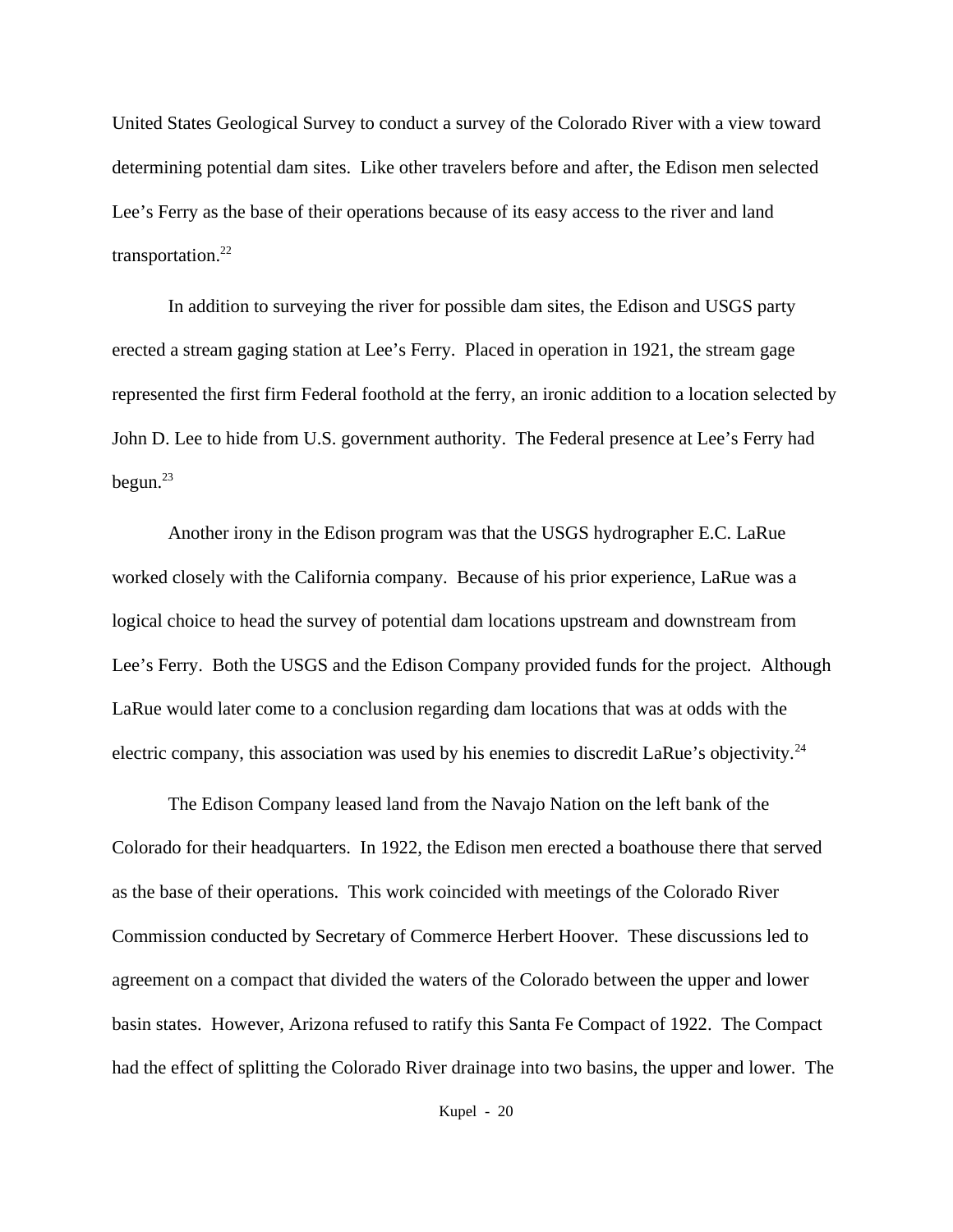location of the division between the basins was specified in Article V of the Compact as a hypothetical point one mile below the mouth of the Paria River.<sup>25</sup>

Separate Reclamation Service investigations of the Colorado culminated in 1922 with the publication of the Fall-Davis Report, named for Secretary of the Interior Albert Fall and Reclamation Service Chief A.P. Davis. The Fall-Davis report recommended the construction of a high dam at Boulder Canyon that would serve several purposes: flood control, generation of hydro-electric power, river regulation, and storage of water for agriculture. The report essentially followed the earlier Lippincott plan.<sup>26</sup>

Despite the assistance of the Edison Company, LaRue and the USGS pursued a vision of Colorado River development that differed from the Reclamation Service. LaRue compared the two plans in his second report on the Colorado, published in 1925. LaRue stated that the USGS plans "are based on the theory that major regulation of flow by storage can be developed by dams at or above Lees Ferry." With a large dam at Lee's Ferry as its centerpiece, LaRue then called for a series of smaller dams and reservoirs downstream. These would allow for the generation of hydroelectric power while conserving water for agriculture. The smaller dams would reduce water loss from evaporation. According to LaRue, building a dam at Lee's Ferry would regulate the flow of the river and allow for a comprehensive development of the Colorado's resources.<sup>27</sup>

The Bureau of Reclamation pursued a different vision. Davis and other Reclamation officials preferred the recommendations of the Fall-Davis report which called for the construction of a large dam in Boulder Canyon on the lower Colorado. Accompanying the large dam was a second dam, downstream, that would recapture power releases and allow for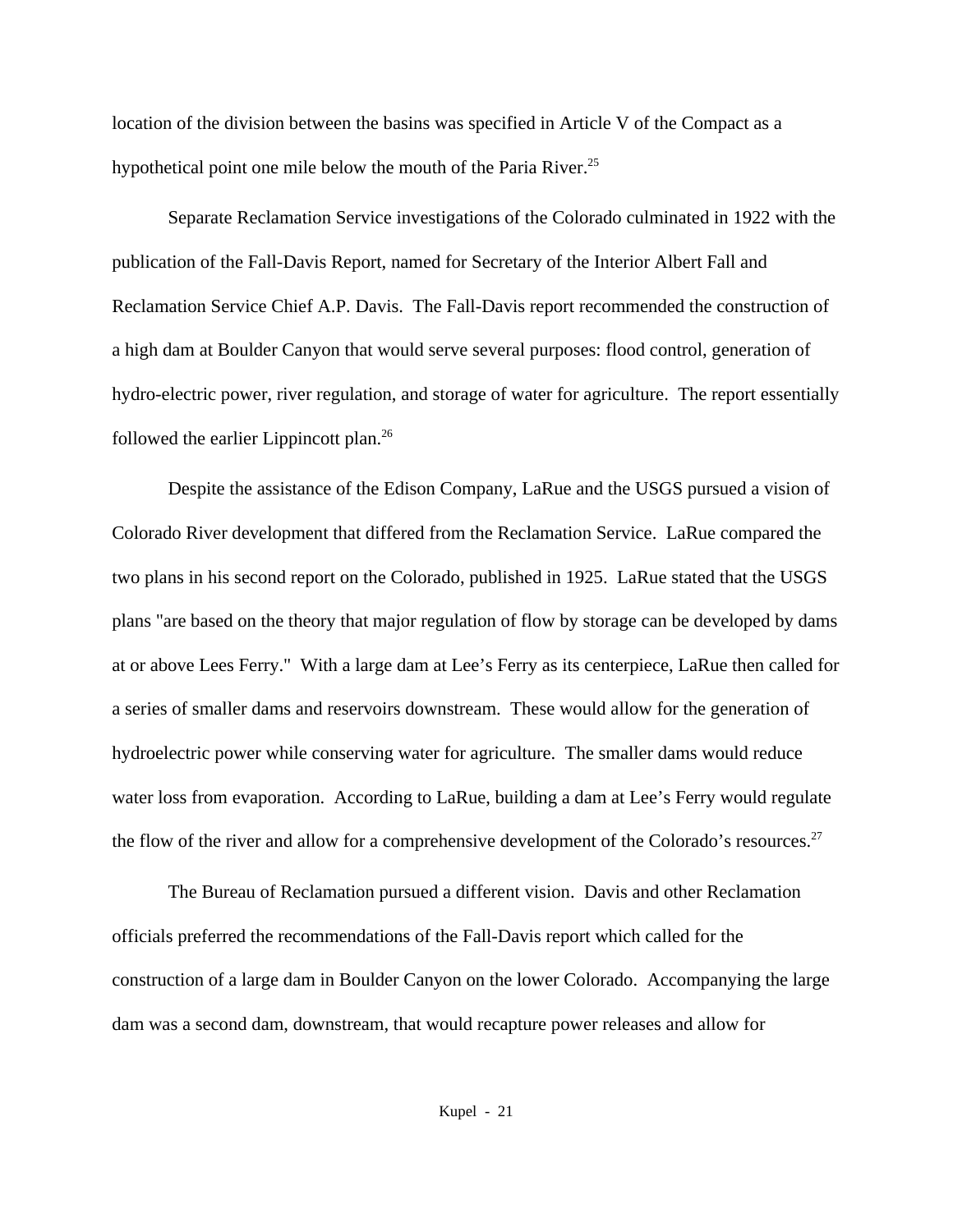agricultural diversions. The large dam was eventually named Hoover Dam, and the smaller was christened Davis Dam.

The Davis plan had the strong backing of the California congressional delegation. The basic elements of the plan were introduced as the Swing-Johnson bill in Congress, named for Representative Philip Swing of San Diego and co-sponsored by Senator Hiram Johnson. The bill eventually became law as the Boulder Canyon Project Act of 1928. Construction of Boulder Dam (later Hoover Dam) began in 1930 and was completed in 1936.

Despite the rejection of LaRue's idea for an upstream dam, the USGS soon developed Lee's Ferry into a significant scientific outpost. With the arrival of stream gagers at the ferry, the old Spencer era mining buildings began to see new use. Edison gager Irving Cockcroft and his wife Margery moved into the old Fort on August 20, 1921.<sup>28</sup>

The Cockcrofts established a post office in the American Placer Corporation Office building. The place opened for business on August 12, 1922, and Irving Cockcroft erected a sign stating that the building was the "Lee's Ferry Post Office." Since that time, the building has frequently been referred to as the "Post Office." Another change was the conversion of the east Spencer Bunkhouse into a school. This was done in 1921 under the impetus of Jerry Johnson, but it benefitted the children of the river gagers working for Southern California Edison as well as children of the Mormon residents of Lonely Dell Ranch. The building served a school for about four years. <sup>29</sup>

The United States Geological Survey assumed complete control for the stream gaging operation at Lee's Ferry on November 1, 1923. On that day Edison gager Irving Cockroft turned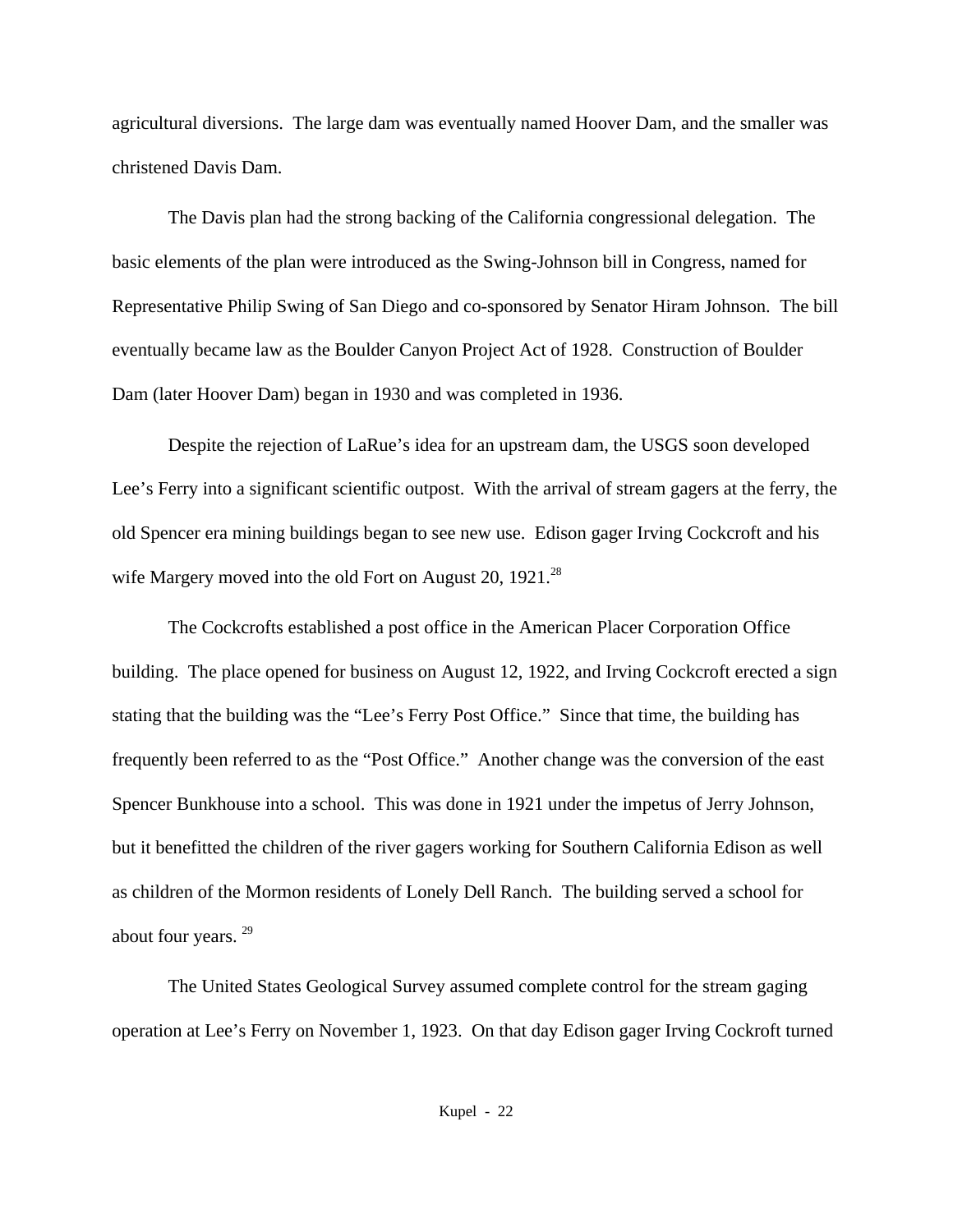over the equipment to USGS employee Jim Klohr. The new man brought his family and the small group soon settled into the old Fort, using the Spencer addition as a bedroom.<sup>30</sup>

Another result of the USGS activity on the Colorado was the designation of the spring at Lee's Ferry, located in the bluff behind the cable ferry, as a public water reserve. The experience of the Edison crew and the USGS men showed the importance of this water supply. By order of the Secretary of the Interior, numerous springs in Arizona, Colorado, Montana, Idaho, Nevada, Oregon, Utah, Wyoming, and New Mexico were designated as "public water reserves" in order to protect the water supply in isolated and arid locations for the public use. Public Water Reserve No. 107, issued on April 17, 1926, included:

All land within a quarter of a mile of a spring on the north bank of Colorado River near the old site of Lees Ferry east of the mouth of Paria River, and located approximately in what probably will be, when surveyed, Sec.  $13^{31}$ 

Charlie Spencer resumed operations at Lee's Ferry early in 1931, sending several laborers to begin sluicing operations on the Chinle Formation. Spencer's men treated the buildings and grounds as if they were their own, resulting in conflict with USGS hydrologist Charlie McDonald. The two groups, USGS gagers and Spencer miners, eventually agreed on exclusive use of separate buildings. While this solved the problem for the moment, it soured the USGS on any further dealings with Spencer. Officials in Washington, D.C. began to contemplate how they might prevent any further trespass by Spencer on the stream gaging operation. After Spencer's backers ran out of money in April of 1931, the brief mining boom came to an end.<sup>32</sup>

USGS Outpost at Lee's Ferry, 1933-1945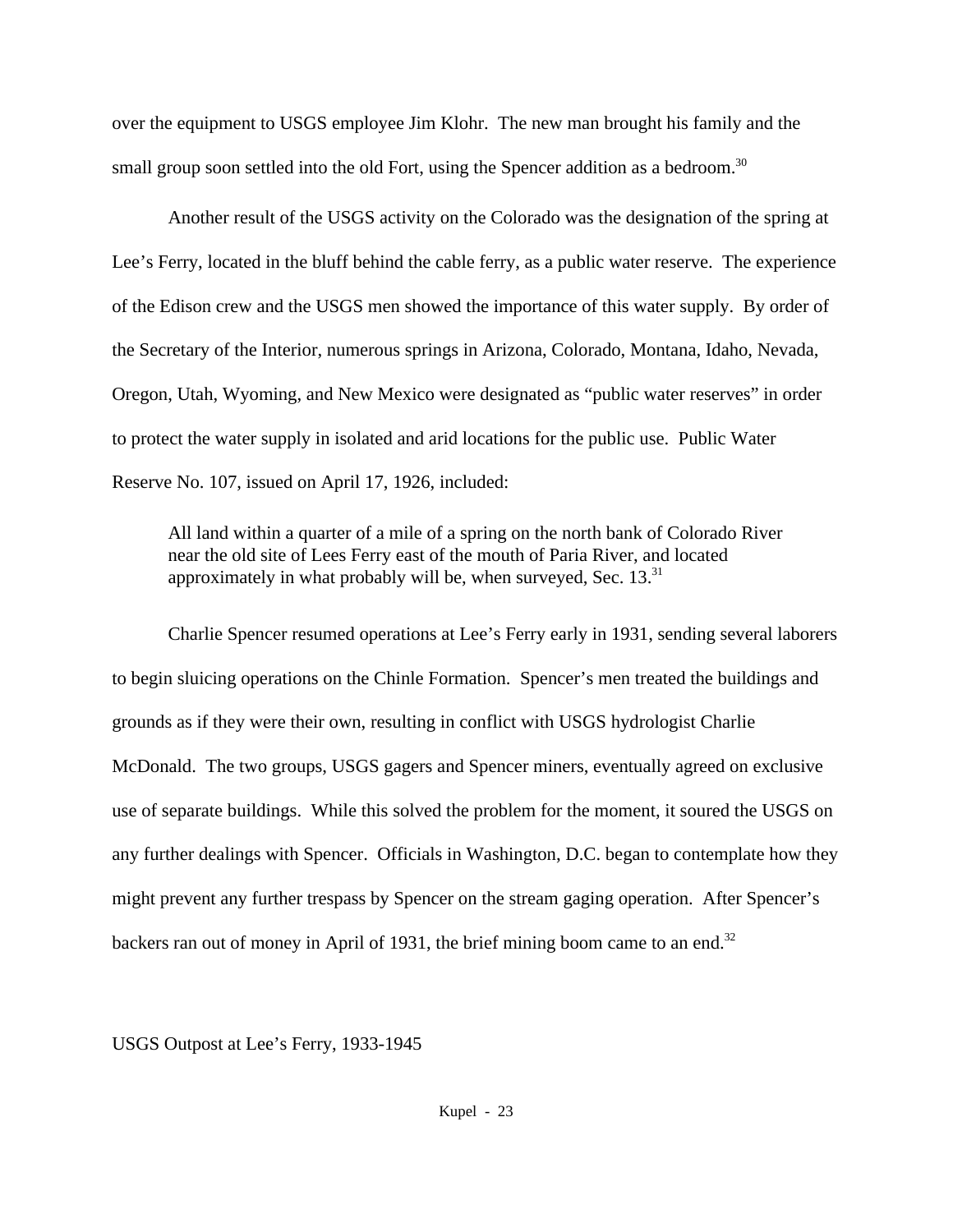The United States Geological Survey consolidated its control over the old ferry site in 1933. On January 18, 1933, President Herbert Hoover issued an executive order setting aside lands near the existing gaging stations on the Colorado and Paria Rivers as an administrative site. President Hoover declared that Section 13 and lots 1, 2, 3, and 4 in Township 40 North, Range 7 East and an unsurveyed portion of what, when surveyed, would be Section 18 in Township 40 North, Range 8 East, were reserved "for occupation and use by representatives of the Geological Survey."<sup>33</sup>

The USGS soon undertook an improvement campaign on the property. It erected a fence to the east of the Fort, west of the westernmost Spencer Bunkhouse (demolished 1943) to demarcate its administrative zone. The Survey also considered demolishing several of the Spencer buildings at this time. These included the old school house (east Spencer bunkhouse), the chicken house (center bunkhouse, a.k.a. feed and storage room; demolished 1967), and the saddle barn (west bunkhouse, demolished 1943), and the Spencer addition to the Fort.<sup>34</sup>

After 1933 the center of USGS residential activity shifted from the Fort to Spencer's old mess hall (demolished 1967). The USGS converted the mess hall into a residence for its stream gagers. This building became known as the "stream gager's residence."<sup>35</sup>

The depression decade led itinerant hydrographer Frank Dodge to become more of a permanent resident at the ferry site. A fairly frequent visitor to the ferry since 1919, Dodge secured part-time work with the USGS as an assistant hydrologist in 1932. The decision to hire Dodge was justified on the basis that a second person was needed to make readings during periods of high water. Dodge upgraded Spencer's old laboratory (assay office) building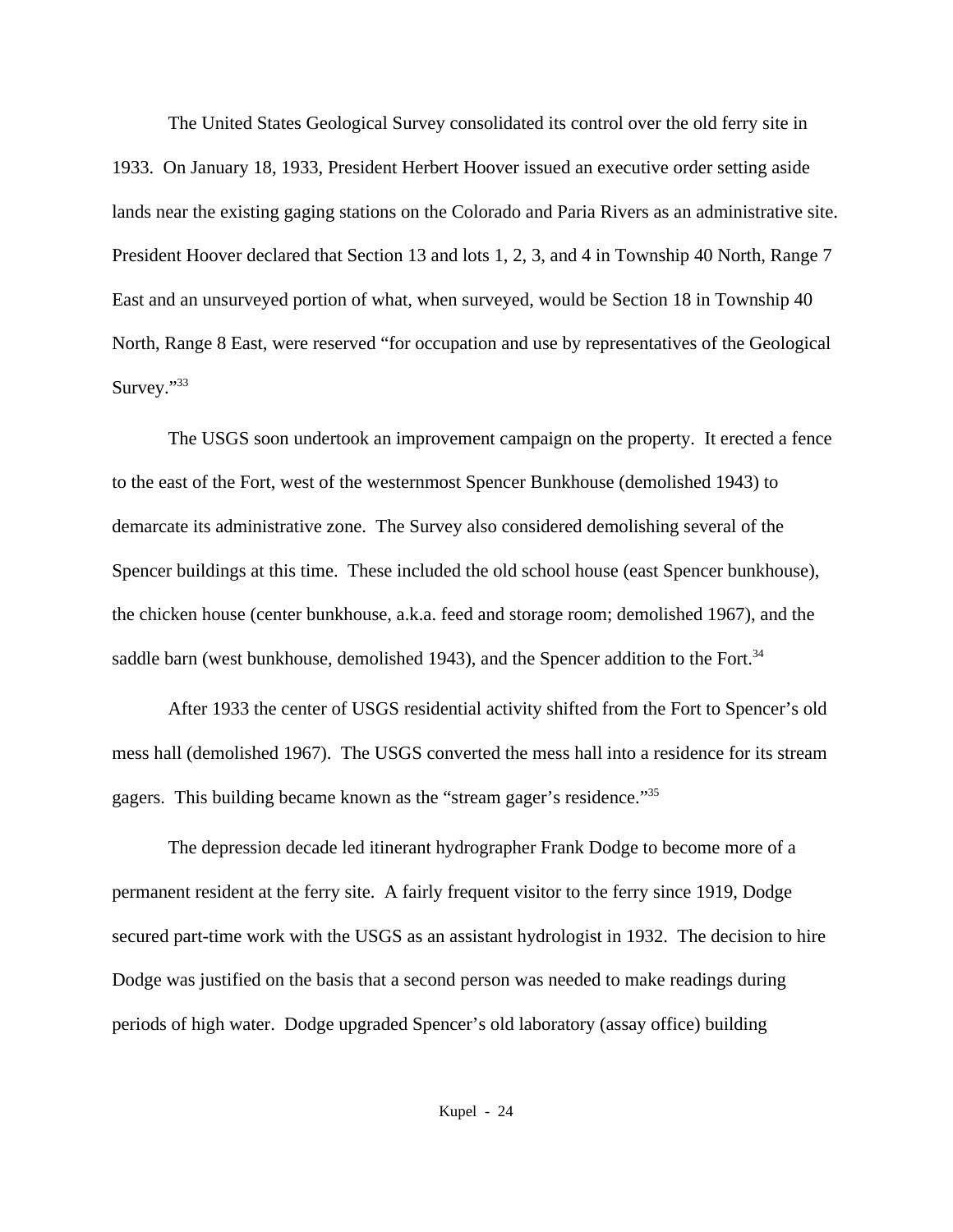(converted into sediment lab 1947; demolished 1967) into a makeshift residence. Over the years, this building became known as "Dodge's Cabin."<sup>36</sup>

A reunion of Mormon pioneers held at Lee's Ferry in 1935 gave the USGS an incentive to clean up its buildings and grounds. The event took place over three days in October. The reunion marked a turning point for Lee's Ferry. A sense of the passage of time and the growth of historical perspective gave rise to a sense of history about the old place.<sup>37</sup>

However, recollections of the past did not always prove accurate. In 1936 historian Frank Kelly visited the area with former resident Robert B. Hildebrand who reminisced about his boyhood at Lee's Ferry. Hildebrand posed for photographs in front of several buildings, one of which he called the original Lee cabin. Other visitors, struck by the apparent age of the Samantha Johnson Cabin, incorrectly began to associate the old building with John D. Lee. Kelly gave these memories a stamp of approval when he described Lee's Ferry in a 1943 article:

Although some of the old buildings have been destroyed, Lee's original one-room log cabin fortunately has been preserved. Behind it stands his old blacksmith shop, where horses were shod and emigrant wagons repaired, with giant leather bellows still in working order.<sup>38</sup>

As the years passed, and as additional visitors arrived at Lee's Ferry, the story of the Lee cabin and blacksmith shop took on all the elements of truth from constant retelling. With the departure of Jerry Johnson from the property in 1934, no one remained on site that had direct knowledge of the earlier period. Lee's Ferry had now entered the realm of history, but that history took on aspects of myth. As tales were told and retold, some of the stories were embellished.39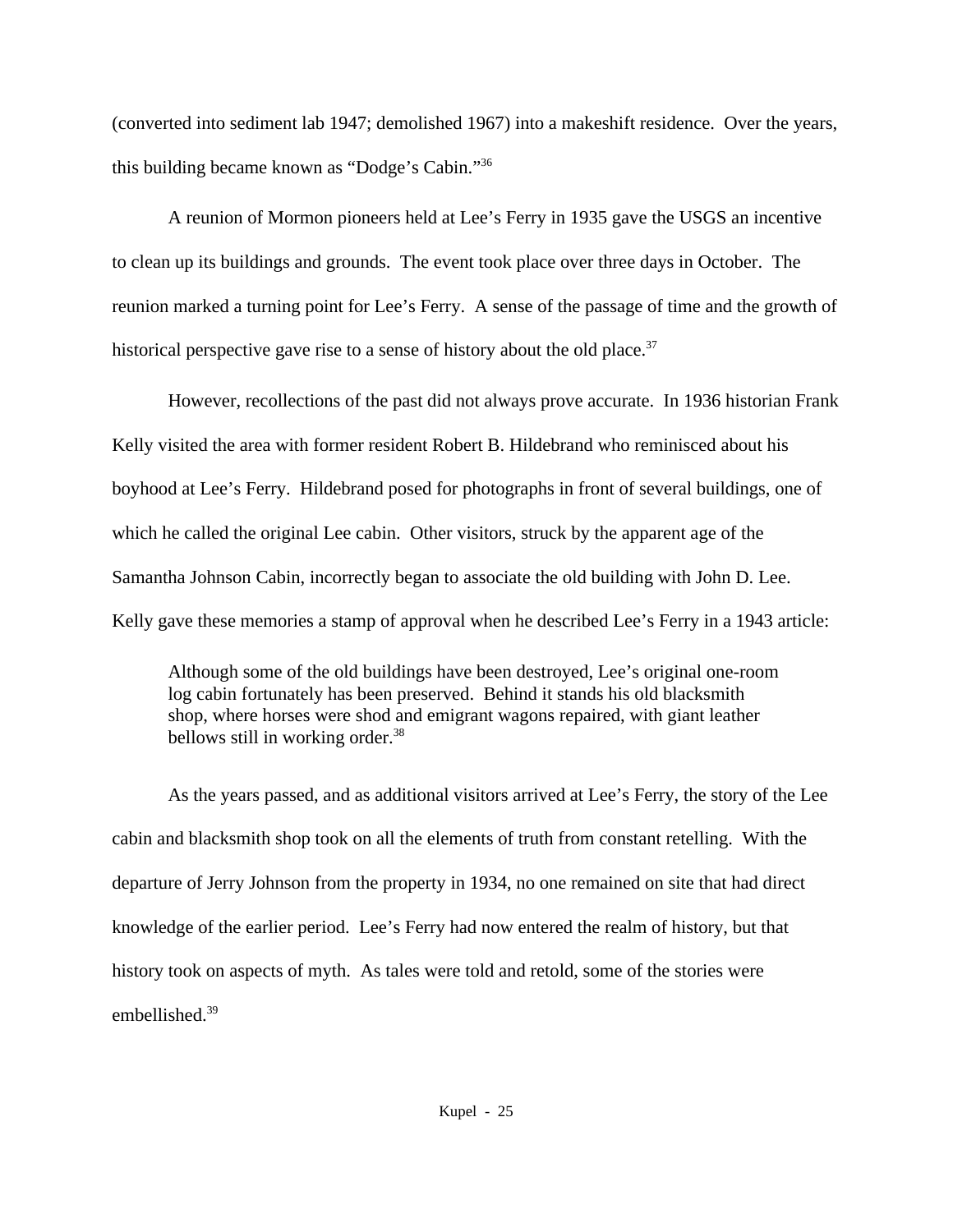As part of the USGS operations in the thirties, Government Land Office surveyors returned to the Lee's Ferry area in 1937 to survey Township 40 North, Range 8 East. The GLO surveyors noted eight stone buildings and one mine shaft at the old Ferry site. The surveyors described the area in their notes as follows:

In section 18 there is a strip of land on the north side of the river about one-fourth mile wide and one-half mile long, whereon there are a group of stone cabins, a part of the settlement known as Lee's Ferry. This strip of land is covered by proclamation to the jurisdiction of the U.S. Geological Survey, and a representative of this government bureau occupies one of the cabins. The remainder of the cabins were not occupied at the time of the survey … There is an old mine shaft in section 18 near the group of stone buildings near the base of the canyon wall, but no operations are being carried on at the present time and there is no evidence of valuable mineral deposits.<sup>40</sup>

The land survey coincided with an improvement to the grounds by the USGS late in 1937. The Survey built a water tank and pipeline to convey water from a well to the stream gager's residence (demolished 1967). The engineers added a septic tank, to compliment a sixfoot by nine-foot bathroom they attached to the building. The arrival of indoor plumbing at Lee's Ferry was not the most dramatic event which ever took place at the site, but it was a significant improvement.<sup>41</sup>

In 1942 the USGS undertook another clean-up of the property. Many of the remaining metal objects from the Spencer mining era were collected as part of a war-effort scrap drive. The only items that remained after the operation were those that were too large to move, such as the boilers Spencer had freighted to the site in 1910. In 1943, the west Spencer Bunkhouse, closest to the ravine and in the worst shape, was razed for stone used to refurbish other buildings.<sup>42</sup>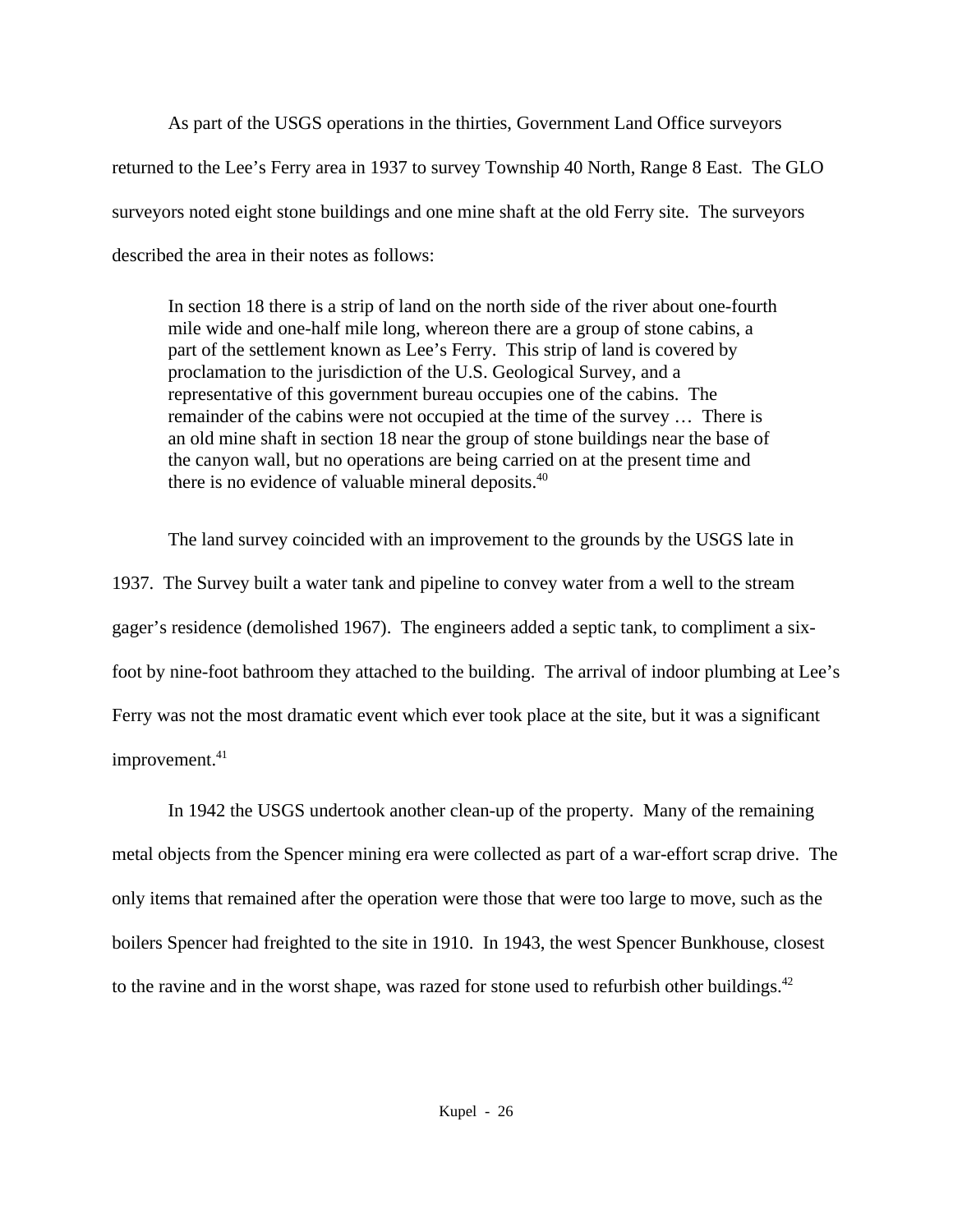## Change of Tide: World War Two

A number of factors came together during World War Two which brought an end to Arizona's opposition to the Colorado River Compact of 1922 and started its battle for authorization of the Central Arizona Project. The first was the war itself. World War Two generated a tremendous demand for food and fibre raised in Arizona, resulting in an increase in agricultural production and a corresponding rise in water use. Combined with the arrival of defense industries and workers into the state, Arizona experienced an increased demand for water. The need for improved relations with Mexico, spurred by the war, started treaty negotiations in 1941 that resulted in an agreement on water use from the Colorado in 1944. The election of Governor Sidney P. Osborn (who started the first of his four consecutive terms in January of 1941) brought a mature political leader to the executive chair, one who understood that Arizona must change its tactics in order to move forward.<sup>43</sup>

As one of his first legislative efforts, Governor Osborn requested approval of a combined "Water and Power Authority" that could take charge of the state's efforts to develop its resources. In 1941 and again in 1943, during the 15th and 16th Legislatures, Osborn asked for approval of this initiative but was refused each time. In 1943, he received permission from the Legislature to create a State Land Department that would meet some of his goals for more centralized resource planning.<sup>44</sup>

Also in 1943, Osborn persuaded the Legislature to give permission for a committee to negotiate a contract with the Secretary of the Interior for water from the Colorado River. As a condition, the Legislature reserved its prerogative to approve the actions of the committee. This first step opened the door to a final solution in 1944. Governor Osborn convened a special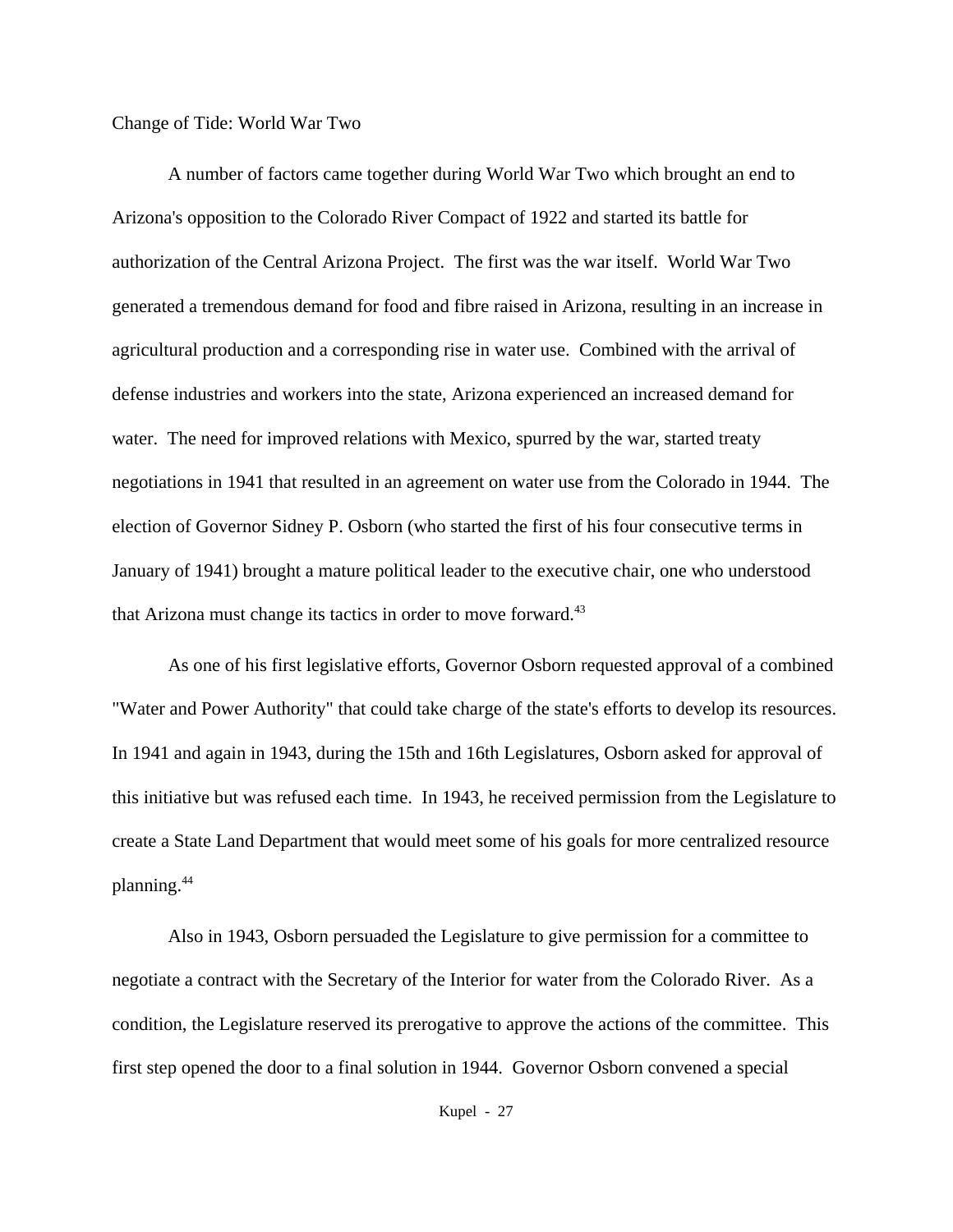session of the 16th Legislature on February 15, 1944, to consider the ratification of the Compact and the authorization of a contract with the Secretary of the Interior for the use of Arizona's 2.8 MAF designated in the Boulder Canyon Project Act. The legislators responded, and by the end of the special session on February 24, 1944, had passed both measures. In addition, the 16th Legislature allocated \$200,000 for use in a cooperative study with the Bureau of Reclamation to devise plans for bringing the water to Central Arizona. Governor Osborn signed the measures ratifying the Compact and authorizing the contract on February 24 and "ended the most controversial issue in the state's history, and marked the beginning of Arizona's fight to put the waters of the Colorado River to beneficial use."<sup>45</sup>

## Reclamation Service Arrives at Lee's Ferry, 1946-1962

The post-war period saw a renewed level of activity at the USGS compound. In 1946 a survey crew from the Bureau of Reclamation arrived to investigate possible dam sites and rightsof-way associated with the proposed Central Arizona Project. In 1947 the USGS turned Frank Dodge's old residence – Spencer's assay office – into a new sediment laboratory. That same year the Survey constructed a new hydrographer's residence, measuring 18 by 30 feet (demolished 1967). The survey followed this by constructing a new building for guest housing (USGS Residence) in May of 1950. Many of the stones for the new buildings were salvaged from old Spencer buildings, contributing further to the deterioration of the mining legacy at the ferry.<sup>46</sup>

The contract between the State of Arizona and the Bureau of Reclamation facilitated studies of potential routes to bring Colorado River water to Central Arizona. The Bureau of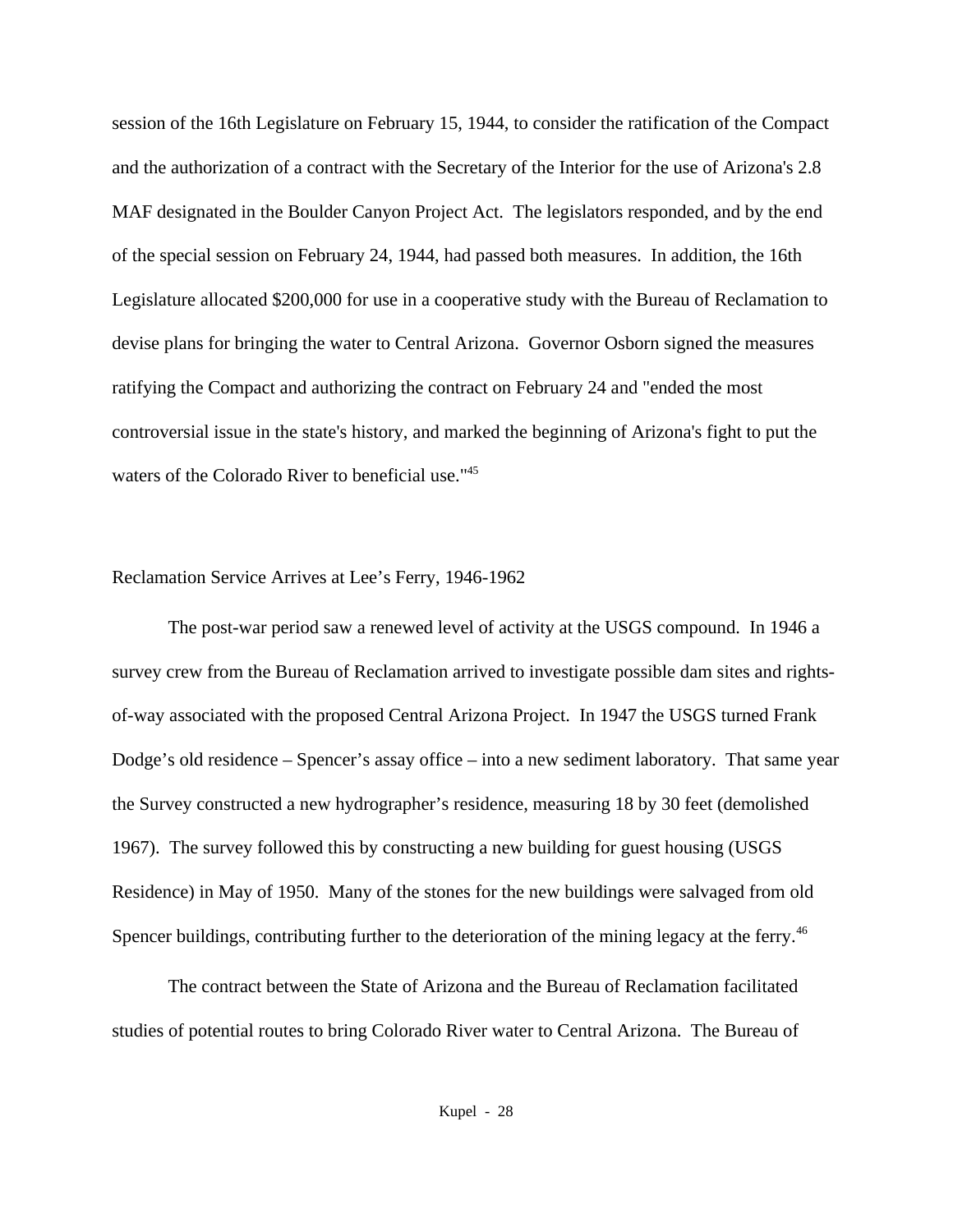Reclamation, spurred by the contribution of \$200,000 from Arizona into its study fund, turned its attention to examining plans for the project. During the summer of 1944, US Senator from Arizona Ernest McFarland chaired hearings on the Colorado. On June 6, 1944, the Bureau issued a report which discussed the possibility of diverting water to Central Arizona. The Bureau continued to study the matter, trying to resolve a controversy over the route the water would take. $47$ 

John T. Sanders made the first Reclamation mark on Lee's Ferry. He arrived on March 21, 1946, and began to take stream flow measurements in anticipation of constructing Glen Canyon dam upstream from Lee's Ferry. On October 25 a large party of Bureau of Reclamation employees from the Salt Lake City office arrived at Lee's Ferry. Their first order of business was to improve the road from State Highway 89 to Lee's Ferry. Most of this work had been accomplished by November 7.<sup>48</sup>

More Reclamation employees arrived in December of 1946. They brought boats and barges to facilitate their work on Glen Canyon Dam. Reclamation workers established a base camp at Lee's Ferry. Surveyors fanned out from Lee's Ferry to begin the preliminary survey work for the new dam. Workers drilled a well in January of 1947 and by the end of March the operation resembled a small city.<sup>49</sup>

The studies convinced Reclamation officials that E.C. LaRue's old plan of a large regulating dam at Glen Canyon was still a solid one. It took additional work to convince politicians in Washington, D.C. and the West that it was a good idea. The plan eventually reached fruition as the Colorado River Storage Act. The measure passed Congress on March 28, 1956. President Dwight Eisenhower signed it into law on April 11.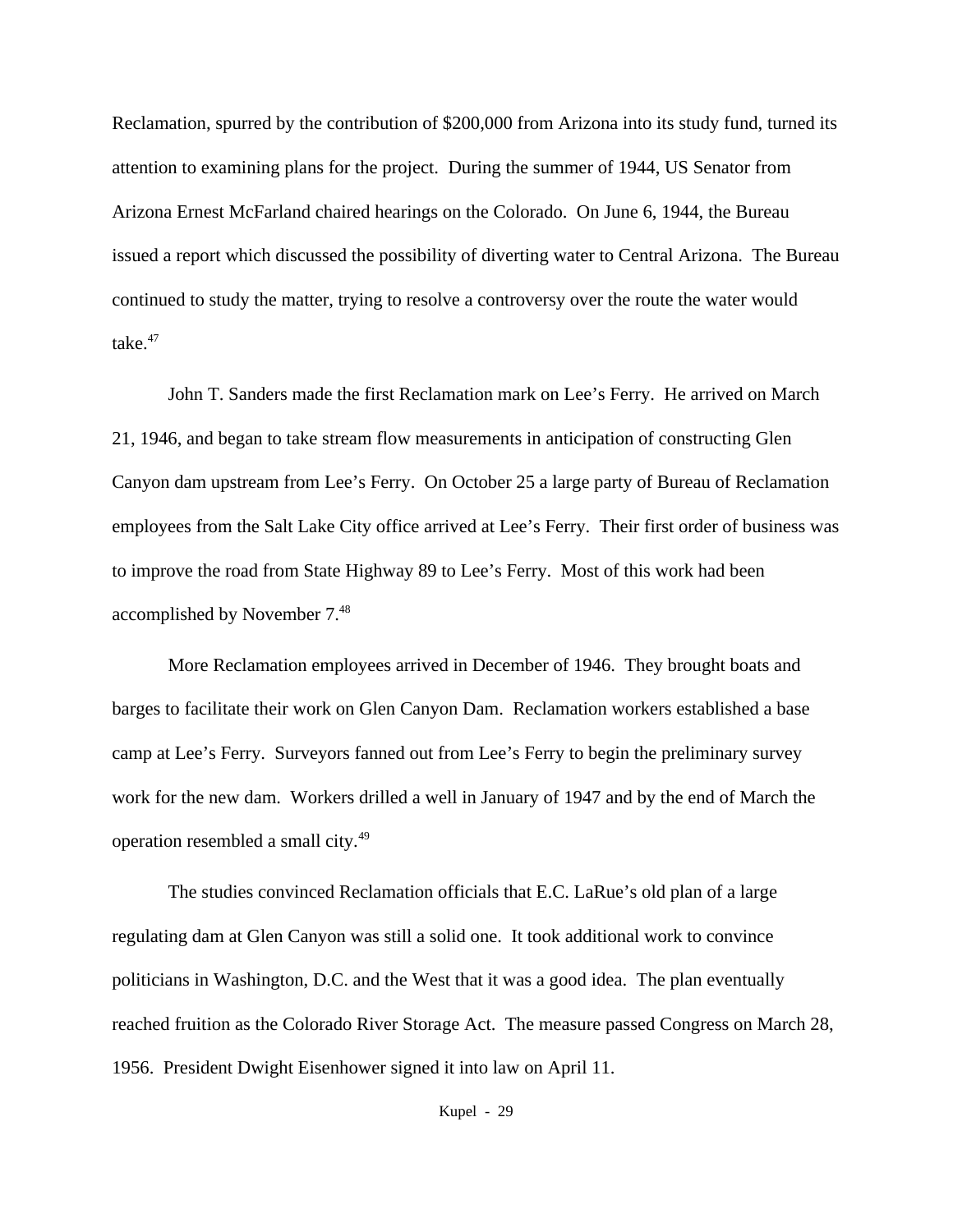President Eisenhower touched off the first blasts signaling the start of construction of Glen Canyon Dam by telegraph from the Oval Office on October 15, 1956. The long-deferred dream of USGS Hydrographer E.C. LaRue was about to become reality under the auspices of the Bureau of Reclamation. Construction of the dam, completed in 1966, resulted in the creation of Lake Powell, a water recreation wonderland. Glen Canyon Dam also tamed the Colorado through the Grand Canyon, allowing for the development of a white water rafting industry headquartered at Lee's Ferry. The cold water released from the bottom of the dam turned out to be perfect for trout, resulting in the development of a stretch of world-class trout fishing river at Lee's Ferry.<sup>50</sup>

In 1959 USGS personnel apparently burned at least one of the two cabins at the cable ferry site, and possibly both. The burned cabin was the Frank Johnson Cabin, used by Johnson as a residence while he tended the ferry. A second cabin, christened the "Louse House" by travelers who picked up some unwanted companions there, had already lost its wooden upper walls and roof by 1959. According to Crampton and Rusho in their 1965 report, "The cabins were burned by the U.S. Geological Survey for the alleged reason that the agency had neither the men nor the funds to police the buildings against an increasing number of careless tourists." C. Gregory Crampton photographed both structures on September 20, 1959, and reported that the Frank Johnson "Cabin had been burned and was still smoldering when visited."<sup>51</sup>

The Glen Canyon Dam construction project resulted in a number of scientific studies of the history and archaeology of the Glen Canyon region. In June of 1960 C. Gregory Crampton of the University of Utah published his study of historical sites in Glen Canyon from the mouth of the San Juan River to Lee's Ferry. These studies represented some of the first professional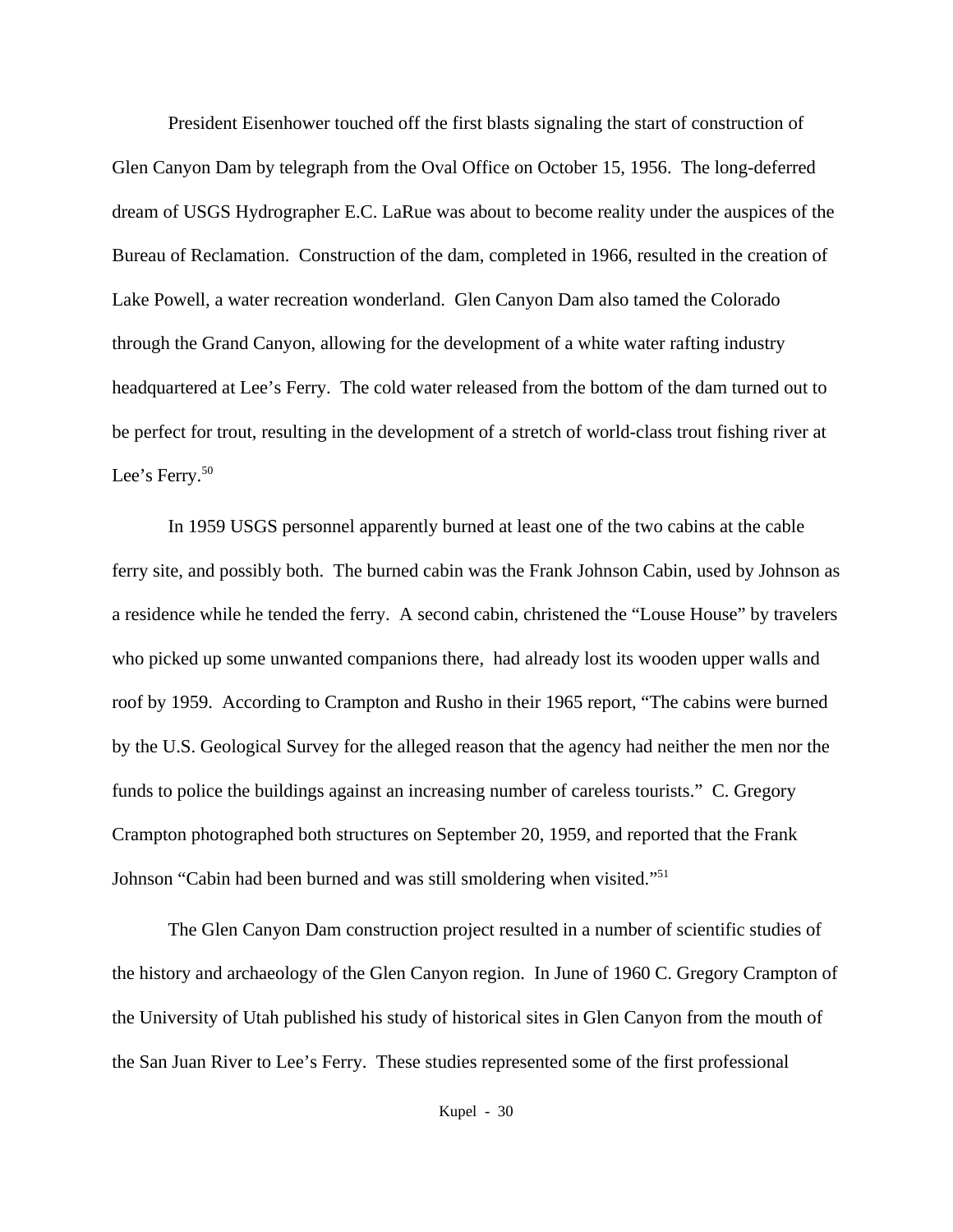historical work at Lee's Ferry. Unfortunately, due the pressure of completing the studies in a short amount of time, errors crept into the text of these early reports that have confused the history of Lee's Ferry to this day.<sup>52</sup>

## The Consortium at Lonely Dell, 1964-1974

In 1964 a group of investors decided to purchase the Lonely Dell Ranch property, the location of Lee's original cabins on the Paria. Known casually as "the consortium," the group shared a vision of turning the place into a destination resort for vacationers. Heading the group was Phoenix architect Denver "Dee" Evans and his wife Jean. Evans, son of noted architect Robert F. Evans who had developed the Jokake Inn and the Paradise Inn in the Phoenix area, hoped to duplicate his father's success with the construction of a resort at Lee's Ferry. Included in the investment group was E. Reesman Fryer, descendant of Mormon immigrants who had crossed at the Ferry in the 19<sup>th</sup> century. Fryer and his wife Ione had a different vision for the Lonely Dell Ranch, one of preservation of its rich heritage.<sup>53</sup>

Five other individuals or married couples formed the consortium: Allen Luhrs and Alma Luhrs, John and Alta Luhrs (both couples doing business as Luhrs & Luhrs, a partnership), Robert L. and Charlotte Brown, Joseph Louis Refsnes, and Jack and Edythe Whiteman. All were wealthy Phoenix residents. John and Alta Luhrs later sold their share to the partnership, which then created six undivided interests.

According to historian H. Lee Scamehorn, the group acquired the property "to produce unadulterated seed. The site was sufficiently isolated that plants grown there would not be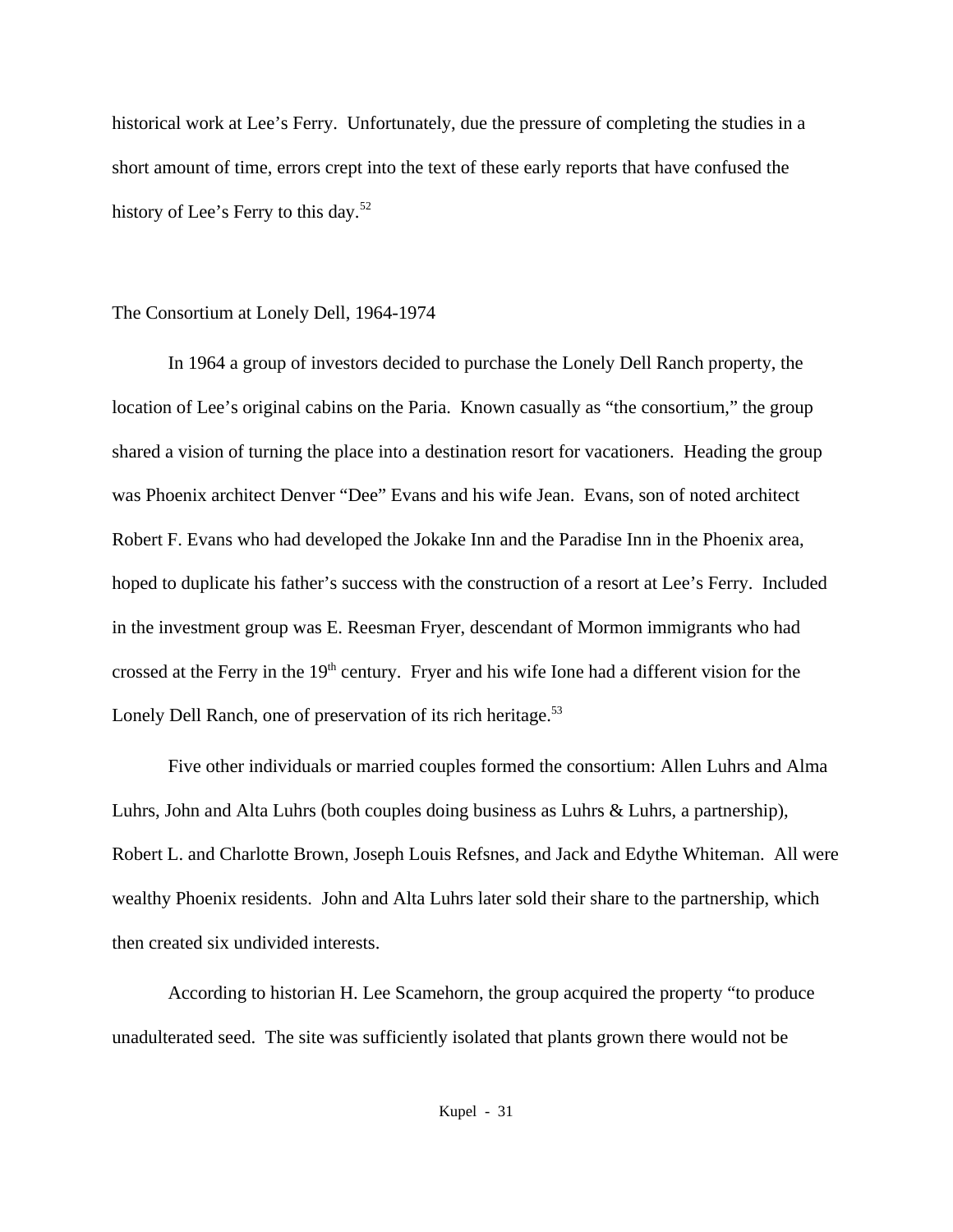contaminated by vegetation from other agricultural lands." While this explanation seems plausible, it is more likely – given the interest of Evans and Fryer in history – that the property was acquired primarily for its historic attractions. In 1987 Fryer described his labor of love: "I replanted orchards and rebuilt ditches… I think I worked every bit as hard as John D. Lee and Warren Johnson ever did."<sup>54</sup>

The consortium made a large change in the landscape of the property. On June 9, 1965, the new owners began construction of two large holding ponds into which Paria River water could be diverted and impounded. These irrigation facilities served a large orchard of fruit trees that the owners planted south of ranch buildings.<sup>55</sup>

According to historian Scamehorn, the consortium had a large amount of work to do. Years of neglect and deferred maintenance left the Lonely Dell Ranch in poor condition. Scamehorn observed:

Lee's Ranch showed obvious signs in 1964 of advanced deterioration caused by prolonged neglect… The condition of the property demanded a heavy expenditure for what the partners called "salvage" operations… The ranch buildings also needed extensive repairs. The stone house [Weaver Ranch House] was described by the partners as "primitive." It had to be rebuilt, expanded, and modernized to make it habitable. The so-called Lee cabin and other buildings required refurbishing. Hand-split shingles were put on the cabins, and in other ways they were restored to the appearance they might have had in the 1880s.<sup>56</sup>

The ambitious "salvage" program of the partners was cooled a bit in 1967 when the National Park Service expressed an interest in acquiring the property. The two sides, Park Service and partners, began extended discussion about acquiring the Lonely Dell Ranch property. The main sticking point in the discussions was price. Events reached a climax in 1971 when the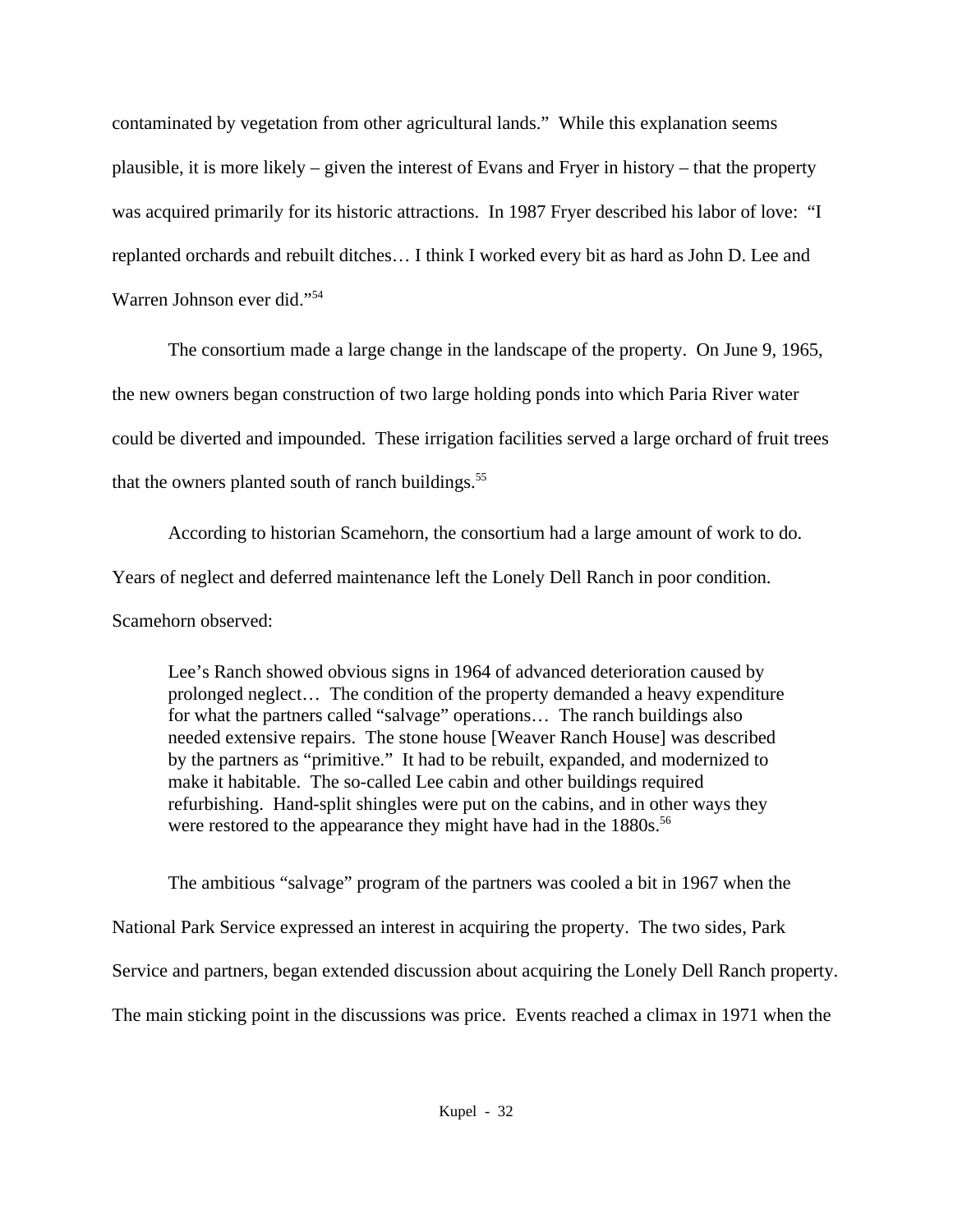Park Service filed suit to condemn the property. This lawsuit was dismissed on a technicality in 1973, opening the way for renewed negotiations. $57$ 

## National Park Service at the Ferry Site, 1962-1974

In 1962 the National Park Service took over administrative control of the Lee's Ferry property from the USGS. However, USGS stream gaging work continued. The NPS presence began with periodic ranger patrols to the site approximately once per week. Permanent duty began on May 19, 1963, with the appointment of Ed Mazzer as the Sub-District ranger. Improvements which accompanied permanent status were the installation of two trailers, one of which served as the Ranger's residence and the second as the Ranger's Office. That same year the Park Service constructed a new bridge across the Paria River, ensuring better access to the Lee's Ferry site.<sup>58</sup>

The acquisition of the old ferry site by the Park Service led to increased development for recreational use. It also led to additional historical investigations and the first steps toward preservation of the historical buildings at the site. On October 6, 1964, NPS Ranger Phil Martin and historian P.T. Reilly conducted a survey of the stone buildings at Lee's Ferry.<sup>59</sup>

The Park Service then issued a contract to historians C. Gregory Crampton and W.L. Rusho to examine the historic buildings at Lee's Ferry. The two men undertook a field visit to the site on December 10 and 11, 1964. The two scholars completed the report in January of 1965, noting:

It should be stressed that this paper has been put together quickly to meet an early deadline and it is therefore not complete in factual detail nor is it a work of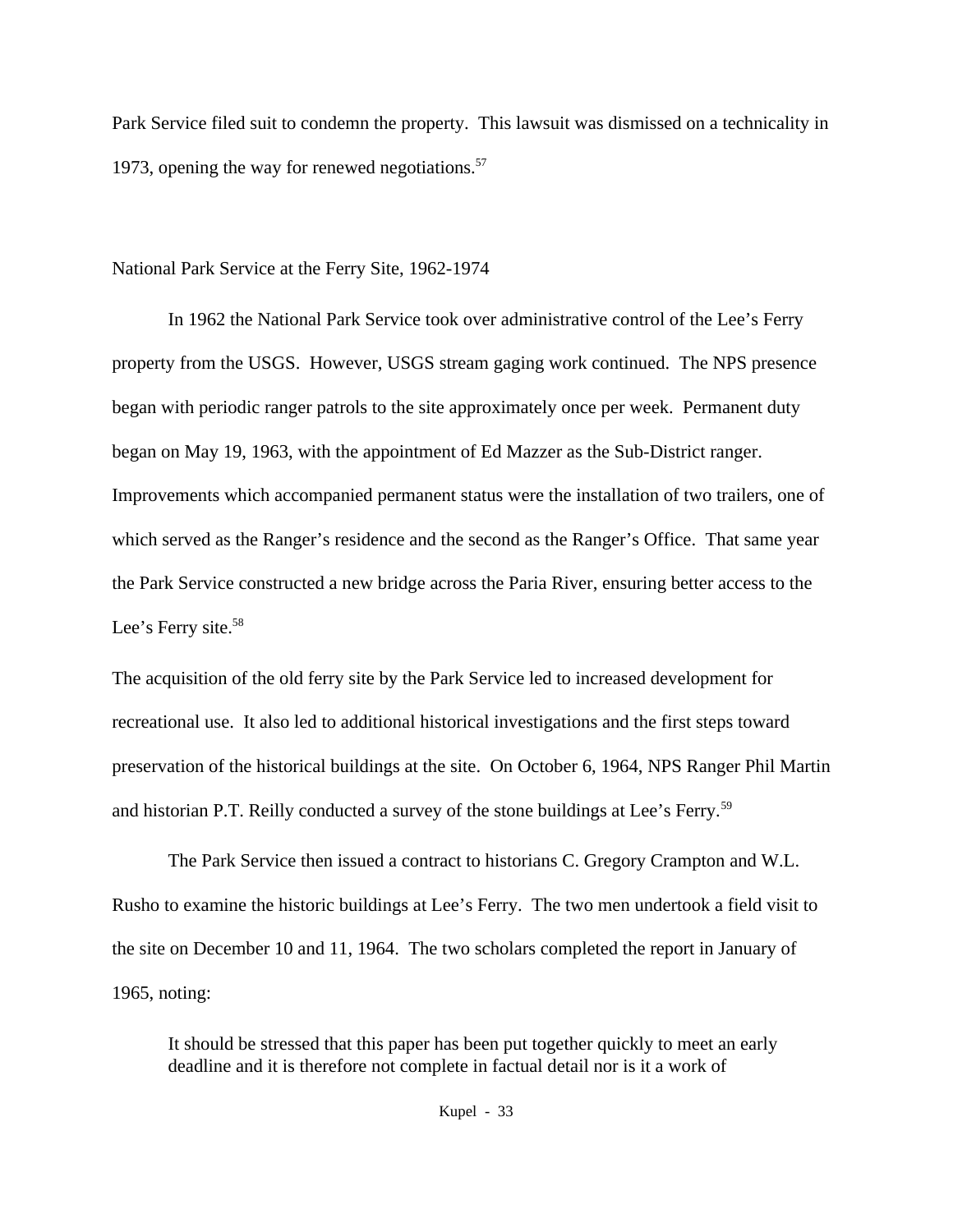thorough-going scholarship which would have required a longer time to produce. Indeed, the history of Lee's Ferry is amply significant to justify a complete and scholarly study. $60$ 

In October of 1965 the Park Service sponsored additional research at Lee's Ferry. Architect Walter A. Gathman and draftsman Donald A. Krueger, working for the Park Service's Division of History Studies, surveyed the 1874 Fort at Lees Ferry. On the basis of the Crampton and Rusho report, Park Service officials felt that the Fort was the most significant building in the old Ferry area.<sup>61</sup>

In March of 1966 the Park Service took action on the studies. After NPS regional historian Bill Brown examined the Fort in person, the Park Service undertook a stabilization treatment. Under the direction of HABS architect Charles Pope, workers sprayed the interior wooden features of the Fort with an epoxy preservative.<sup>62</sup>

Differences between the Park Service and the USGS over the future of the property led to an unfortunate incident in 1967. On February 7 and 8, 1967, the USGS demolished nearly all of the remaining Spencer buildings at the Ferry site. Both the Park Service and the USGS failed to provide an adequate explanation for the destruction. As best as can be surmised, the Park Service and the USGS felt that the Spencer buildings lacked historical significance. However, William E. Brown, NPS Regional Historian for the Southwest Region based in Santa Fe, admitted that:

"Review of the record on the Spencer Buildings indicates that it would be less than candid to avoid a conclusion that a mistake may have been made. If so – let it be noted – it was one of omission, not of commission."63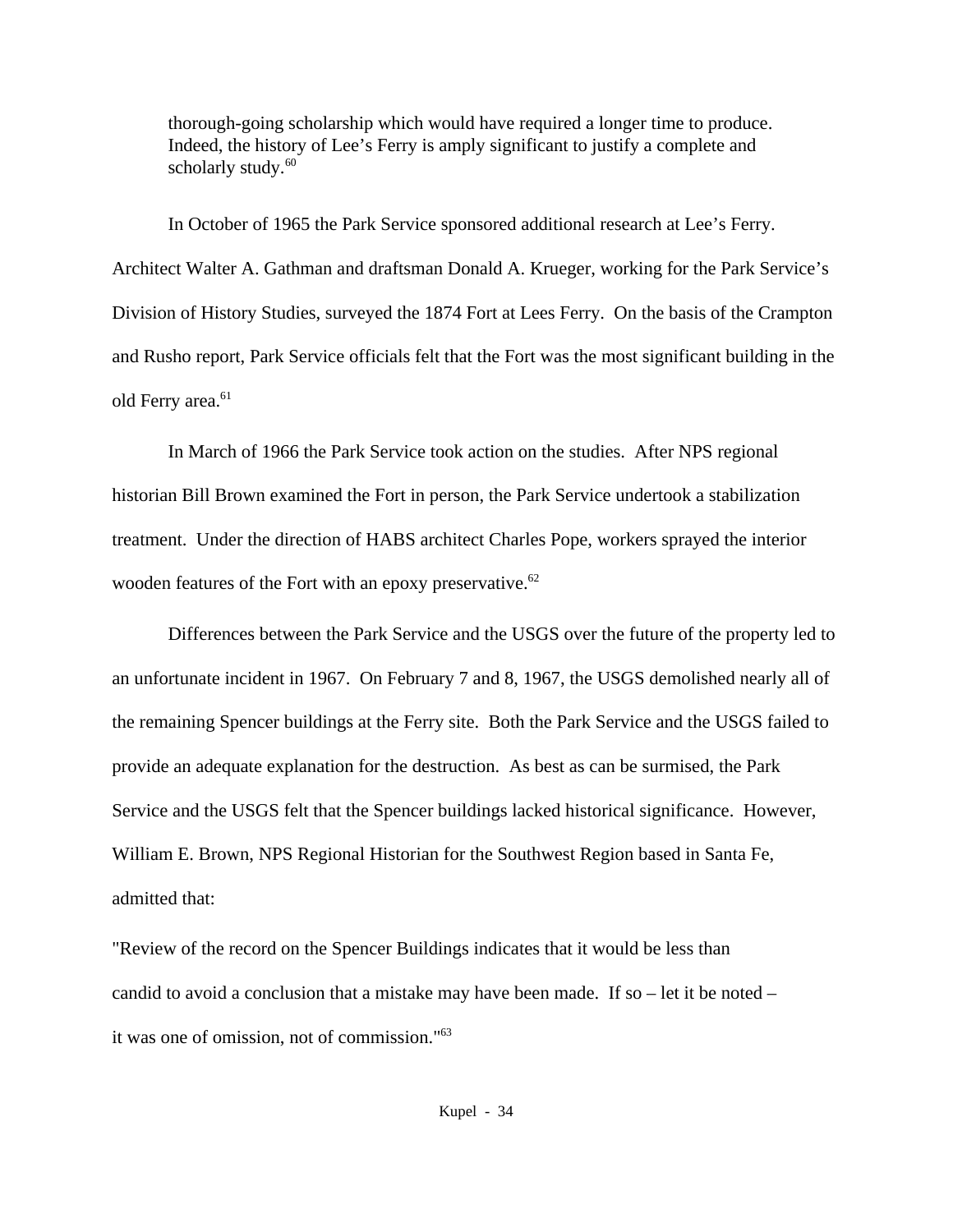In the fall of 1967 the Park Service returned to address the remaining historic buildings at Lee's Ferry in a more positive manner. The condition of the north wall of the American Placer Corporation Office had deteriorated to such a point that immediate stabilization work was needed. Roland Richert of the NPS Ruins Stabilization Unit examined the building on August 30, 1967. Richert returned to Lee's Ferry and between September 18 and 22 worked with skilled mason Willie Yazzie.<sup>64</sup>

NPS personnel returned to Lee's Ferry in 1969 to complete the job of historic building documentation begun in 1965. During the intervening years, many of the Spencer Buildings had been demolished by the 1967 action, leaving representatives of the Division of Historic Architecture, part of the Office of Archaeology and Historic Preservation, to document the remaining buildings. These included the American Placer Corporation Office, the Chicken Coop , the Lee's Ferry Fort Root Cellar, and the Spencer Bunkhouse.<sup>65</sup>

While history continued to be a big draw for tourists at Lee's Ferry, the introduction of trout into the now-frigid waters of the Colorado River that emerged from the depths of Glen Canyon Dam began to lure increasing numbers our tourists starting in the sixties. Many fished from the banks at the river's edge, while others ventured forth in boats. Still others eschewed fishing entirely. Lee's Ferry developed into the prime point of embarkation for raft trips through the Grand Canyon. By 1969, more than 3,000 people were making the river run through the Grand Canyon each year. The change even captured the attention of a writer for the New York Times, who described the bustling scene in 1969 as follows:

A lively, year-round outdoor recreation center has sprung up at this scenic and history-saturated spot in the shadow of the Vermillion Cliffs. The development, situated along the Colorado River at the northern end of the newly created Marble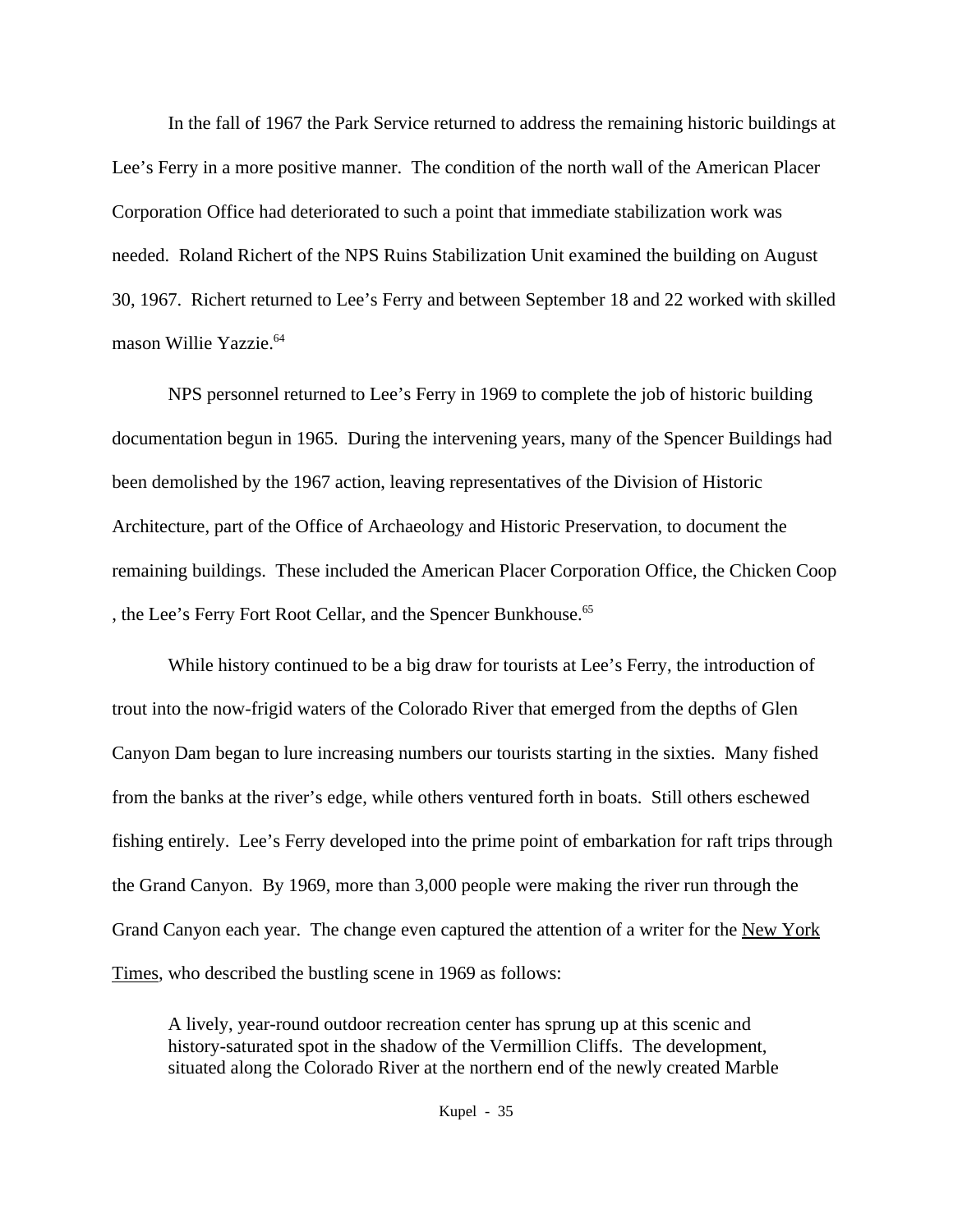Canyon National Monument, consists of a motel, a store, a service station and a marina alongside the river and a 28-unit public campground on a bluff nearby. The campground is operated by the National Park Service, and is complete with roofed shelters, tables, firepits, trailer turnouts and toilet facilities.<sup>66</sup>

National Park Service at Lees Ferry and Lonely Dell Ranch, 1974-present

The National Park Service consolidated its ownership of Lee's Ferry and the Lonely Dell Ranch in 1974 when it acquired the interest of the consortium in the ranch property. This acquisition resulted in full Federal control of the area. It is also significant as the first time since 1909 that both properties had been in the same ownership.<sup>67</sup>

In 1976, in conjunction with the Nation's bicentennial and in preparation for rehabilitation work at the property, the Park Service undertook several examinations of the property. This included an environmental assessment of improvements to the roads, boat ramps, parking lots, and proposed raft boarding jetty. The Park Service issued the assessment in January of 1976. In March, the Park Service forwarded a completed National Register nomination of the Lee's Ferry portion of the property to officials in Washington, D.C. The National Register accepted the nomination on May 15, 1976.<sup>68</sup>

Later in the year, the Park Service contracted with University of Colorado historian H. Lee Scamehorn to prepare a historic structure report for the combined property. Scamehorn completed his report in August of 1976. The Scamehorn report is valuable for its detailed analysis of events leading to the purchase of the property from the consortium. However, the report's description of buildings at the Lonely Dell Ranch portion of the property contained several errors. These errors were repeated in later works. Scamehorn noted that questions have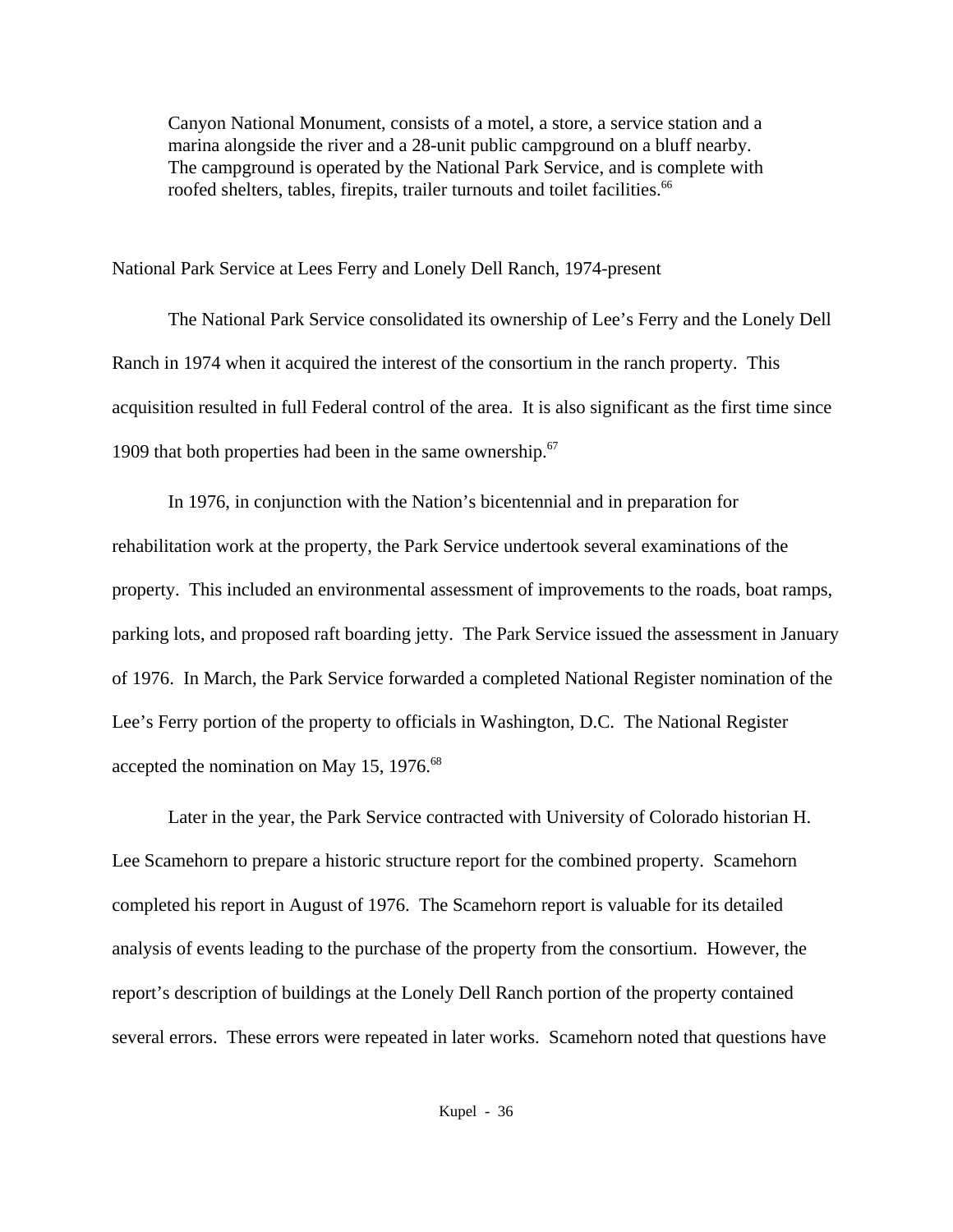been raised about the authenticity of the claims that buildings on the ranch were constructed by Lee, but he did not offer a definitive conclusion.<sup>69</sup>

The historic structure report paved the way for Park Service improvements to the property in 1976-77. Additional rehabilitation work took place in 1983 and 1984. In 1986 the Submerged Cultural Resources Unit of the National Park Service began investigations of the Spencer mining era historic features at Lee's Ferry.<sup>70</sup>

The project resulted in a report published in 1987 that documented both the vessel and the mining remains. While the report is an excellent and detailed account of the Spencer operation, the authors noted that "much of the physical evidence of an important chapter in regional history was removed with the structures" during the 1967 destruction of the Spencer buildings by the  $USGS.<sup>71</sup>$ 

The historical evaluation program of the 1990s ended with the completion of a revised National Register of Historic Places nomination in July of 1997. Prepared under the direction of Ann Hubber of Historical Research Associates in Missoula, Montana, the 1997 nomination was an attempt to re-organize and correct the two previous National Register nominations, completed in 1976 for Lee's Ferry and in 1978 for the Lonely Dell Ranch.<sup>72</sup>

Today, visitors to Lee's Ferry are struck with the isolation and desolation of the area. While a thin veneer of civilization has been applied in the form of improved roads and tourist facilities, even those who arrive in modern motor homes and automobiles recognize the sacrifice made by the pioneers who arrived in wagons to cross the mighty Colorado. The buildings that remain at Lee's Ferry and the Lonely Dell Ranch offer mute testimony to that earlier era, an era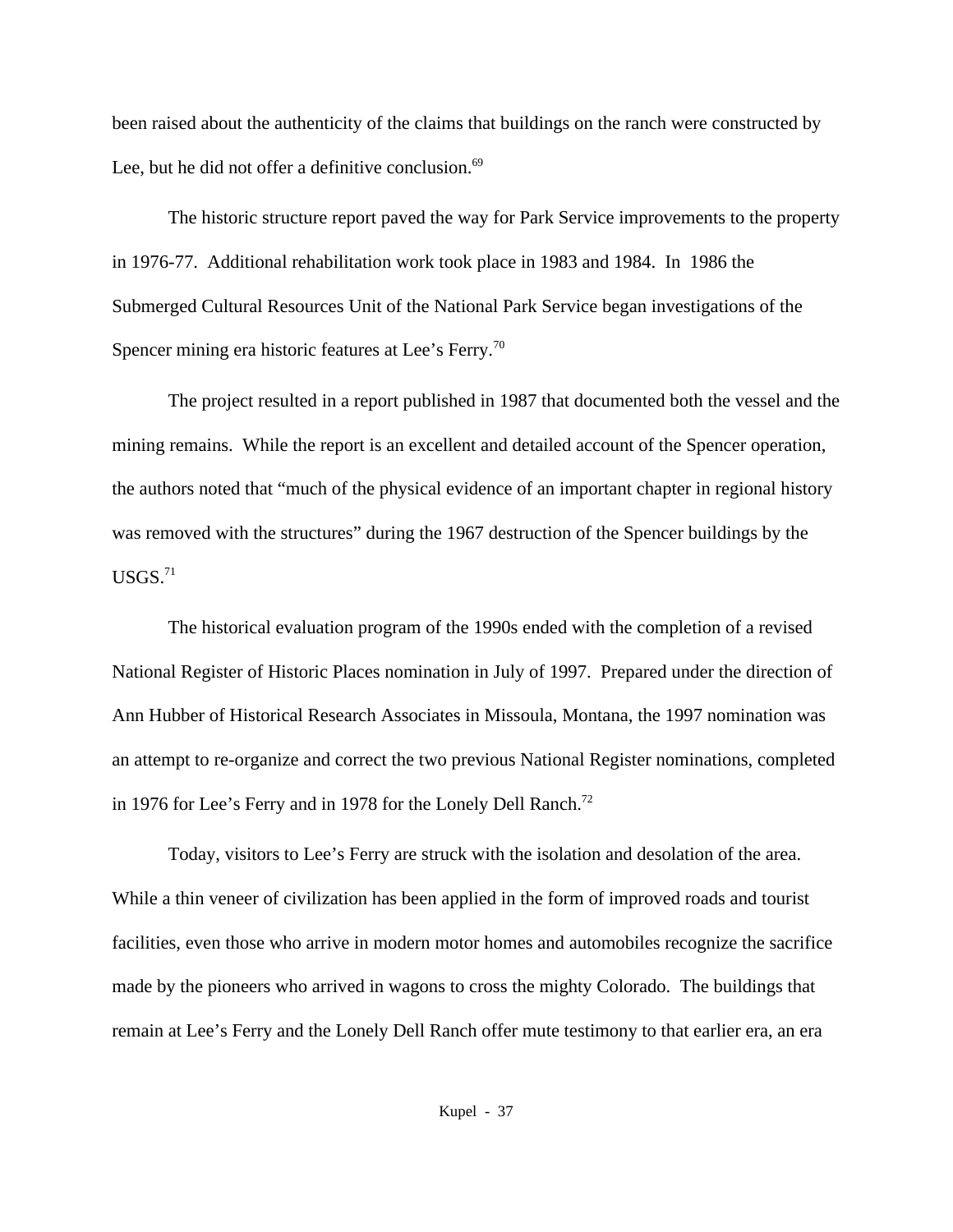in which pioneers and settlers clung closely to life at this crucial transportation outpost. Above all, visitors are reminded that it is the Colorado River that made Lee's Ferry such a needed link in the development of Arizona. The river today still retains some degree of its menacing quality, captured in the words of historian Sharlot Hall during her 1911 visit:

This wild river takes its toll every few months; the very waves as they pass look fierce and tameless and hungry… It was this same wild current that Father Escalante feared to cross in 1776; he turned back after coming down and riding into the river twice. I don't blame him. Death sits mighty close to the bank here.<sup>73</sup>

Established as a refuge from Federal authorities for exile John D. Lee, Lee's Ferry is now the physical and spiritual center of the Federal contribution to Western water history. As scholars look back on the centennial of the Bureau of Reclamation, an examination of the history of Lee's Ferry and the turf battle between the Bureau and the USGS over the future development of the Colorado River gives us a better understanding of the mission of the two agencies. The past activity at Lee's Ferry provides a valuable perspective for westerners concerned with the next hundred years of water history.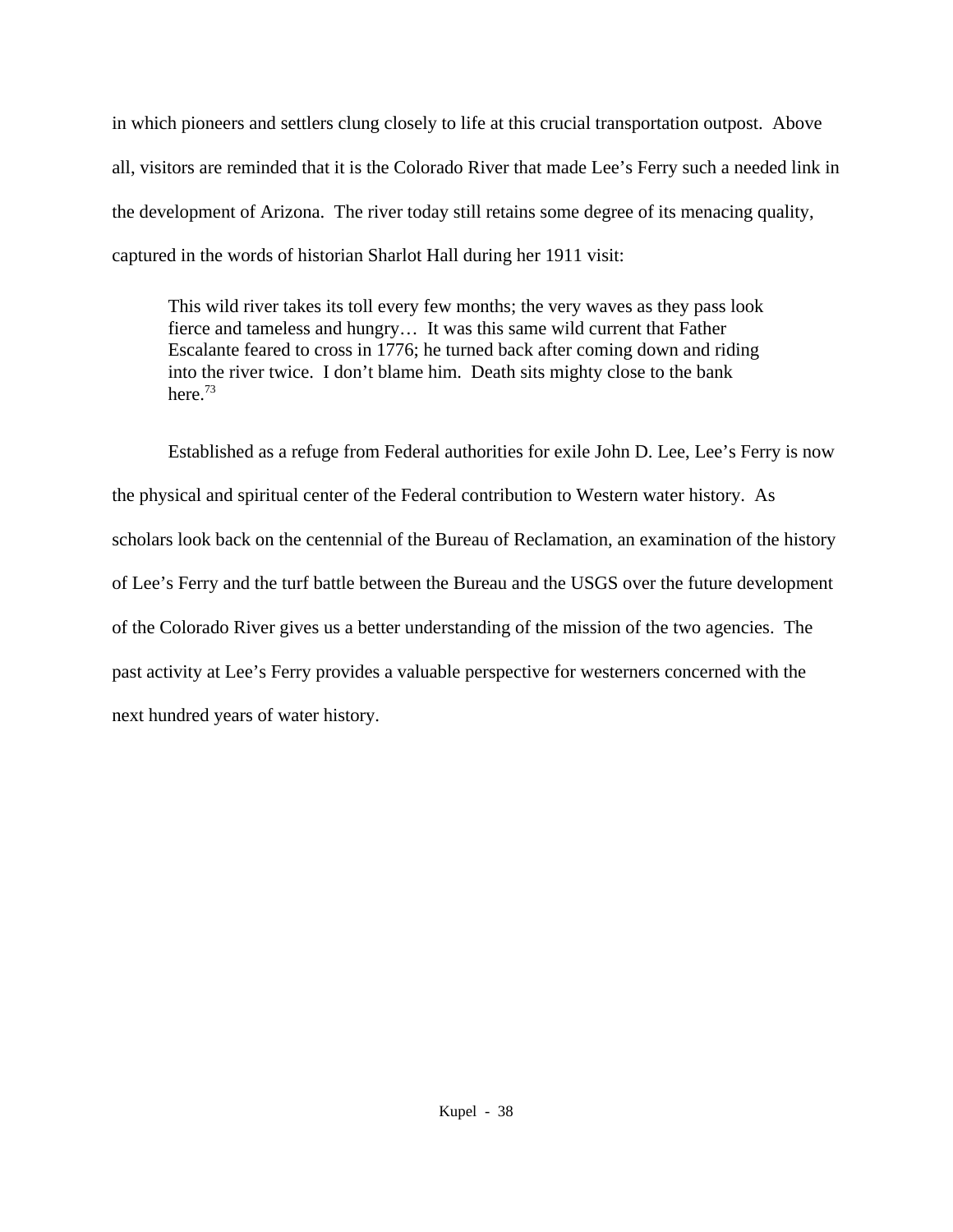# Endnotes

1. The history of Lee's Ferry presented here originated as part of a project published by Robert G. Graham and Douglas E. Kupel, Historic Structures Report for Lee's Ferry and Lonely Dell Ranch, Glen Canyon National Recreation Area (Phoenix: Alliance Architects, 2000).

2. For a good summary of the area's geologic history, see David A. Phoenix, "Geology of the Lee's Ferry Area, Coconino County, Arizona." U.S. Geological Survey Bulletin No. 1137. Washington: U.S. Government Printing Office, 1963.

2. For a good synopsis of the Spanish era, see W.L. Rusho, "Living History at Lee's Ferry, Journal of the West 7 (January, 1968): 64-69.

4. The most detailed biographical information about Lee is contained in Manetta (Prince) Henrie, Descendants of John Doyle Lee, 1812-1877 (Provo, Utah: privately printed, 1960).

5. A recent summary of scholarship on the Mountain Meadows Massacre is Samuel W. Taylor, "Ghost From the Grave," Restoration 7 (3) (July, 1988): 3-9.

6. A. Gary Anderson, "Events at Lee's Ferry, or Lonely Dell, 1864-1928," in H. Dean Garrett and Clark V. Johnson, eds., Regional Studies in Latter-Day Saint Church History (Provo: Brigham Young University, 1989), p. 19.

7. Juanita Brooks, Emma Lee (Logan: Utah State University Press, 1978), p. 78. Historian P.T. Reilly credits Jacob Hamblin with the name Lonely Dell; see his Lee's Ferry: From Mormon Crossing to National Park (Logan: Utah State University Press, 1999), p. 23. In an interview with the author on July 29, 1999, historian W.L. "Bud" Rusho supported Reilly's contention, believing that the dialog cited in Brook's work was most likely impressionistic rather than literal.

8. Juanita Brooks, John Doyle Lee: Zealot, Pioneer Builder, Scapegoat (Logan: Utah State University Press, 1992), p. 308.

9. The description is from Elmo Scott Watson, ed., The Professor Goes West (Bloomington: Illinois Wesleyan University Press, 1954), pp. 99-100. Despite DeMotte's contention that Emma's Cabin was constructed without benefit of "square and compass," Lee descendant Edna Lee Brimhall donated a carpenter's square the family believed "was used by John D. Lee when he built his house at Lee's Ferry" to the Arizona Historical Society. See Arizona Historical Society (AHS) Manuscript MS 97, collection of Mrs. Edna Lee Brimhall, Tucson.

10. For a description of early travel on the Colorado, see Otis "Dock" Marston, "Early Travel on the Green and Colorado Rivers," The Smoke Signal (Tucson Corral of the Westerners) 20 (Fall, 1969): 231-236. For a brief summary of the first Powell expedition see Elwood Bear, "John Wesley Powell – He Tamed the Colorado" Civil Service Journal (January – March, 1969): 3-7.

11. W.L. Rusho, Desert River Crossing (Salt Lake: Tower Productions, 1998), pp. 20-26.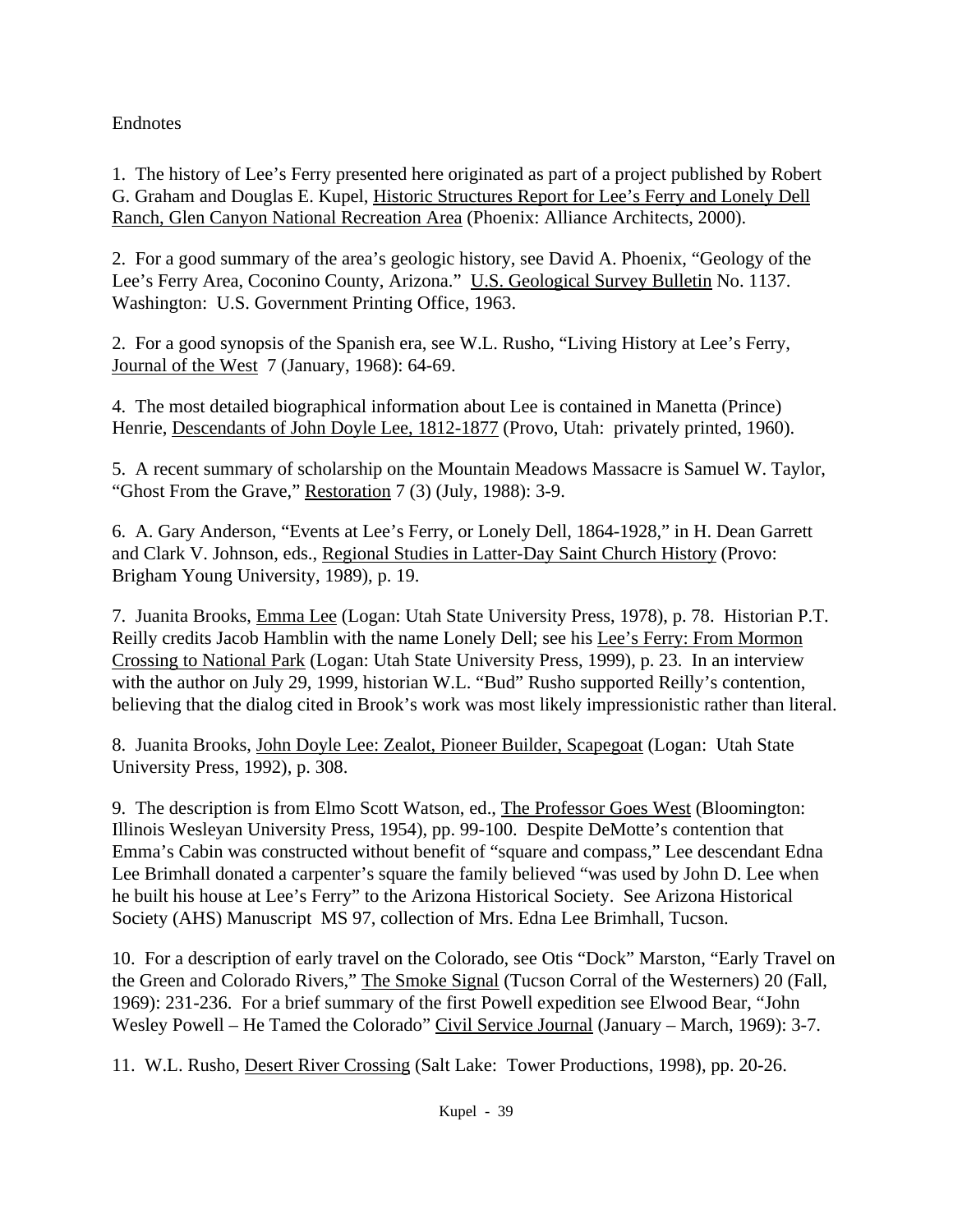12. Frederick S. Dellenbaugh, A Canyon Voyage: The Narrative of the Second Powell Expedition (Tucson: University of Arizona Press, 1996; originally printed New York: Putnam, 1908), p. 211.

13. Ibid., pp. 211-212.

14. Reilly, Lee's Ferry, p. 25.

15. For a first-person account of Spencer's operations, see A.H. Jones, "Review of Mining Operations on the San Juan and Colorado Rivers Promoted and Conducted by Charles H. Spencer, et. al., 1908, 1909, 1910, 1911," manuscript on file, Glen Canyon NRA Archives, 1960.

16. Reilly, Lee's Ferry, p. 228.

17. Ibid., p. 242.

18. Reilly, Lee's Ferry, p. 248. For a summary of the steamboat fiasco, see W.L. Rusho, "Charlie Spencer and his Wonderful Steamboat," Arizona Highways 37 (8) (August, 1962): 34- 39.

19. For a description of the controversy surrounding the allocation of water from the Colorado River, see John Upton Terrell, War for the Colorado River (Glendale: A.H. Clark, 1965).

20. Eugene Clyde LaRue, "Colorado River and its Utilization" U.S. Geological Survey Water Supply Paper No. 395 (Washington, D.C.: U.S. Government Printing Office, 1916). The best description of LaRue's career is found in W.B. Langbein, "L'Affaire LaRue" Journal of the West 22: 2 (April, 1983): 39-47.

21. Langbein, "L'Affaire LaRue," p. 41.

22. Reilly, Lee's Ferry, p. 281.

23. Ibid., p. 282.

24. Langbein, "L'Affaire LaRue," p. 44.

25. Reilly, Lee's Ferry, p. 289. See also Joyce and Josef Muench, "Taking the Measure of the Colorado River," Arizona Highways 23 (6) (June, 1947): 4-7.

26. Langbein, "L'Affaire LaRue," p. 42.

27. Eugene C. LaRue, "Water Power and Flood Control of Colorado River Below Green River, Utah" U.S. Geological Survey Water Supply Paper No. 556 (Washington, D.C.: U.S. Government Printing Office, 1925), pp. 69-73.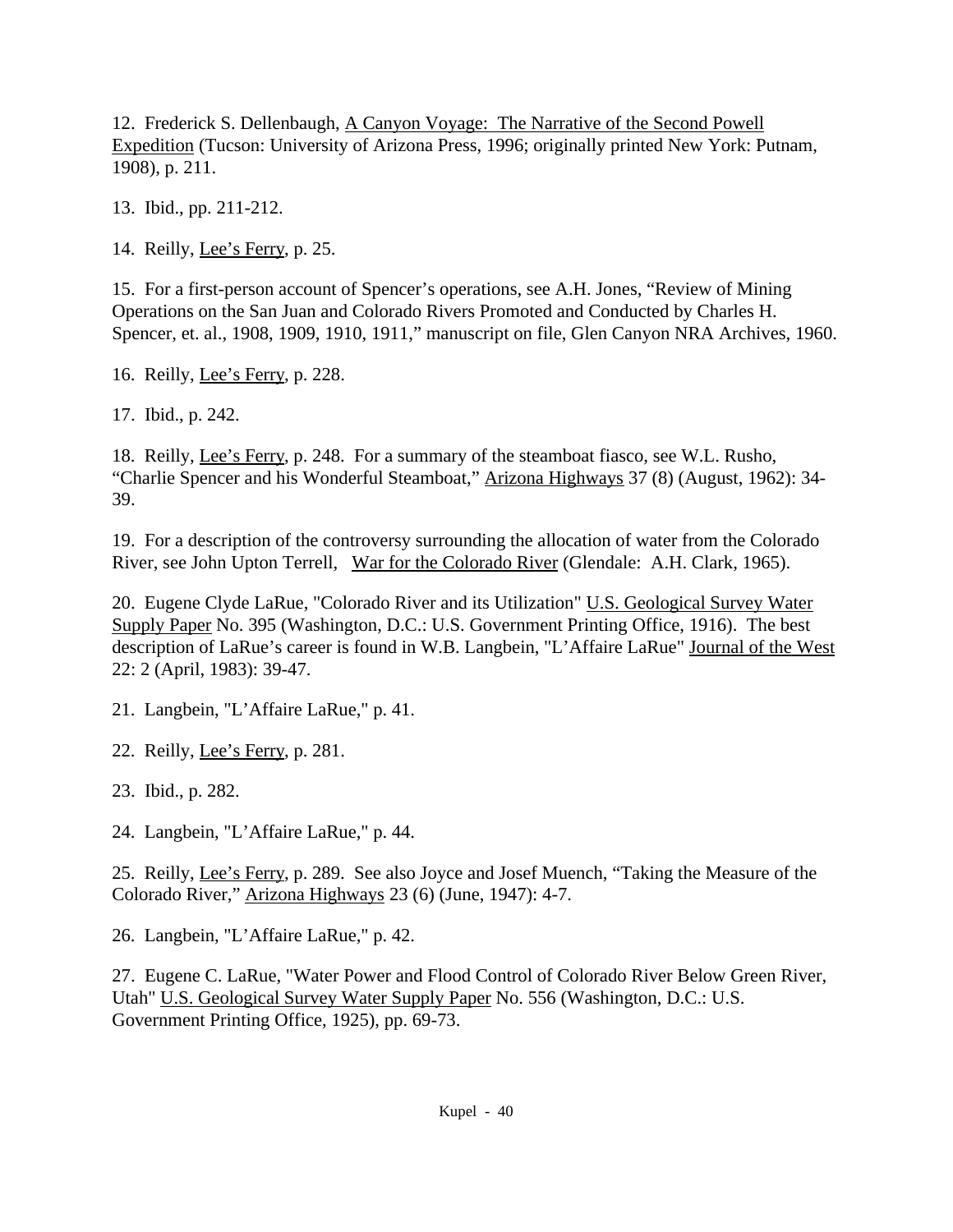28. Reilly, Lee's Ferry, p. 283 and 297. See also Toni Carrel, ed., Submerged Cultural Resources Site Report: Charles H. Spencer Mining Operation and Paddle Wheel Steamboat (Santa Fe: National Park Service Submerged Cultural Resources Unit, 1987), p. 32.

29. Reilly, Lee's Ferry, p. 297.

30. Ibid., p. 303.

31. Information on the public water reserves is found in the records of the Arizona State Office of the Bureau of Land Management, Phoenix. Public Water Reserve No. 107 was later confirmed by Secretarial Order No. 160 (April 8, 1932); Secretarial Order No. 166 (July 16, 1932); and Secretarial Order 265 (December 23, 1940). It turned out that the spring was located in what, when surveyed, was Section 18 of Township 40 North, Range 8 East.

32. Reilly, Lee's Ferry, pp. 352-56.

33. Executive Order No. 6002, January 18, 1933, on file at the Arizona State Office, Bureau of Land Management, Phoenix.

34. Reilly, Lee's Ferry, p. 381.

35. Ibid., p. 352.

36. Ibid., p. 353. For additional information, see Frank B. Dodge, "The Saga of Frank B. Dodge," manuscript #18714, on file at Utah State Historical Society, Salt Lake City, 1944.

37. Glynn Bennion, "There Are Stories Told of the Old Days at Lee's Ferry," The Deseret News (Salt Lake City newspaper), November 9, 1935.

38. Charles Kelly, "Lee's Ferry on the Colorado," Desert Magazine 7 (1) (November, 1943): 5- 8.

39. The custom of holding reunions at Lee's Ferry, first started in 1935, still continues. See Kate Ruland-Thorne, "Lee's Ferry Reunion," Arizona Highways 65 (14) (September, 1989): 14-15; 30-31. This article is also a good example of how historical myths are perpetuated by constant retelling. For Reilly's analysis of the Kelly contribution to history, see Lee's Ferry, p. 394.

40. Survey Notes for Township 40 North, Range 8 East, Book 4162, page 32, Arizona State Office, Bureau of Land Management, Phoenix; Township plat of Township 40 North, Range 8 East, officially filed September 5, 1941, Arizona State Office, Bureau of Land Management, Phoenix.

41. Reilly, Lee's Ferry, pp. 401-02.

42. Ibid., pp. 418-19.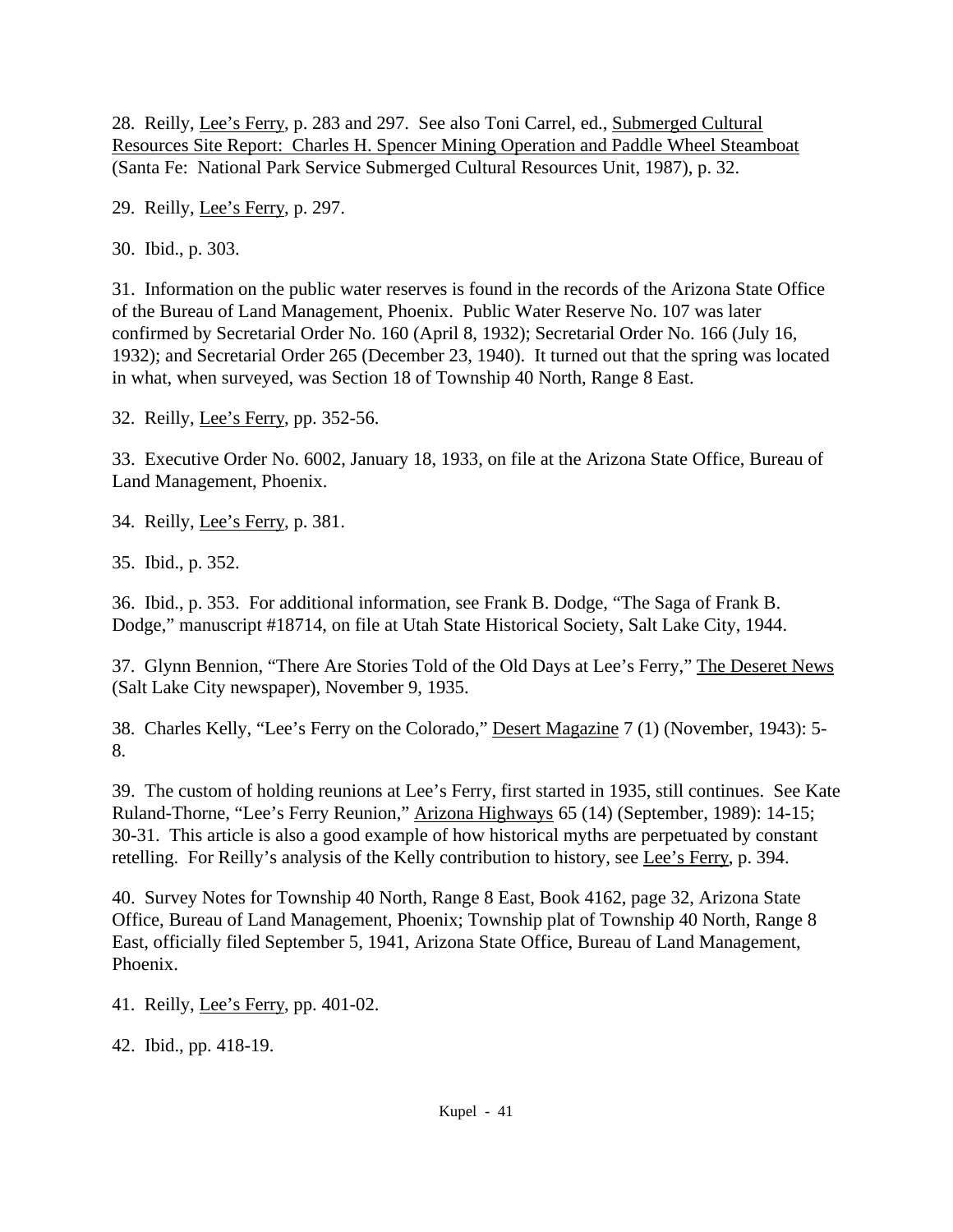43. The best work on the early history of the Central Arizona Project is Rich Johnson, The Central Arizona Project (Tucson: University of Arizona Press, 1977).

44. State of Arizona, Acts, Memorials and Resolutions of the Regular Session, Fifteenth Legislature (Phoenix: State of Arizona, 1941), Senate Bill 74; State of Arizona, Acts, Memorials and Resolutions of the Regular Session, Sixteenth Legislature (Phoenix: State of Arizona, 1943), Senate Bill 72.

45. State of Arizona, Acts, Memorials and Resolutions of the Regular Session, Sixteenth Legislature (Phoenix: State of Arizona, 1943), pp. 228-232.

46. Reilly, Lee's Ferry, pp. 425-433.

47. A good understanding of contemporary Reclamation thinking about the potential development of the Colorado River in the post-WWII era is found in a three part series that appeared in The Reclamation Era in 1946. Titled "Corralling the Colorado" the series featured articles by Carl P. Vetter (September, 1946): 190-192; Oscar J. Buttehdahl (October, 1946): 218- 229; and William E. Warne (November, 1946): 240-256.

48. Reilly, Lee's Ferry, p. 425.

49. Ibid., p. 426.

50. The best summary of Glen Canyon Dam history is by Russell Martin, A Story that Stands Like a Dam: Glen Canyon and the Struggle for the Soul of the West. (New York: Henry Holt, 1989). See also Jared Farmer, Glen Canyon Dammed: Inventing Lake Powell and the Canyon Country (Tucson: University of Arizona Press, 1999).

51. C. Gregory Crampton and W.L. Rusho, A Report on the History of Lee's Ferry, Arizona (Salt Lake City: Prepared for the National Park Service, 1965), p. 13; Crampton photographs PO197 48b:1:4 and 48b:1:5, September 20, 1959, University of Utah Special Collections. In his book, P.T. Reilly dates the fire to 1964 and the reports the arsonist at Larry Lopp; see Reilly, Lee's Ferry, p. 447.

52. C. Gregory Crampton, "Historical Sites in Glen Canyon, Mouth of San Juan River to Lee's Ferry," University of Utah Anthropological Papers No. 46 (June, 1960).

53. Docket 226 of Deeds, p. 24, Coconino County Recorder, Flagstaff.

54. H. Lee Scamehorn, Historic Structure Report Lee's Ranch, Historical Data (Boulder: University of Colorado, 1976), p. 17. Scamehorn based his conclusion on information obtained by appraiser H.B. Embach during a telephone conversation with Dee Evans. See H.B. Embach, "Appraisal Report: Property of Denver E. Evans, et. al." Phoenix: Prepared for National Park Service, 1966, p. 3, Glen Canyon National Recreation Area Archives, Record Group 17516, Folder 12. The Fryer quote is from Ruland-Thorne, "Lee's Ferry Reunion," p. 31.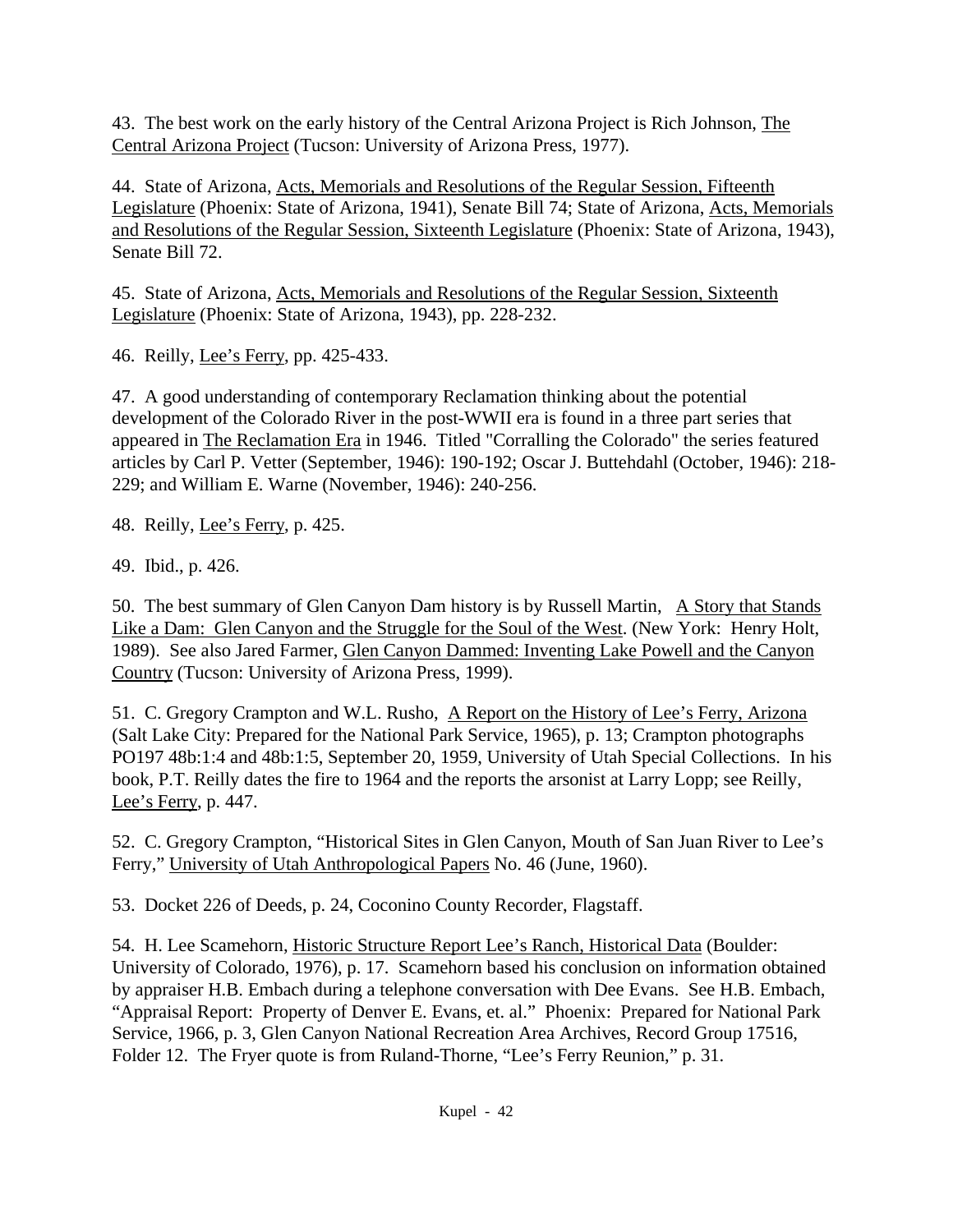55. Reilly, Lee's Ferry, p. 450. The provenience of the orchard has caused some confusion. The National Register nomination prepared in 1997 incorrectly attributes the modern orchard to the National Park Service (section 8, p. 46). This error may have been based on the Lonely Dell Ranch Cultural Landscape Inventory prepared by Peggy Froeschauer-Nelson in 1996 which stated "A modern orchard covering a little over two acres has been planted and is currently maintained by the NPS." Froeschauer-Nelson further states specifically "the orchard is a modern addition planted by the Park Service." Both quotes from page 2.

56. Scamehorn, Historic Structure Report, p. 18. It appears that any modifications made by the consortium to the Weaver Ranch House were few, despite what they may have told the appraiser.

57. Ibid., pp. 19-24.

58. The USGS continued to have a resident hydrographer at Lee's Ferry until August 4, 1976. After a short period during which the facility was serviced from Flagstaff, in 1977 the gaging station was equipped with satellite telemetry. See Reilly, Lee's Ferry, p. 524.

59. P.T. Reilly, "Survey of Stone Buildings, Lee's Ferry," October 6, 1964, Manuscript Collection No. 275, Box 8, Special Collections, Northern Arizona University, Flagstaff.

60. Crampton and Rusho, Report, p. iii.

61. Walter A. Gathman and Donald A. Krueger, "Lee's Ferry, Coconino County" HABS/HAER Survey Ariz. 58, Library of Congress, Washington, D.C. (October, 1965; Revised January, 1969).

62. Reilly, Lee's Ferry, p. 451.

63. NPS Regional Historian William E. Brown to Dr. C. Gregory Crampton, letter on file William E. Brown Collection, Manuscript No. 1350, Utah State Historical Society, February 15, 1967.

64. Roland Richert, Ruins Stabilization Report, The Old Post Office, Lee's Ferry, Glen Canyon National Recreation Area (Globe: NPS Southwest Archaeological Center, 1967), p. 1.

65. Gathman and Krueger, "Lee's Ferry."

66. John V. Young, "A New Boom at Lee's Ferry: Recreation Seekers Replace Ore Prospectors," New York Times (February 23, 1969): XX 13.

67. Docket 511 of Deeds, pp. 400-403, Coconino County Recorder, Flagstaff.

68. Glen Canyon National Recreation Area, "Environmental Assessment of Proposed Road, Ramps, Parking Lot, and Raft Boarding Jetty at Lee's Ferry," Glen Canyon NRA, January 1976; Temple A. Reynolds, "Lee's Ferry Historic District National Register Nomination," 1974, on file at Arizona SHPO.